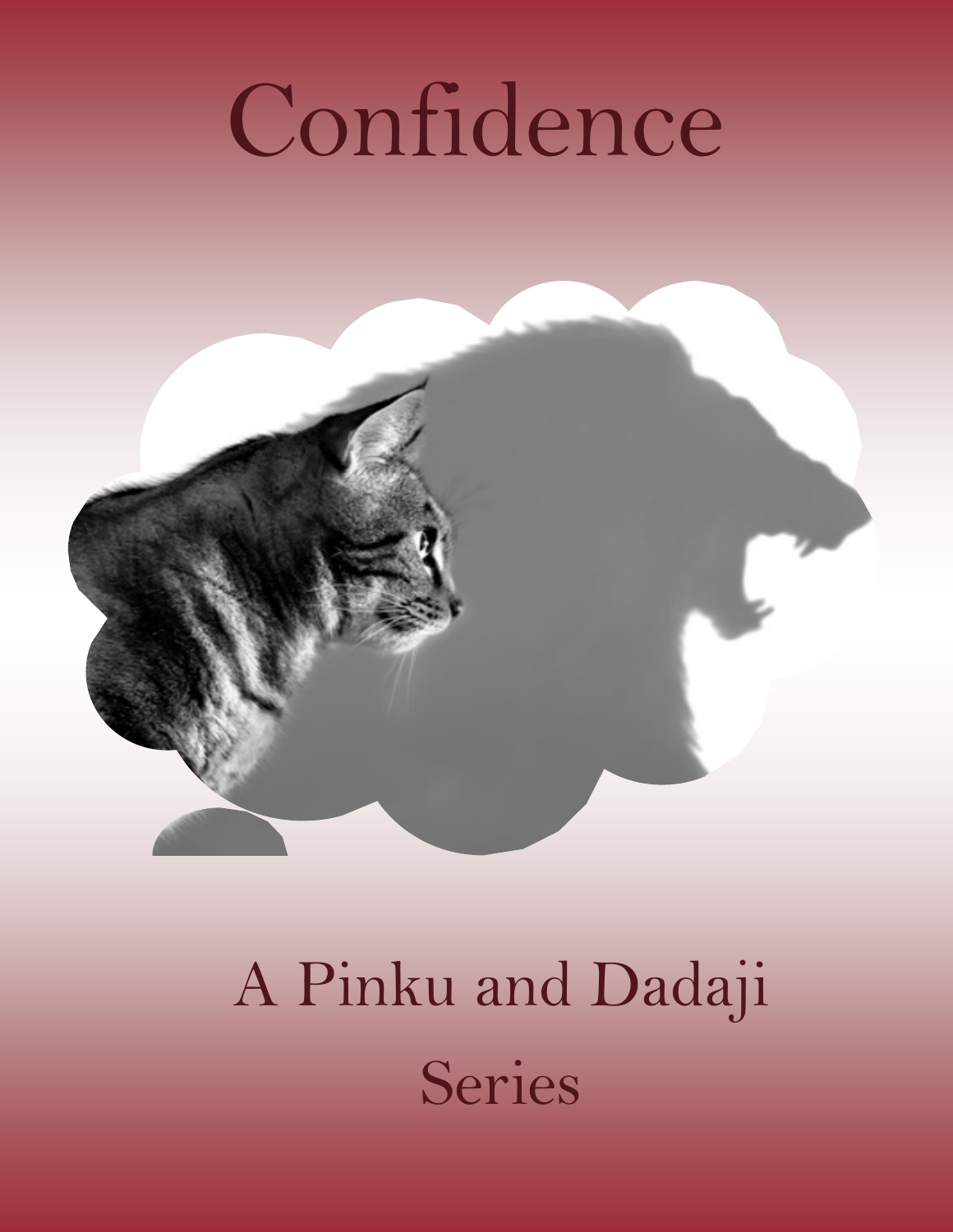## *Confident can do things happen*

Pinku: Dadaji… Tomorrow I have mathematics examination…

Dadaji: All the best Pinku… write well.

Pinku: But! I am not at all confident.

Dadaji: Don't worry Pinku… confidence is not a static quality meaning a quality/skill that will remain with you forever. Rather, it's a mindset that takes effort to maintain when the going gets rough. It must be learned, practiced and mastered just like any other skill.

Pinku: Dadaji actually I am worried if I cannot attempt the questions even though I know that I have done my preparation well.

Dadaji: You will feel confident only when you see the actual paper Pinku. Your confidence levels will come back once you know that you can easily crack all the sums in the examination.

Pinku: Dadaji… still I am scared…

Dadaji: Don't worry Pinku… Whenever you feel scared tell yourself that you are ready to master or take command of any situation. This will boost your self-confidence.

Pinku: That was a great suggestion Dadaji…

# Confidence is invisible but not absent

Thank you for the same. But not convincingly convincing Dadaji… tell me some good stories as always you have told me so that I can feel better.

Dadaji: Sure Pinku. This story is about your favorite actor Amitabh Bachchan.

After completing his education in the national capital (New Delhi), Bachchan headed eastward to Calcutta to earn his livelihood. His first job was with Shaw Wallace and he later worked as a freight broker for the shipping firm Bird and Co. But considerations of livelihood and a regular pay at the end of the month was no compensation for what the heart desired. By 1968, young Amit had decided to give it all up, because Amitabh Bachchan wanted to spend his life doing what he wanted to do and he wanted to act. The tall and lanky young man boarded a train that took him to the city of opportunity and heartbreak. Bombay did not embrace its biggest creation to be with open arms.

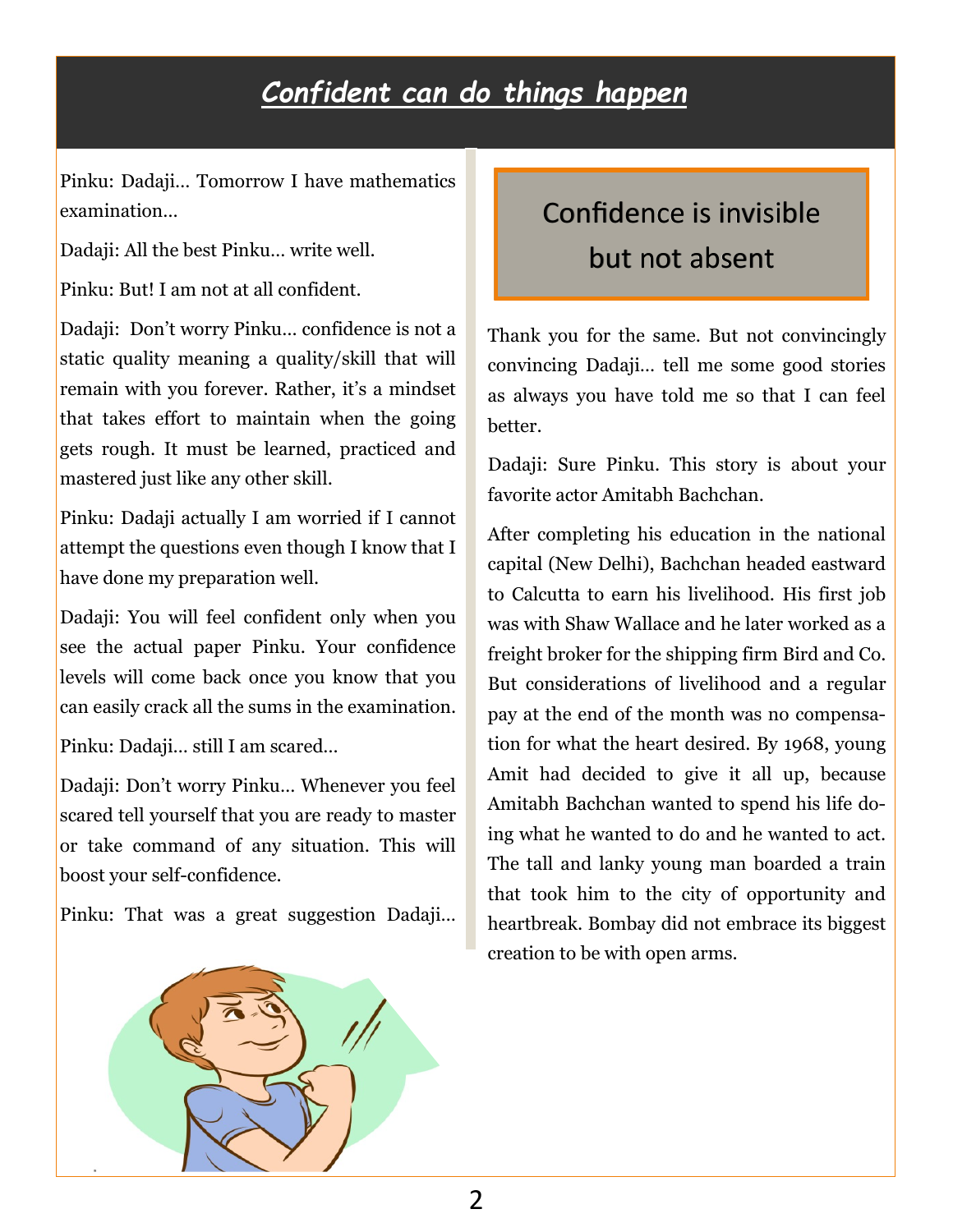## *Confidence drives your desire*

It was a ruthless place where dreams were bought and sold and where deification of a silver screen god masked the plaintive call of a thousand broken hopes lying crushed on an unfeeling studio floor. For some time it seemed that Amitabh's unconventional looks and great height would see him make his way back to a life of dejection. Every filmmaker that he approached thought he was too tall at 6 feet 3 inches. They thought him a bit too dark to be exposed on film. In desperation Amitabh tried to use the one other unique characteristic that he had, his deep baritone. But here too, Bachchan failed. He was rejected by the All India Radio after an audition test.

Pinku: I never knew these facts that my favorite actor had to go through so much of hardship. His confidence levels must have faded by these events…

Dadaji: Yes Pinku… Then in 1969, when Amitabh was on the verge of giving it all up, came his break as Khwaja Ahmed Abbas cast Amitabh in Saat Hindustani and Bachchan was one of the seven. The film wasn't a financial success, but Amitabh Bachchan won his first National



# Confidence is the vehicle for Success

Award as the best newcomer and so took wings the amazing acting career of one who would be the Big B in Bollywood.

Pinku: Oh! So he became a superstar than and rest is history correct Dadaji…

Dadaji: Yes of course Pinku but there's more to it…His life never had been a bed of roses? He has had health issues-in 1982 accident on sets of Coolie, in November 2005, he underwent surgery. In 2000, at the age of 57 (when common man is thinking of retirement), he had Financial crisis when he almost lost all that he had. Financial crisis doesn't discriminate among people in any income bracket or line of work and can affect any of us at any time in our lives.

Pinku: Financial crisis to Big B…???

Dadaji: Yes Pinku… In 1995 Amitabh started Amitabh Bachchan Corporation Ltd (ABCL) that specialized in film production and event management.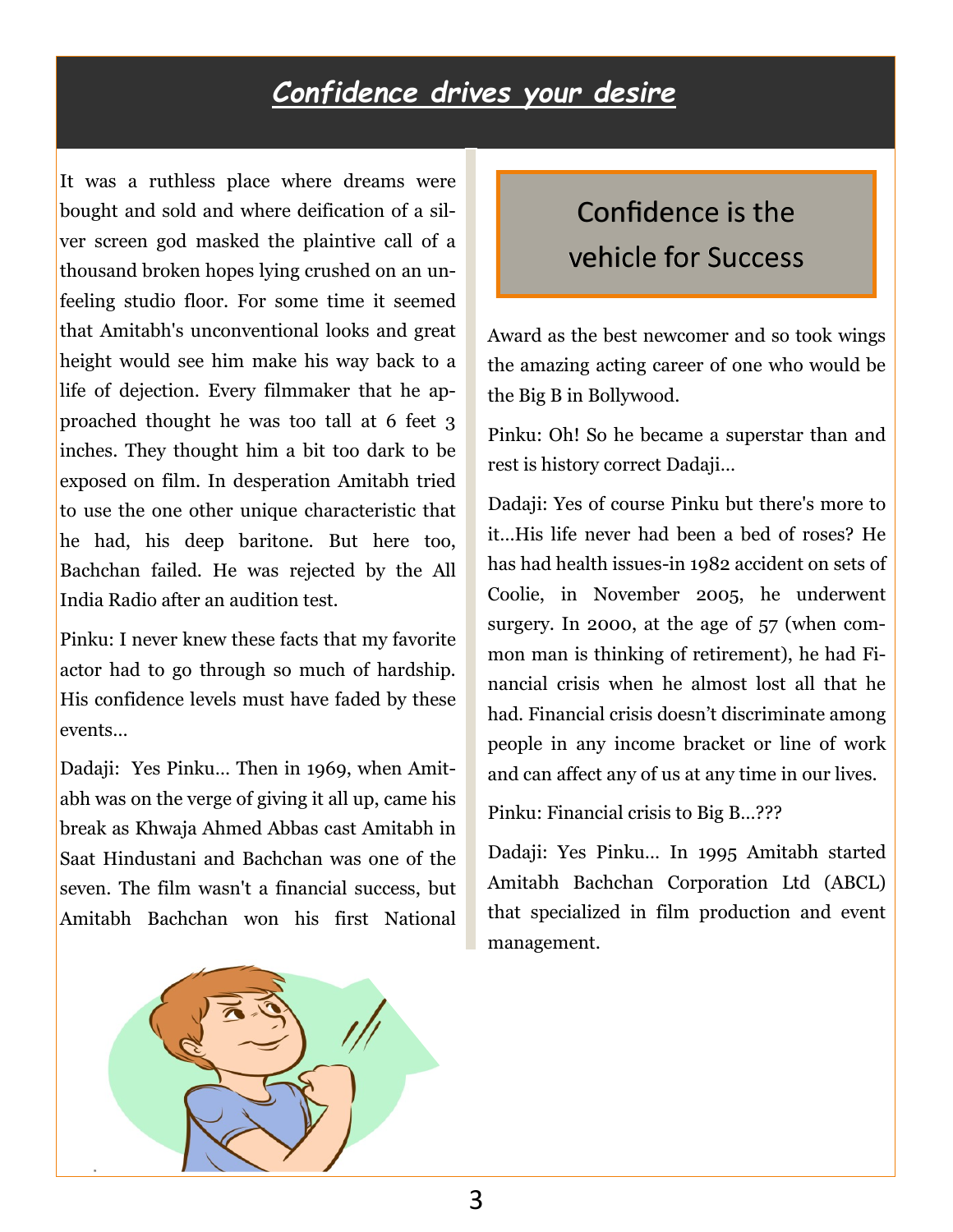#### *Confident can restart from scratch*

It was a pioneering attempt to evolve a corporatised entertainment company on the lines of the Hollywood studios. The company burst into the limelight in 1996 when it brought to India the Miss World Pageant. But, ABCL's attempts at event management threw up more fits than profits. The Miss World contest, its first such attempt, was riddled with controversies, beginning with protests from women's groups and ending with the Spastics Society publicly denouncing the company's inability to pay up its promised charity until recently. The Miss World international organization expected a fee of \$2 million from the local event manager. Along with other costs, ABCL would have run up a bill of an estimated \$5 million (Rs 17.5 crore). Even a modest estimate puts ABCL's loss at about Rs 4 crore.

In 1999 ABCL was facing an unprecedented liquidity crunch. Substantial funds were blocked in production and distribution of films; staff salaries were not being paid on time; and public confidence has nosedived. In March 1999, hounded by creditors led by India's public broadcaster Doordarshan and Canara Bank,

# Confidence puts excuses aside

ABCL approached the Board of Industrial and Financial Reconstruction to seek protection under the bankruptcy laws. The Bombay high court restrained Bachchan from selling off his Mumbai bungalow 'Prateeksha' and two flats till the pending loan recovery cases of Canara Bank were dealt with. Bachchan, however, pleaded that he had mortgaged his bungalow to Sahara India Finance for raising funds for his company. The Indian Board for Industrial and Financial Reconstruction declared Amitabh Bachchan Corporation Limited a 'sick' company with a debt of US\$14 million.

Bachchan explained: "Our friends advised us to close this losing venture and move on but we decided to clear all our debts despite huge losses and re-start the production of films". "It is only my conscience that kept me going," the legendary actor said.

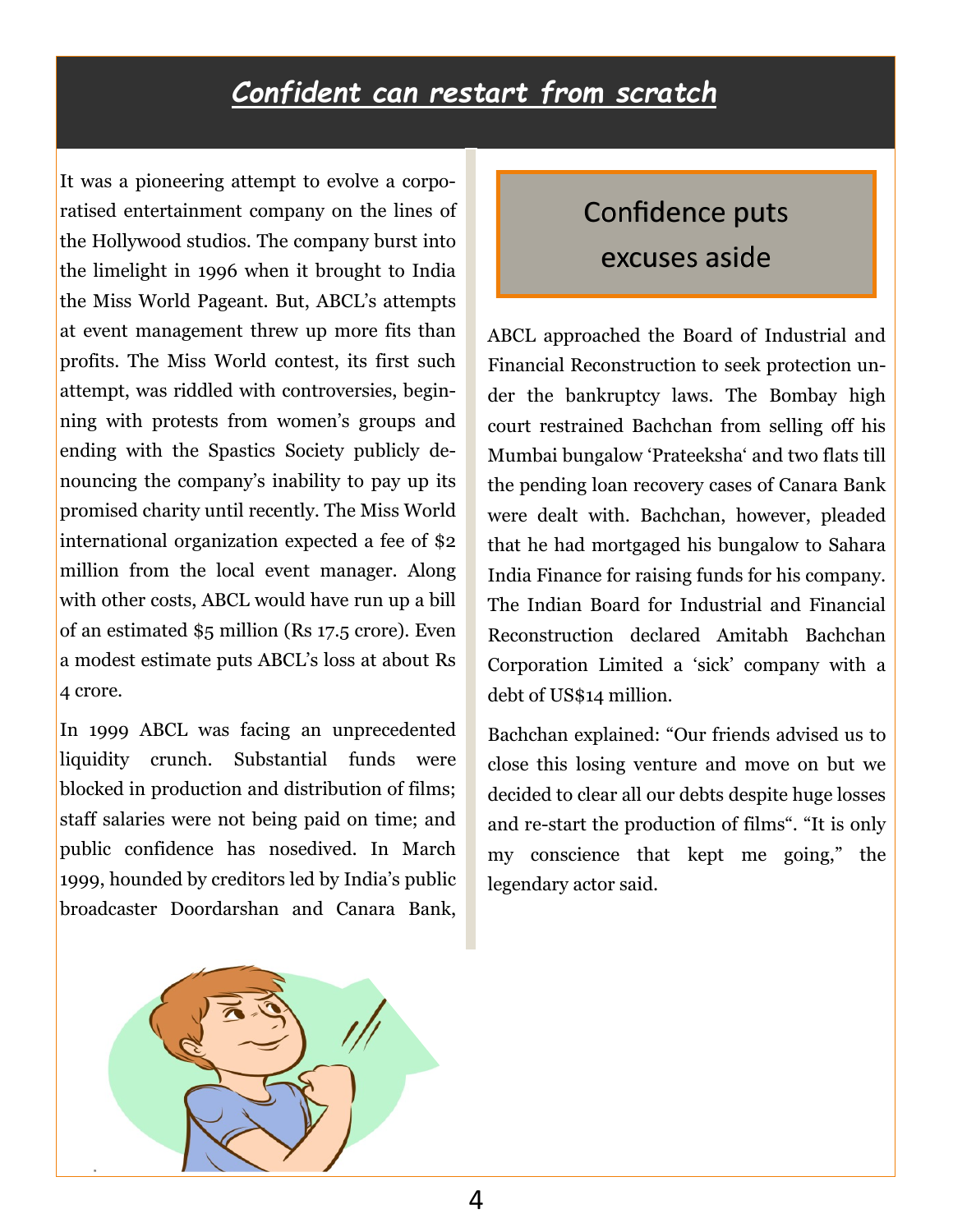#### *Confidence lets you dream bigger*

"Many businessmen and financial advisers told me that I should give up ABCL and start a new life. But somewhere I felt that I owe people money. People had put faith in ABCL because of my name. Therefore, I could not let it go easily."

Pinku: See Dadaji "That's Bachchan" my favorite actor "The Big B"…

Dadaji: Yes Pinku… you are right… he is a great mettle… continuing he said:

"There was a sword hanging on my head all the time. I spent many sleepless nights. One day, I got up early in the morning and went directly to Yash Chopraji and told him that I was bankrupt. I had no films. My house and a small property in New Delhi were attached. Yashji listened coolly and then offered me a role in his film Mohabattein,"

"I then started doing commercials, television and films. And I am happy to say today that I have repaid my entire debt of Rs 90 crore and am starting afresh," Bachchan said.

ABCL was down and out, but AB the star wasn't. Big B was back with a bang by 2000, this time on the small screen with "Kaun Banega

# Self Confidence will make you unstoppable

Crorepati" a series that revived his fortunes along with those of the STAR Plus. This was at a time when most movie stars saw television as a step back in their career but Bachchan changed that perception. Estimates reveal that Bachchan earned Rs 15 crore for 85 episodes of the show. The rush of endorsements that came his way, like the ICICI Bank endorsement deal for Rs 10 crore, helped Big B pay back creditors and clean up ABCL's balance sheet.

Pinku: Huh! Dadaji… after listening to all these I became a bigger fan of his… All these days I knew him as only actor. But today I even admire his greatness to fight back odd situations.

Dadaji: Very true Pinku… thats all I call it confidence. Amitabh never gave away his hope; whenever he fell he was back to normal within no time. That is confidence Pinku…

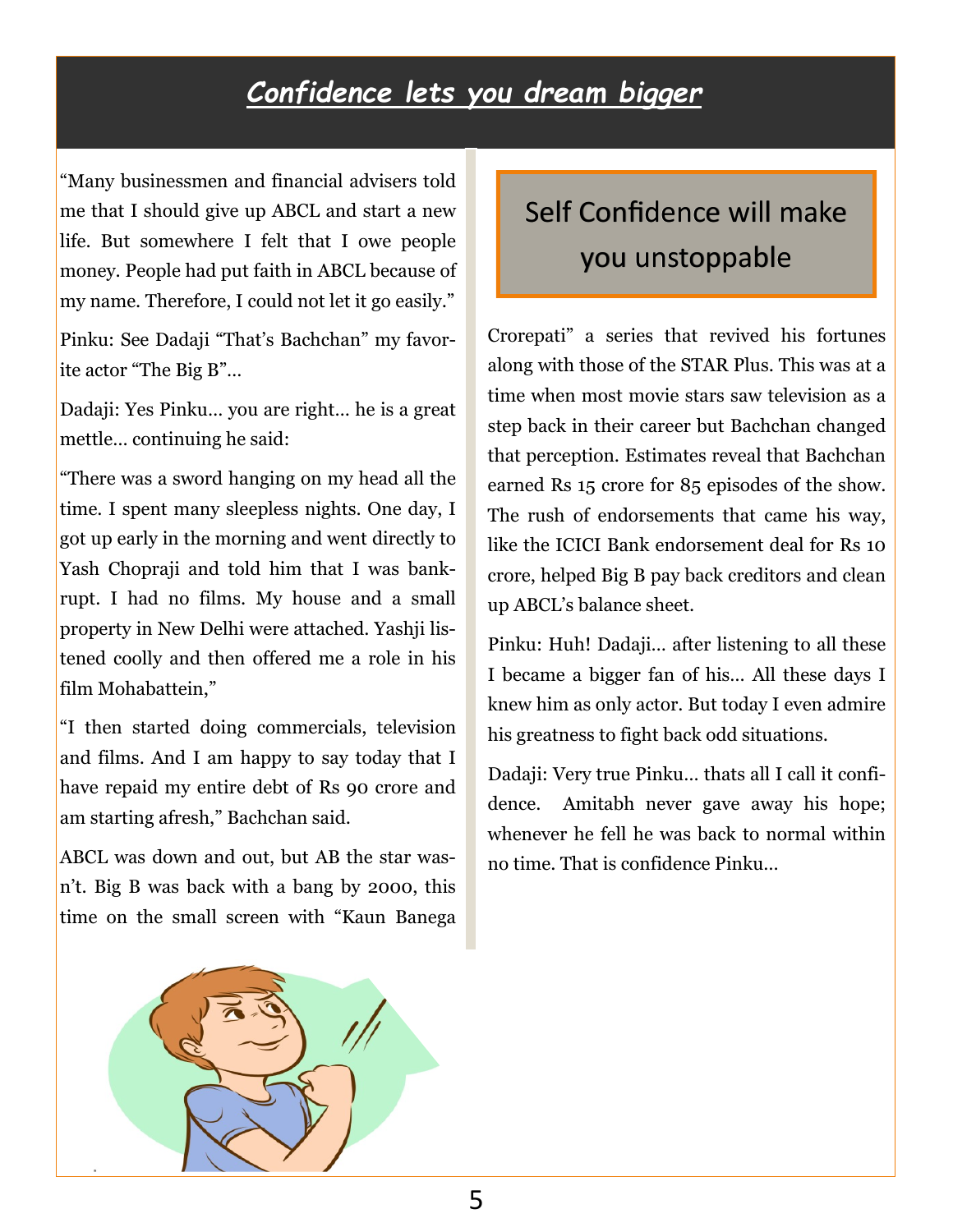### *Nothing can be a huddle to confident*

#### …and your first lesson

**"Never give up, and be confident in what you do. There may be tough times, but the difficulties which you face will make you more determined to achieve your objectives and to win against all the odds."**

Pinku: Ah Great Dadaji… you have once again invoked my eagerness to learn more… Please Dadaji more stories…

Dadaji: Oh sure Pinku. And here it goes the story of great Arunima Sinha

Arunima got on the general compartment of the Padmavat Express. The crowd was crushing, but she squeezed herself into a corner seat. Preoccupied with thoughts about the future, she was startled when some four or five thugs gathered around her and started pulling at the only thing of value she had on that day- a gold chain gifted to her by her mother. Being a single female traveler, they thought her an easy prey. When she refused to hand the chain over, they started coming at her one at a time. Arunima kicked, punched and fought as best as she could. For a brief moment, it even seemed she



# Confidence say's you either win or learn

had the upper hand. The compartment was full of people, but no one came to the rescue of a girl being robbed and attacked. Since they couldn't take her on one at a time, each grabbed a limb and hauled her out the train.

She flew into an oncoming train and the force threw her onto the opposite tracks. What happened thereafter took a matter of seconds. Before she could move her left leg off the track, a train went over it.

The night that wouldn't end

49 trains had passed her by as she lay wrecked and bleeding on the tracks. Rodents would come and feast on her oozing wounds, scampering off when trains came. She kept screaming in pain. She never thought she would survive that night. But when morning dawned, renewed hope surged through her.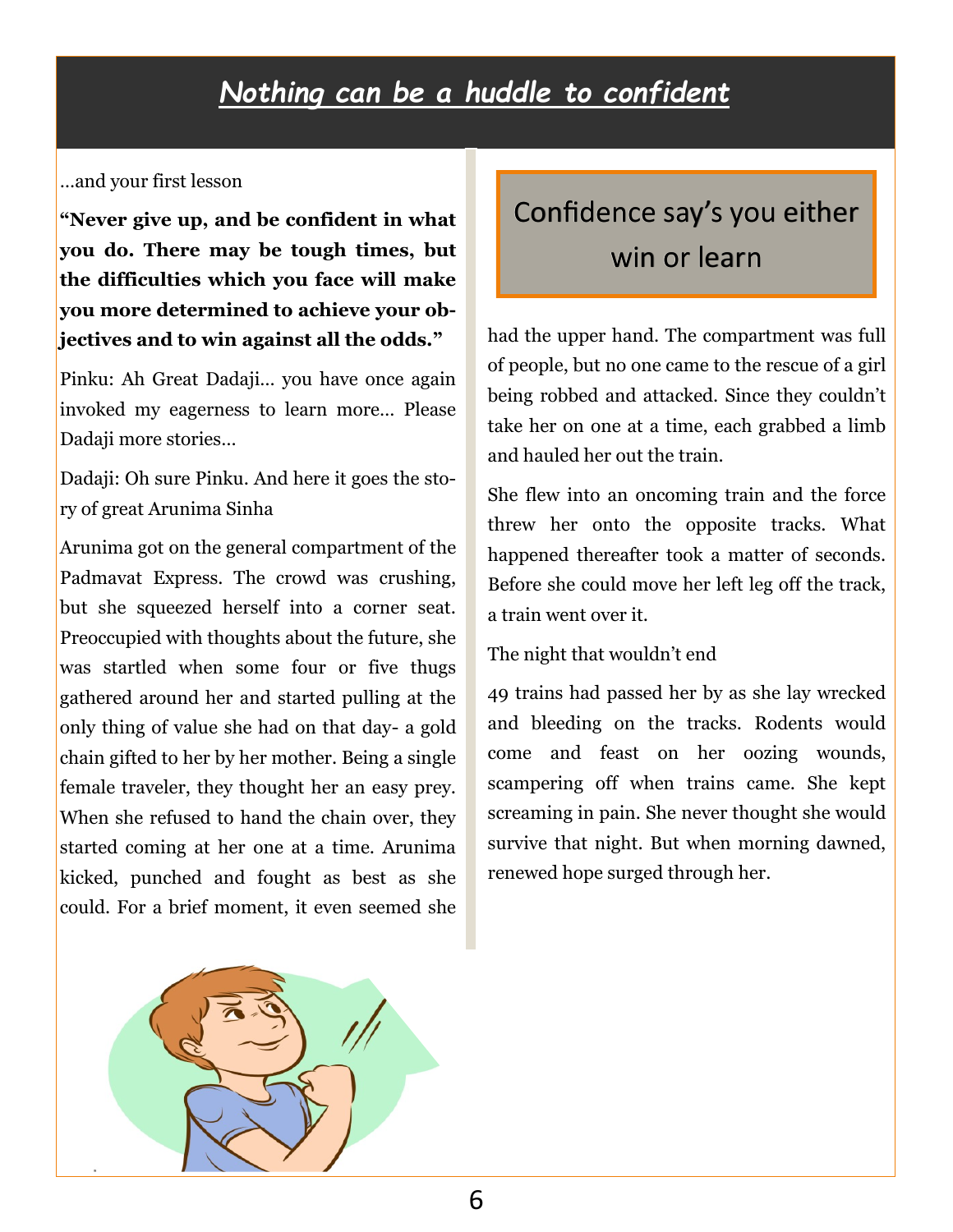## *Confident fight for their rights*

Next morning when the lads came to take a dump, the sight of her mangled body greeted them. She was to be taken to the Bareilly District Hospital. Her leg had to be amputated from below the knee immediately to prevent gangrene from setting in. She was losing blood alarmingly. The hospital staffs were severely encumbered by the lack of supplies, but did everything in their power. One of the pharmacists B.C. Yadav donated his own blood because there was none to spare.

While she was fighting for her life, unbeknownst to her, outside she had become a media sensation. Newspapers and TV channels picked up her story and reported on the gory details. It is outrageous that a young girl travelling alone can be thrown off the train just like that. Both the UP and the national government got involved.

Initially her story was being pawned by the state and national governments because of the sympathy votes it could help garner. Then it took a murky turn. When her story captured national attention, questions began to be asked that who was responsible for her accident and

# Confidence is magic that happens when you believe

who all should be held accountable. It's not that someone was out to get her, but everyone wanted to save themselves. First stories started circulating that she was travelling without a ticket and had jumped to avoid being caught by the ticket collector. CCTV footage showed Arunima standing in a queue to purchase the ticket. With this theory invalidated, even louder claims that she wanted to commit suicide started doing the rounds.

Lying there on the hospital bed, when she was at her weakest and most vulnerable, She felt helpless to defend herself and her family against this onslaught. Her left leg was amputated. A rod was inserted in her right leg, from knee to ankle, to hold the shattered bones together. She pondered on the most impossible dream she could set for herself. She decided to climb the Everest.

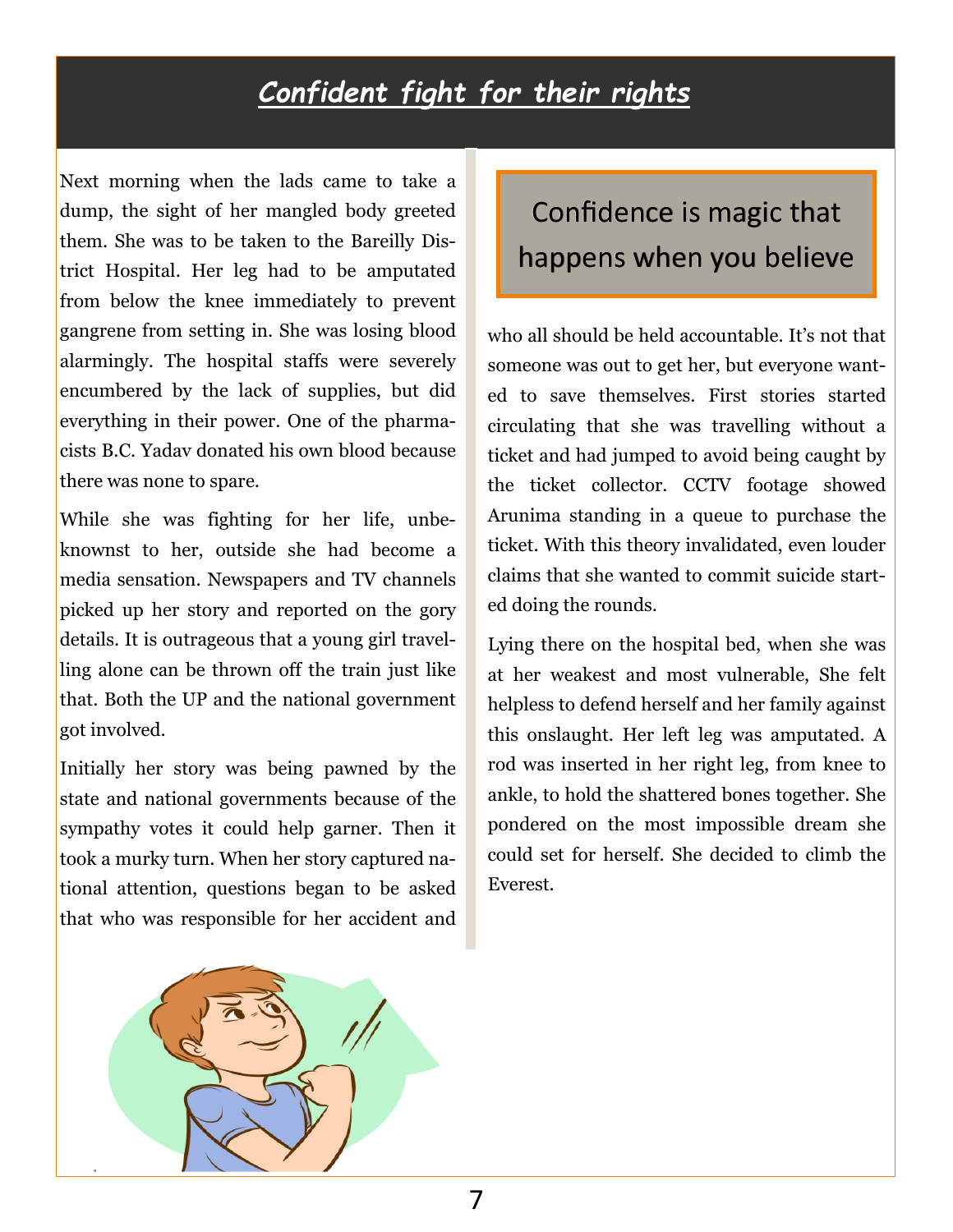## *Confident are mission focused*

Usually amputee patients take months, or even years, to get accustomed to their prosthetic limbs. Arunima walked in two days. Straight out of the hospital she went to see Bachendri Pal, the first Indian woman to climb Everest. Aside from her immediate family, she was the only person to not dismiss Arunima's mission. But Bachendri pal didn't sugar coat it either. She told her, "Arunima in this condition you made such a huge decision. Know that you have already conquered your inner Everest. Now you need to climb the mountain only to show the world what you are made of."

She did a basic course from the Nehru Institute of Mountaineering (NIM), the best school of its kind in Asia. This was followed by 18 months of rigorous training. She climbed smaller, but no less dangerous mountains, had a couple of near death experiences and underwent mind numbing, exhausting, spirit crushing pain. She initially was supported with a grant from NIM. Then Tata Steel provided her with a generous sponsorship that let her focus exclusively on the impossible task that lay ahead.

On 21st May 2013 she reached the Everest sum-

# Confidence is the reward for overcoming the fear

mit. Earlier her Sherpa (Guides/helpers during mountaineering) had informed her that oxygen supply was critically low. He also advised her "Save your life now so that you can climb Everest again later," but, she said, "If I don't climb Everest now, my life will not be worth saving." She erected the flag of mother country India on the peak, deposited some pictures of my idol Swami Vivekananda next to it. Then she used the last vestiges of oxygen to take pictures and videos of herself on the peak. She knew she was probably going to die. So it was important that the visual proofs of her achievement make it down to the world. Fifty steps later, her oxygen finished.

#### As is said Pinku "Fortune favours the gritty"

As she laid suffocating and gasping for breath, she came across an extra cylinder of oxygen. Her Sherpa quickly latched it on to her.

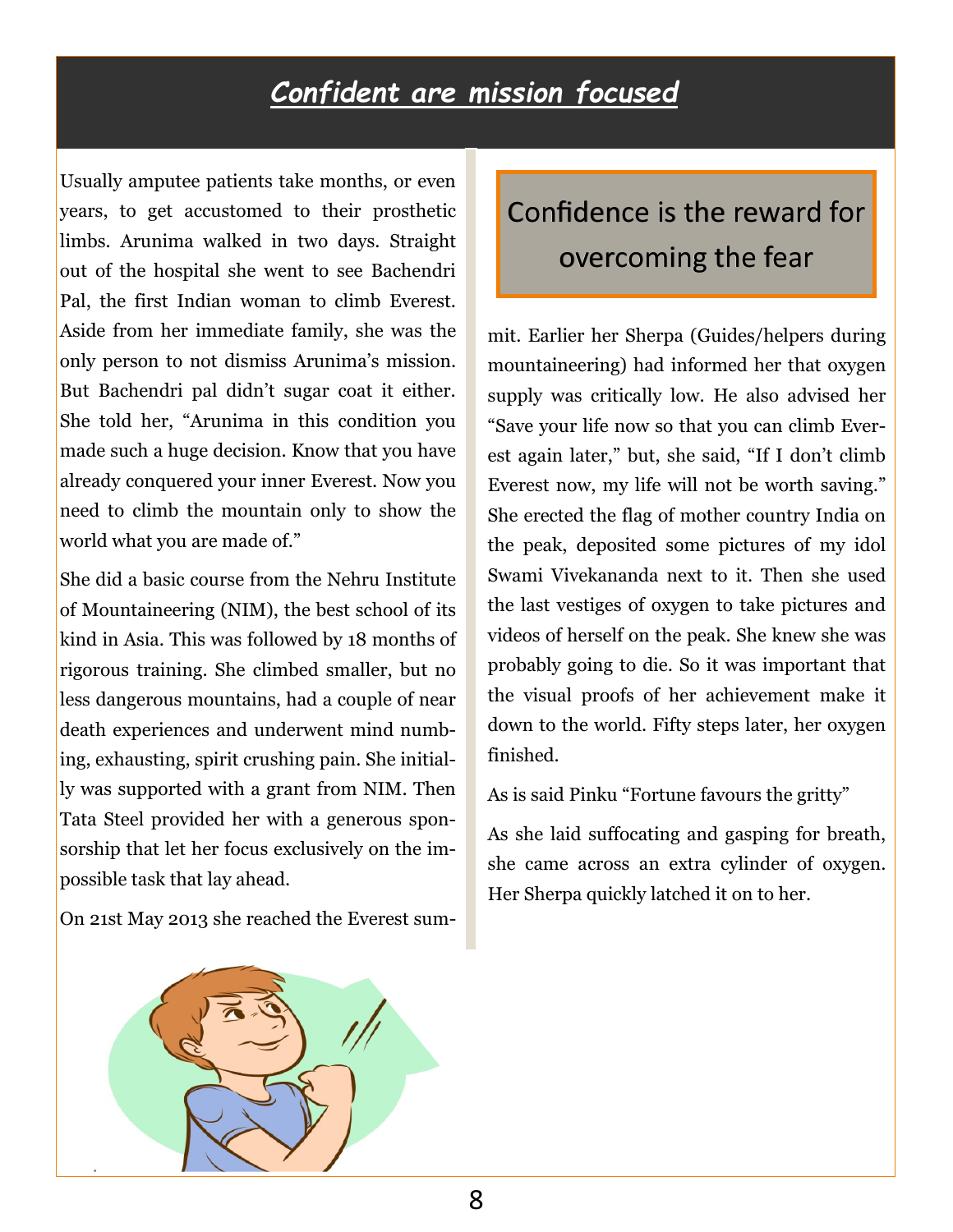#### *Confident who practice regularly to become genius*

Slowly they got on the precarious downward climb. Far more deaths occur on the downward climb that the upward one on Everest and now that she had survived the worst, it was time for her to tell her tale herself. Her expedition was successful.

She then accomplished four- Everest in Asia, Kilimanjaro in Africa, Elbrus in Europe and Kosciuszko in Australia and doing more.

#### …and your second lesson

**"Don't wait until everything is just right. It will never be perfect. There will always be challenges, obstacles, and less than perfect conditions. So what? Get started now. With each step you take, you will grow stronger and stronger, more and more skilled, more and more selfconfident, and more and more successful."**

Pinku: I almost cried when I was listening to this story Dadaji… Great Arunima my salute to you…

Dadaji: Now let me tell you a "very famous Indian story". This story will open your eyes and

# Confidence raises strength

teach you the true definition of confidence.

Ramanujan was born to a poor family in December 22, 1887 near Erode. He attended several primary schools before entering the Town school in Kumbakonam, in January 1898. Even at a tender age he made simple discoveries in mathematics. By the age of 12, he was well versed in Trigonometry. Nowadays, computers are used for logistics purposes, but Ramanujan, at the age of 14, assisted his school by assigning its 1200 students to its 35 or more odd teachers. He always pondered over the mystical significance of numbers and was often seen with a slate. Only his final results are recorded in notebooks.

Here is the conversation between him and his friend Sandow:

Sandow: Ramanju, they all call you a genius.

Ramanujan: What! Me, a genius!

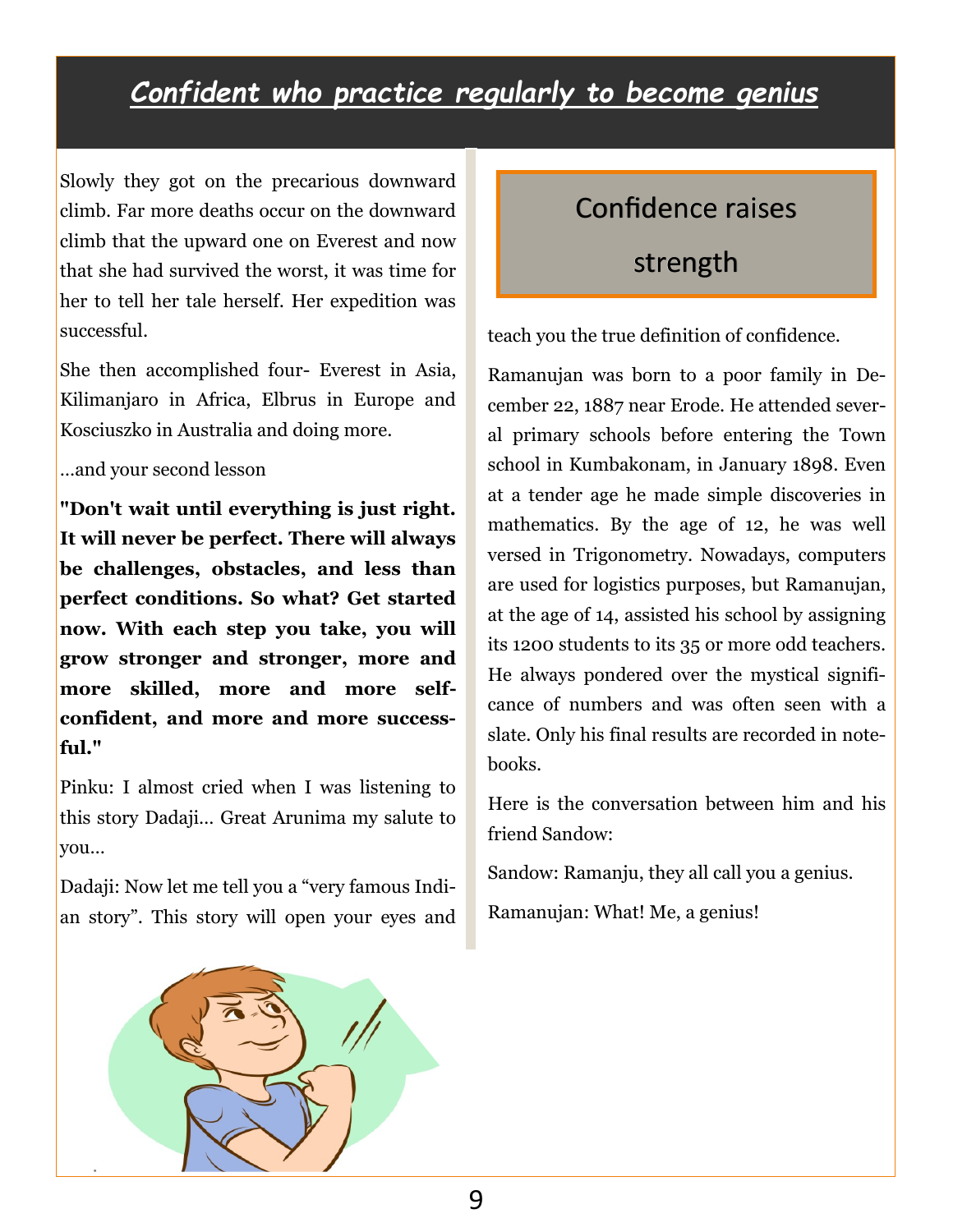## *Only positive thinking can lead to confidence*

Look at my elbow, it will tell you the story.

Sandow: What is all this, Ramanju? Why is it so rough and black?

Ramanujan: My elbow has become rough and black in making a genius of me! Night and day I do my calculations on slate. It is too slow to look for a rag to wipe it with. I wipe the slate almost every few minutes with my elbow.

Sandow: So, you are a mountain of industry. Why use a slate when you have to do so much calculation? Why not use paper?

Ramanujan: When food itself is a problem, how can I find money for paper? I may require four reams of paper every month.

…and your third lesson:

**"Mathematics is basically a simple concept, but confident rub and re-rubs the slate to understand the simplicity."**

Pinku the strength of confidence is that it will keep your mind alert, sharp and calm. A slate or paper does not matter. While facing any problem, there definitely would crop a good solution to it.

# Lack of confidence is game lost before it has begun

Whereas if the mind, depressed and fidgety, the brain loses its ability of positive "thinking" and the confidence levels will go for a toss, everything will seem blank and bleak with no solution. Ultimately, the mind forces a person to take drastic and negative measures.

Pinku: Yes Dadaji while writing examinations I will follow this principle of keeping my mind, alert, sharp and calm. Thanks Dadaji…

Dadaji: Let me tell you another story which will boost your self-confidence and another famous story which has been read and told several times earlier.

On 16 December 1971, the squadron Commander of 'B' Squadron, the Poona Horse asked for reinforcements as the Pakistani armor that was superior in strength, counter attacked at Jarpal, in the Shakargarh Sector.

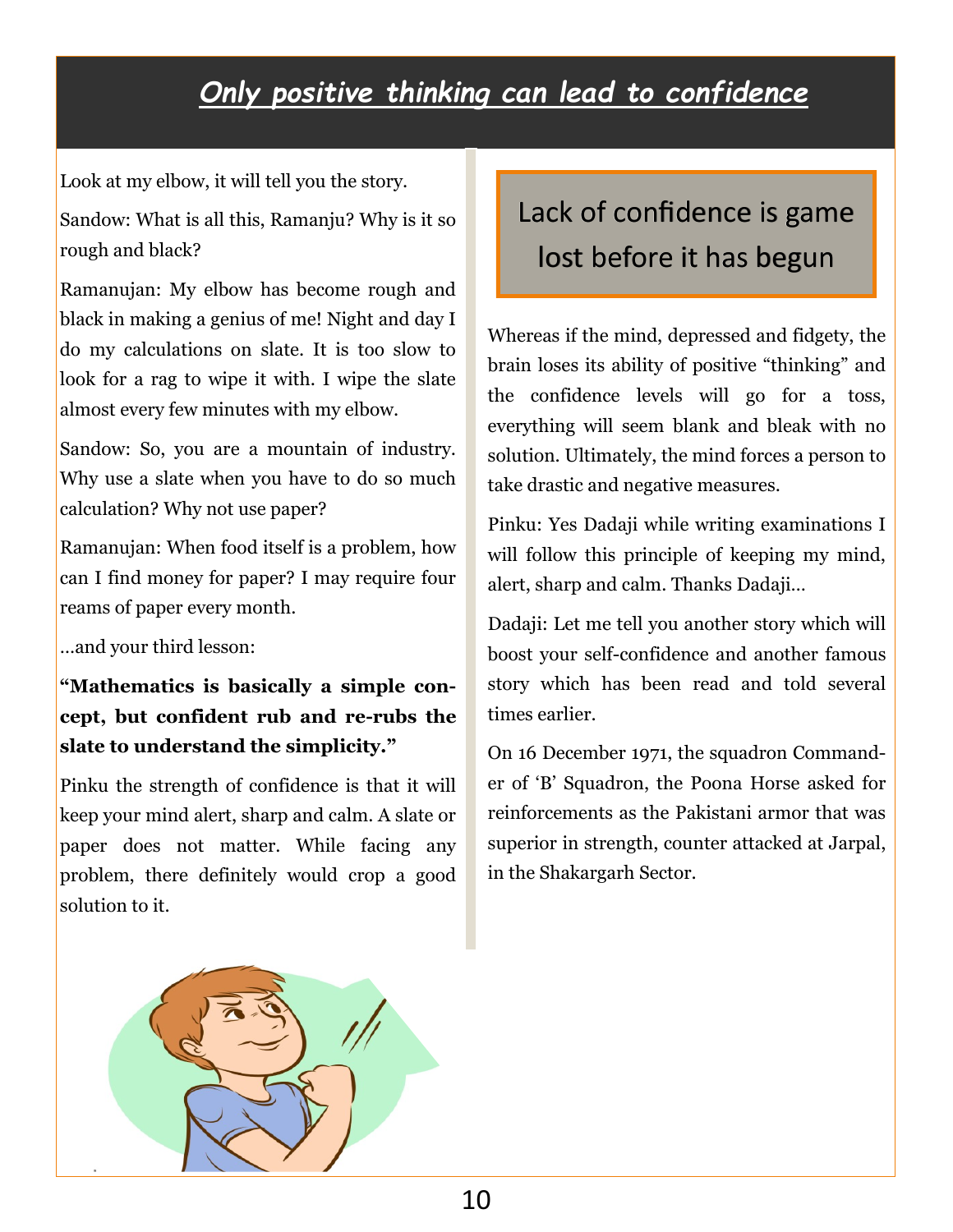## *Confident looks only at goal*

On hearing this transmission, Second Lt Khetarpal, who was in 'A' Squadron, voluntarily moved along with his troop, to assist the other squadron. En route, while crossing the Basantar River, Second Lieutenant Arun Khetarpal and his troops came under fire from enemy strong points and RCL gun nests that were still holding out. Time was at a premium and as a critical situation was developing in the 'B' Squadron sector, Second Lieutenant Arun Khetarpal, threw caution to the winds and started attacking the impending enemy strong points by literally charging them. In the course of one such daring attack, one tank commander of his troop was killed. Second Lieutenant Arun Khetarpal continued to attack relentlessly until all enemy opposition was overcome and he broke through towards the 'B' Squadron position, just in time to see the enemy tanks pulling back after their initial probing attack on this squadron. He was so carried away by the wild enthusiasm of battle and the impetus of his own headlong dash that he started chasing the withdrawing tanks and even managed to shoot and destroy one.

Soon thereafter, the enemy reformed with a

# Fell 9 times, confidence say's standup and begin again

squadron of armor for a second attack and this time they selected the sector held by Second Lieutenant Arun Khetarpal and two other tanks as the point for their main effort. A fierce tank fight ensued - ten enemy tanks were hit and destroyed of which Second Lieutenant Arun Khetarpal personally destroyed four. Just then Second Lieutenant Arun Khetarpal was severely wounded. He was asked to abandon his tank but he realized that the enemy, though badly decimated, was continuing to advance in his sector of responsibility, and if he abandoned his tank the enemy would break through. He gallantly fought on and destroyed another enemy tank. At this stage, his tank received a second hit which resulted in the death of this gallant officer.

…and your fourth lesson:

**"Always remember you are braver than you believe and stronger than you seem"**

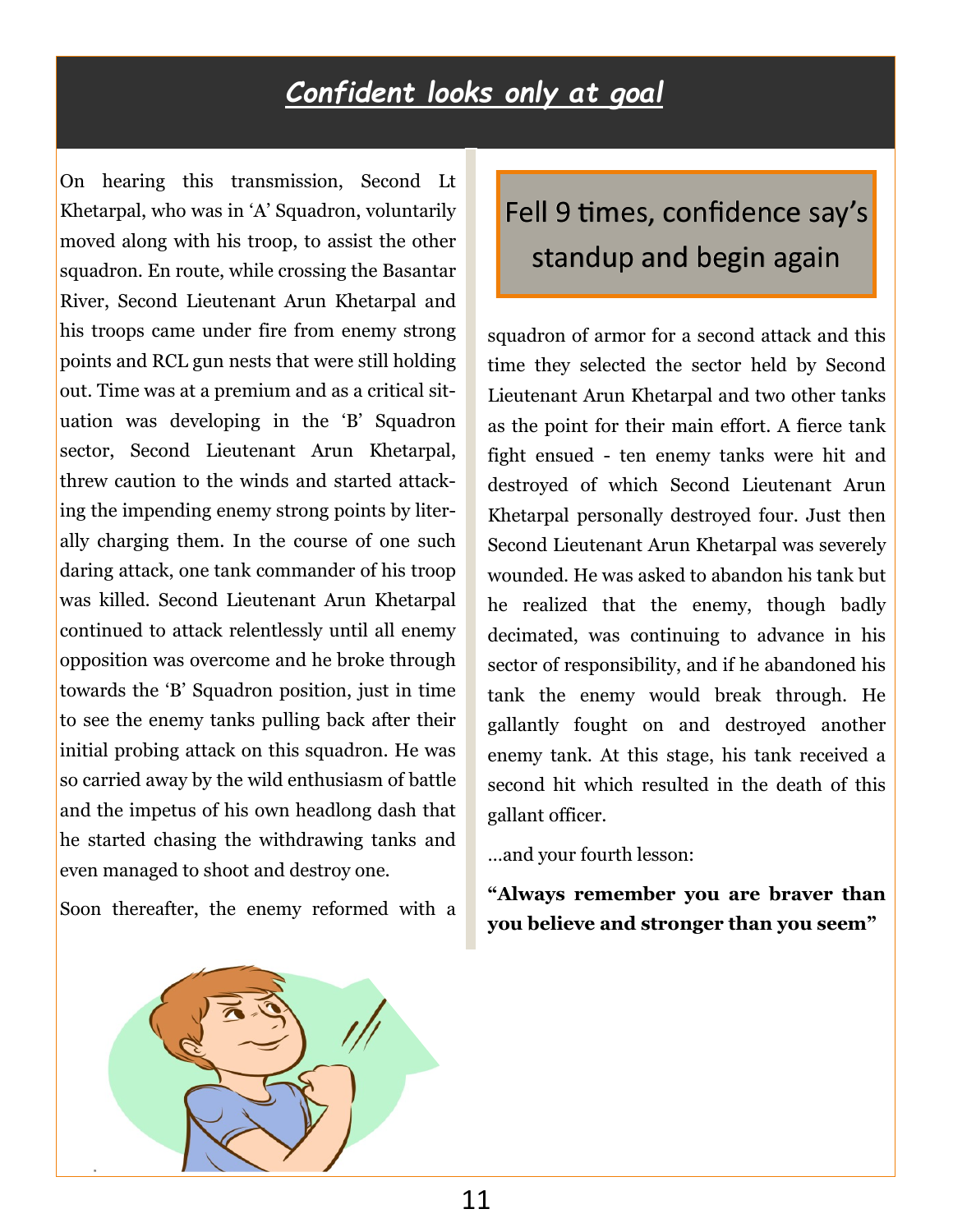## *Confidence is a great strength*

Pinku: Dadaji it was very inspiring. I also started believing now that I am much stronger than I think I am.

Dadaji: Yes Pinku… you have always greater strength than what you think you are. And let me tell you Pinku people try to bully you put you down and make fun of you but that should not lessen your confidence levels as they have some intension doing this to you. Let me tell you a small story to explain it better.

During his professional career, he was heavily criticized and called an extreme with impossible attitude. Unfortunately, during his lifetime, his experiments were widely rejected calling them to be unrealistic and outrageous by his fellow scientists. His importance went unrecognized until 'space age' stepped into United States.

Pinku he is none other than Dr. Robert H. Goddard, an American physicist and inventor, who was responsible for building the world's first liquid-fueled rocket and laying the foundation of today's rocket and space travel.

In his own words and the fifth lesson for you:

**"It is difficult to say what is impossible,** 

# Your confidence should talk before you

#### **for the dream of yesterday is the hope of today and the reality of tomorrow."**

He was so confident that he never called his experiments as failures, he regarded them to be unsuccessful series that took him to destination successfully and without which he would never be successful. In 1920, whilst being criticized by a reporter of The New York Times, he replied, "Every vision is a joke until the first man accomplishes it; once realized, it becomes commonplace."

Pinku: Ah! I admire the confidence of Dr. Goddard. He was be-littled so many times but never lost his confidence and the type of answers he had given facing the world he must have been a sheer genius.

Dadaji: Yes Pinku absolutely. Now I will tell you a story written by someone (anonymous) who was trained by Bruce Lee:

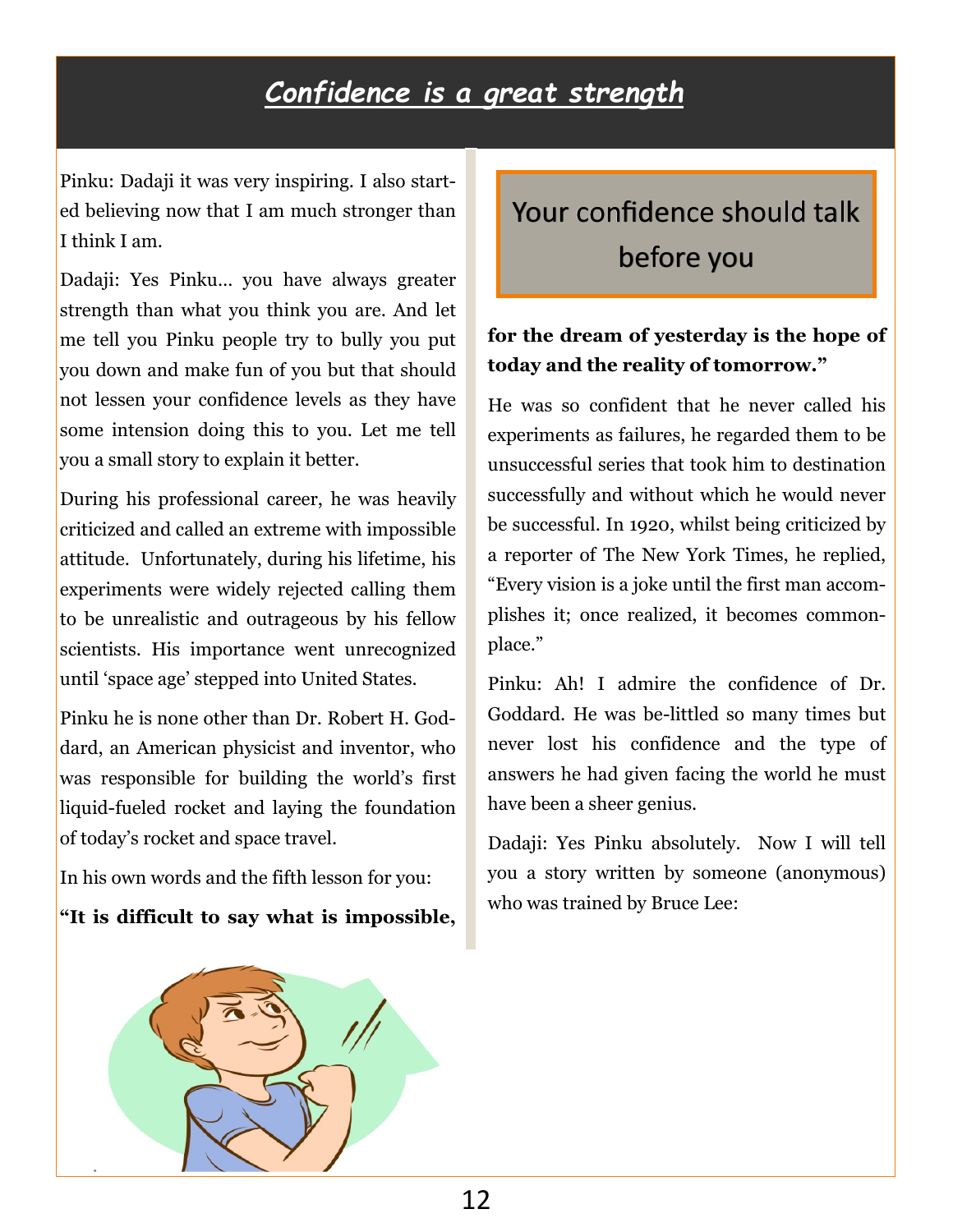## *Acting morally brings in confidence*

"Bruce had me up to three miles a day, really at a good pace. We'd run the three miles in twenty -one or twenty-two minutes. Just fewer than eight minutes a mile. So this morning he said to me "We're going to go five." I said, "Bruce, I can't go five. I'm a lot older than you are, and I can't do five." He said, "When we get to three, we'll shift gears and it's only two more and you'll do it."

I said "Okay, hell, I'll go for it."

So we get to three, we go into the fourth mile and I'm okay for three or four minutes, and then I really begin to give out. I'm tired, my heart's pounding, I can't go any more and so I say to him, "Bruce if I run anymore,"  $-$  and we're still running — "if I run any more I'm liable to have a heart attack and die."

Bruce said, "Then die" It made me so mad that I went the full five miles. Afterward I went to the shower and then I wanted to talk to him about it.

I said, you know, "Why did you say that?"

Bruce said, "Because you might as well be dead. Seriously, if you always put limits on what you

# Self confidence is the best outfit you can wear

can do, physical or anything else, it'll spread over into the rest of your life. It'll spread into your work, into your morality, into your entire being. There are no limits. There are plateaus, but you must not stay there, you must go beyond them. If it kills you, it kills you. A man must constantly exceed his level."

…and the sixth lesson for you:

#### **"A confident man (/Women) must constantly exceed his (/her) level."**

Pinku: I like the way Bruce Lee fights. Dadaji true character he was…

Dadaji: Yes Pinku… Now let me tell you the story of your own favorite characters:

It's common knowledge that Indian animation films have never really done well amongst Indian audiences. When we look back we only hear the names of some of the major money spinners over the years for Hollywood's big studios

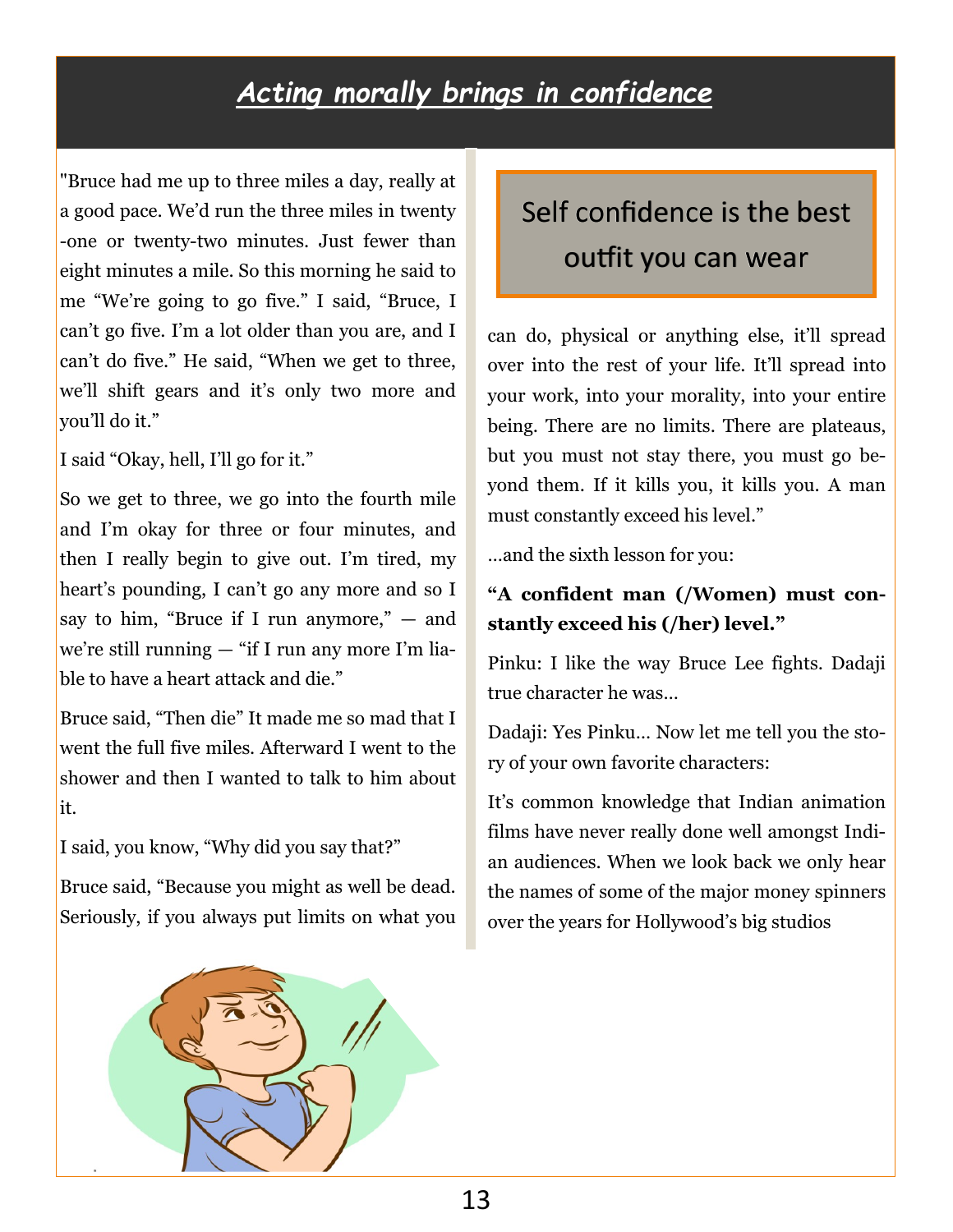## *Confidence ignites experiments*

Warner Bros, Walt Disney, DreamWorks, Blue Sky Studios and Pixar. Over the years there have been many Indian animation features which have bombed at the box-office. The first big release that paved the way for other animation flicks was Hanuman (2005) that managed to rake in about Rs 7-8 crore at the Box Office (BO), which led to a sequel Hanuman Returns (2007) that didn't do as well. Yash Raj too forayed into animation with Roadside Romeo, the production and marketing costing a whopping Rs 35 crore. The major cost was the voices of Bollywood stars Saif Ali Khan and Karisma Kappor being used for lead characters; but even that couldn't save the film from tanking at the BO with its collections raking in a scanty Rs 11 crore.

The year 2013 witnessed the release of probably the most expensive Indian animated movie Mahabharat which cost around Rs 50 crore (according to the FICCI Frames KPMG report 2014), which also saw the highest opening day collection for an animated movie in India. With voices lent by Bollywood actors Amitabh Bachchan, Ajay Devgan, Sunny Deol, Vidya

# Confidence says I'm fine even if everything is lost

Balan, Kajol, Anil Kapoor, Anupam Kher for the mythological epic, it still managed to recover a meager Rs 14 crore.

Blows and jolts had become a commonality for Indian Animation industry. However, Indian animation companies believed their creations. They then declared competition against decades of unparalleled dominance by international characters. Who thought characters like Chhota Bheem, Roll no 21, Little Krishna, Mighty Raju, Motu Patlu, Shiva etc will wipe out international characters. It's not surprising that Chota Bheem was able to even give stiff competition to "Tom and Jerry".

The true success of Indian animation industries… Kudo's to all those who have contributed to this wonderful achievement. The confidence to fight against the established companies by Indian companies will be remembered till generations to come.

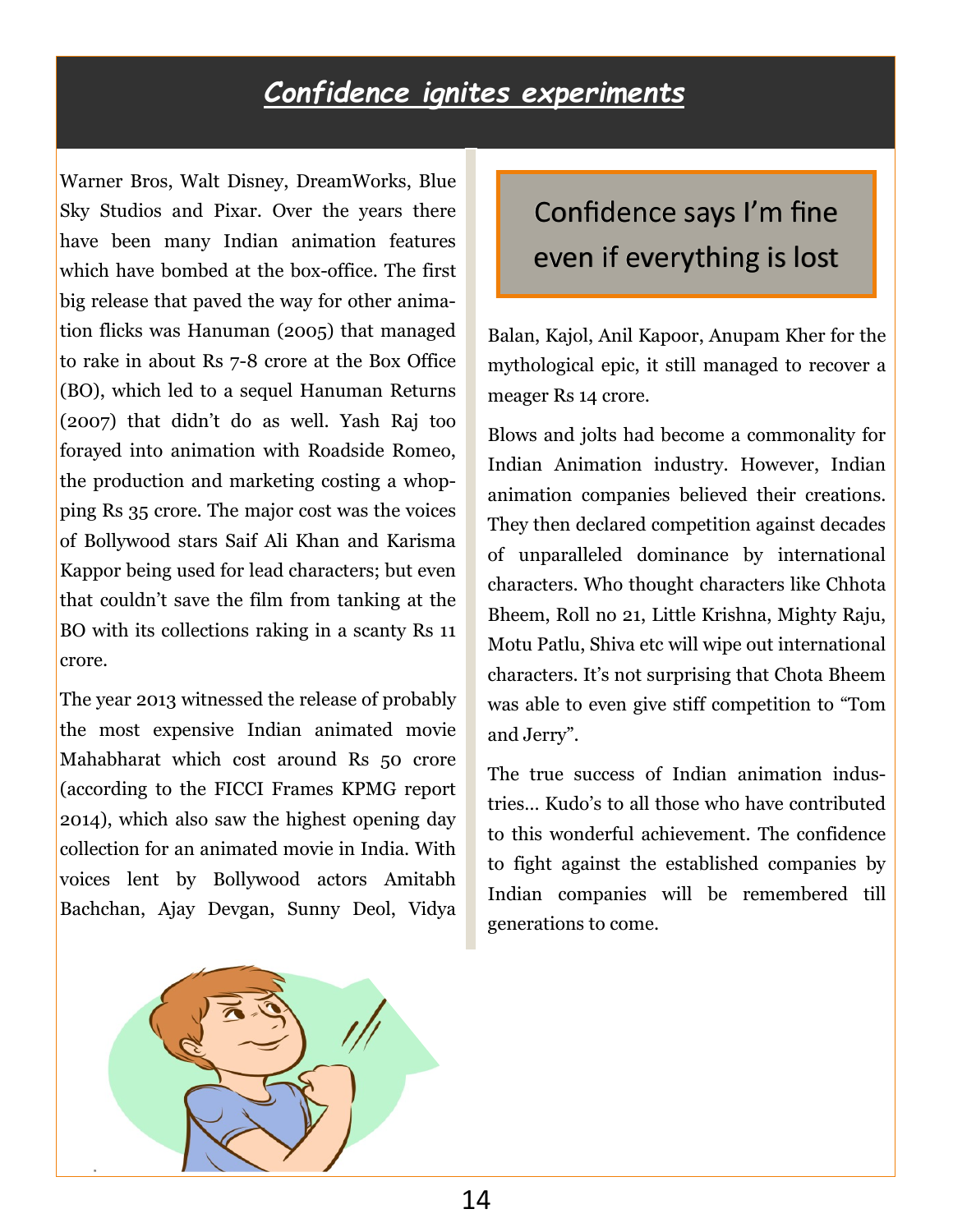## *Confidence brings with it the hope*

…and the seventh lesson for you:

#### **"Confident will never care for competition as they truly believe in their creation and work hard to make it a success"**

Pinku: Very true Dadaji…now days I rarely see Micky mouse or Tom and Jerry on TV. I personally like Chota Bheem and Motu Patlu…

Dadaji: Let me tell you a story of a tree which will boost your confidence levels and here it goes:

Lonely tree was growing among hot sands of dead desert. Prickly sands covered the Wood. The Sun mercilessly burned its bark. But the Tree kept on living in spite of all. One day a Hawk flew over the desert. The Hawk saw the Tree and sat on its branch. He looked around the desert and said:

You are a strange Tree, why do you keep on living among these dead hot sands? Who needs it?

You, —the Tree answered.

Me? —the Hawk was surprised. — I don't need you.

#### Confidence teaches

#### I Can

But if not me, — the Tree told, — you would have to sit on the hot sand instead of my branches. If not me, someone, seeing you sitting on the tree alone, would say that nobody needs you, too and would ask you what you live for. Sitting on my branches you, Hawk, think that I need you. The Hawk agreed with the Tree. If there was no Tree, the hawk would feel himself alone and useless among this vast desert.

…and the eighth lesson for you:

#### **"Confidence drives the life where there is no hope in a hope that someday someone might need them after all"**

Pinku: Excellent story Dadaji… but how this will help me writing examinations.

Dadaji: My son…When you see the question paper sometimes you might feel there is no hope and usually you quit.

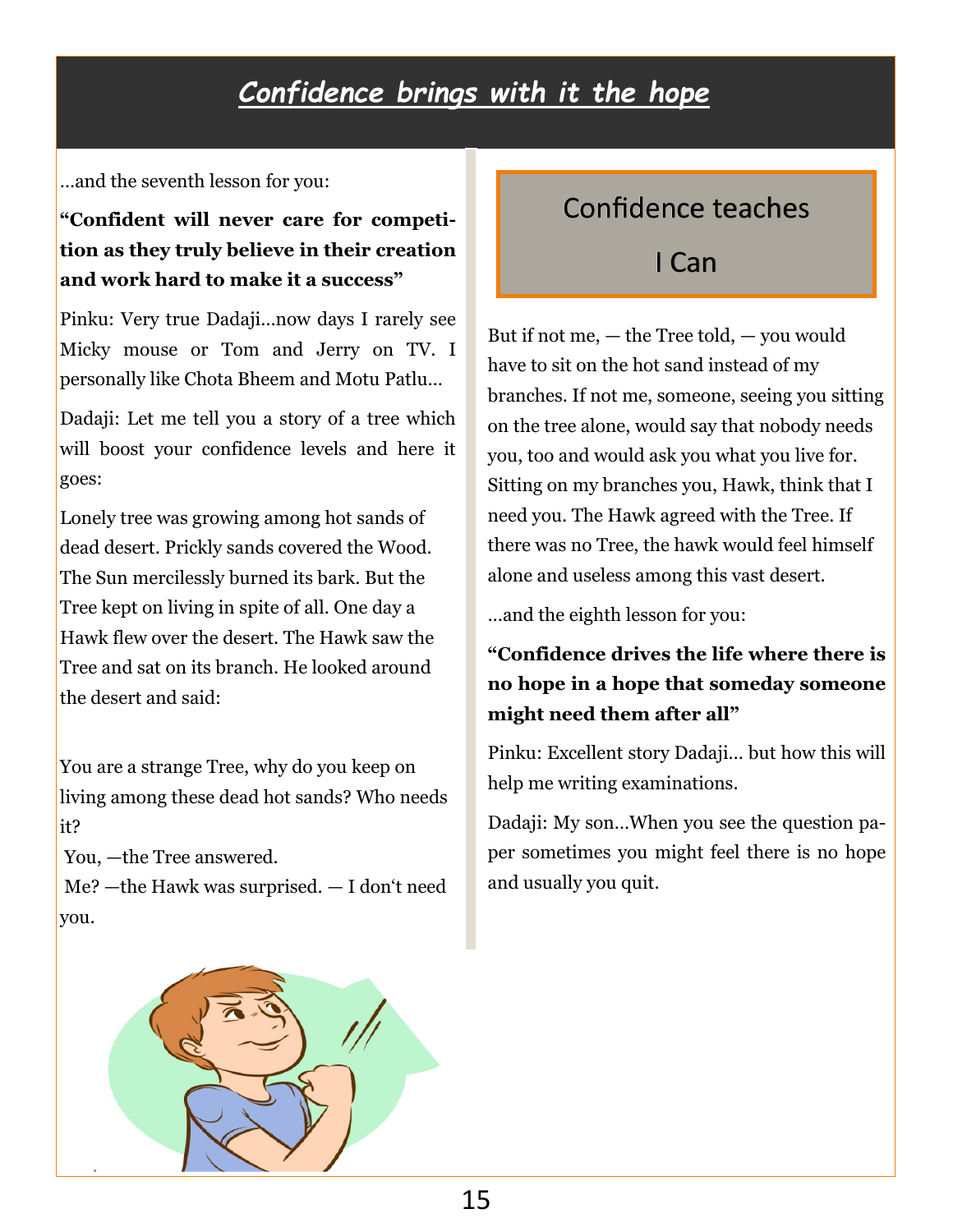## *Worrying depletes the Confidence*

However, when you actually start solving problems, your confidence to attempt other questions increase. Slowly a situation from fail to pass seems possible.

Pinku: Ah! I got it Dadaji. I will never stop attempting.

Dadaji: Very Good Pinku… now I will tell you a story… a hope… here it goes.

The war was going on. Men were fighting. Women were carrying food to soldiers day and night, nursing the injured. In the village only old people and children remained. One old man took an old plough and started sharpening it, mending it while singing something. His wife said to him with annoyance:

You have a stone heart! Your sons joined a deadly battle, the village is in mourning. Your comrades are thinking about the fate of the village, and you, knowing this, are mending the plough and singing a song! If someone would ask, whom are you trying for, what would you say? Tomorrow the enemy will come here, they will kill you and us too, and they will take your plough.

#### Confidence is contagious

Woman, what are you talking? They will kill us, but not the plough. I'm building not destroying. The world is resting on this plough: if we survive, we will need the plough, and if we die, maybe the love for labour will awaken in those who will take it.

…and the ninth lesson for you:

#### **"Better equip today for tomorrow. Don't worry too much about tomorrow."**

And so true Pinku… if for the fear of failure if you do not start preparation for examinations today how will you even attempt examination tomorrow. Confidence is built by equipping self today without much worrying about results tomorrow.

Pinku: Yes Dadaji you are right. I have prepared well for the exams. The only thing which was worrying me was what questions would come tomorrow in the exams.

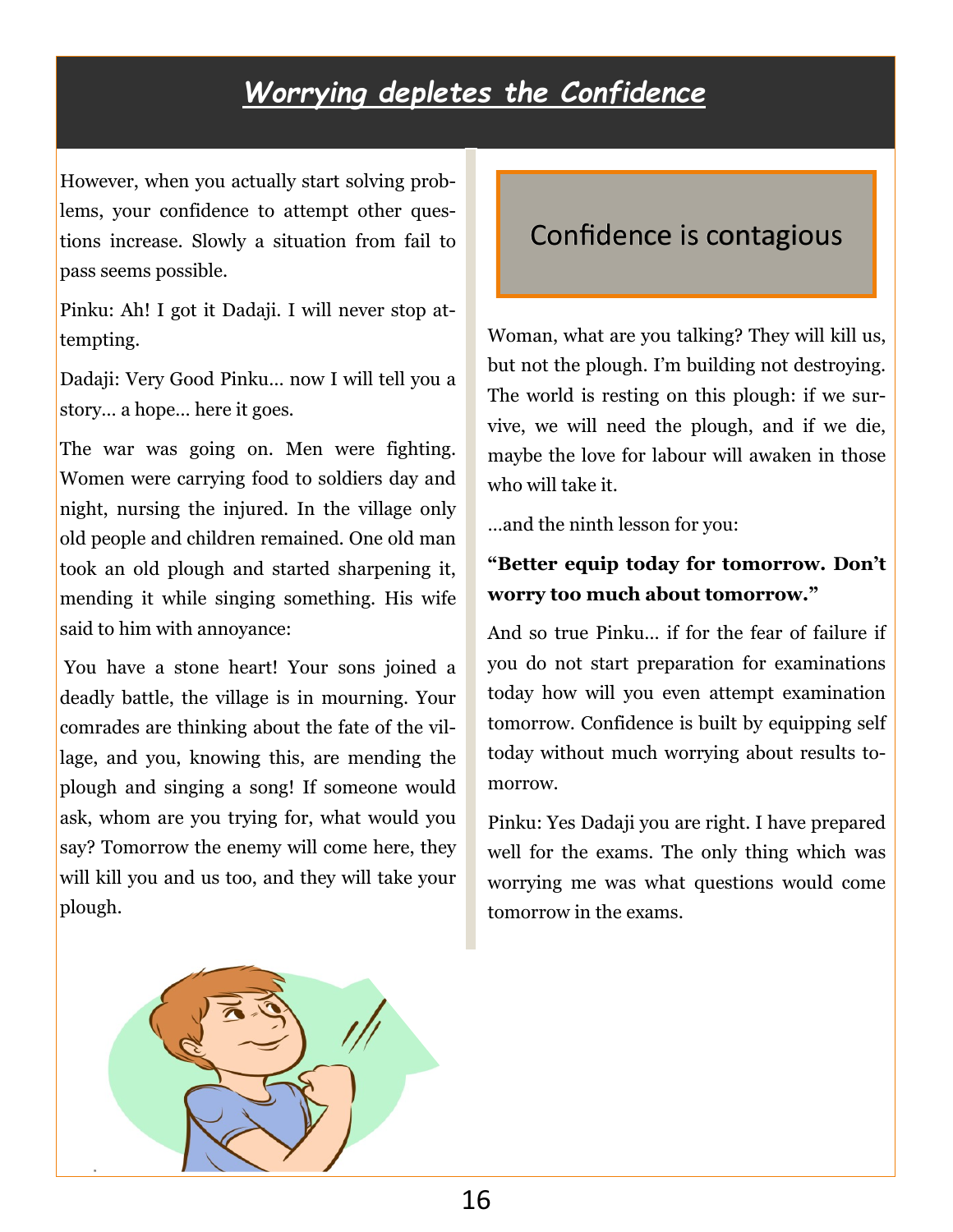## *Confident do not bother difficulties*

After listening to the story I think my worry has lessened a lot. Thanks Dadaji…

Dadaji: Now let me tell you the story of inspirational Sudha Chandran, an actress and a dancer in her own words which was published in a blog from TOI.

"I began learning how to dance when I was 3 and half years old. I would go to school, then go for my dance training and be back home only by 9:30 pm…and that's what my early life was about. In my 10th exams, I stood first with 80% but instead of picking science for my further studies, I chose arts…just so that I could continue to dance. By this time I had performed at several events and done hundreds of stage shows…I was just about beginning when life took a strange turn.

I was travelling from Trichy by bus, when we met with a major accident that left me with a fracture and some cuts  $-$  I was probably the least injured there. However, because of the heavy influx of patients, I was attended to by a couple of interns who forgot to attend to the cut on my right ankle and went ahead to wrap it up. This resulted in my foot getting gangrene and

# Confidence without clarity is dangerous

because of the fear of it spreading throughout my body; my parents had to take the difficult decision of amputating my right foot. I was shattered because It was only then that I realized just how passionate I felt about dancing. I began to learn how to walk again and it took me 4 months to even walk straight. Once I got the Jaipur leg, it took me 3 years of physiotherapy to recover and feel normal again. I remember people would come home and say things like, 'it's so sad your dreams can't come true' or 'we wish you could dance' when I decided to re-learn what I had known my entire life— to dance.

It was a slow and painful process but with every step I learnt I knew that this is what I wanted. Finally one day, I went to my dad and told him that I was ready to perform again…and he was shocked!

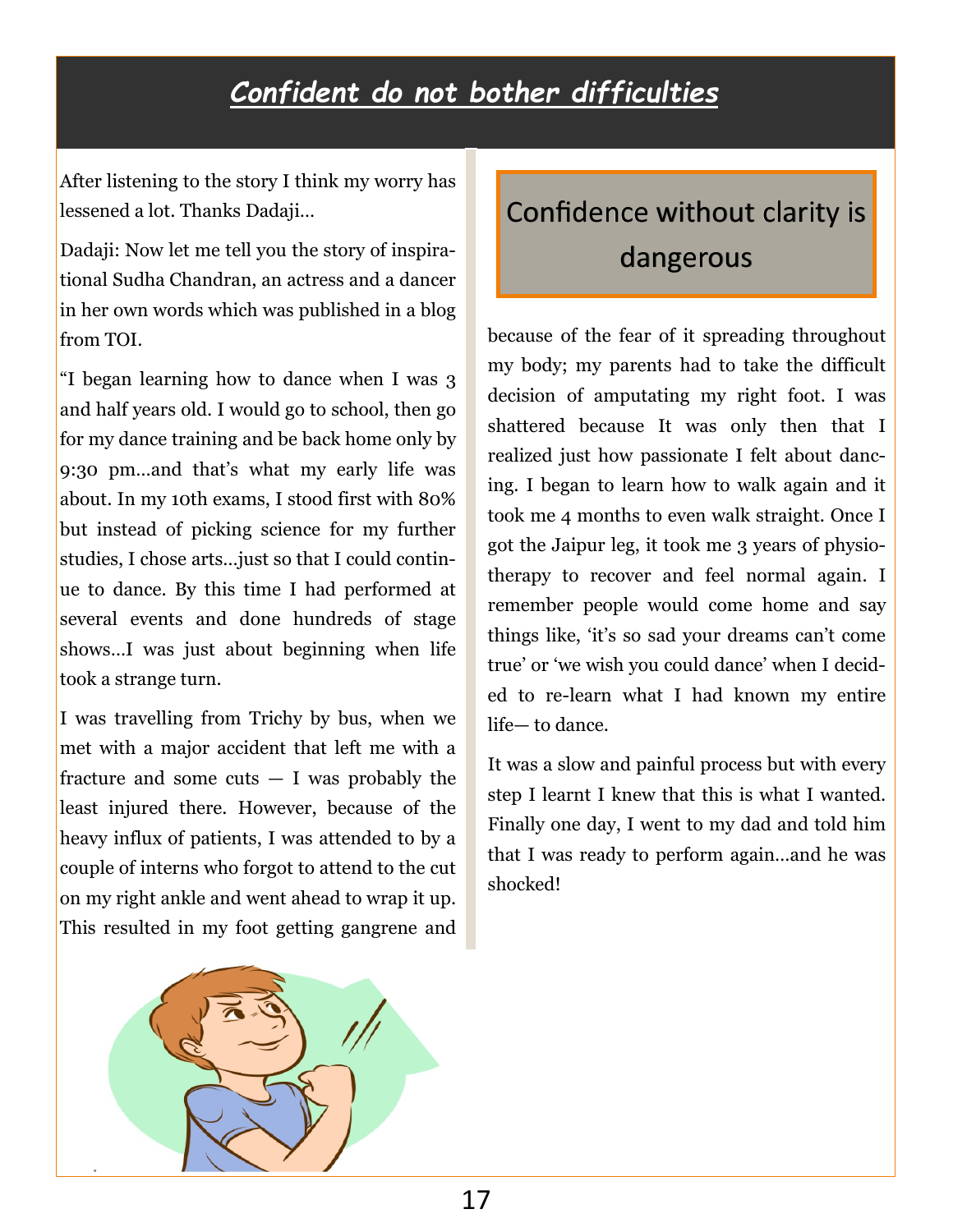## *Confident do not ponder on past*

I was to perform in St.Xaviers College on Sunday when the Sunday morning headline read – 'Looses a Foot, Walks a Mile' and the show was completely sold out! I began to get nervous before going up on stage when my Grandmother told me, 'Don't worry, God is with you…let the miracle happen.' but I was so angry that I said, 'If God was with me he wouldn't ever do this to me!"

Believe it or not, the show ended, I performed the Varanyam with ease and received a standing ovation. When I was home, my dad came up to me and touched my feet saying that I'm touching the feet of the Goddess Saraswati because you have done the impossible and that has been the moment that touched me the most. It was after that, that I received so much respect from the media, got an offer to act in a film based on my life and received all of the opportunities that I have today.

…and the tenth lesson for you:

#### **"Confidence teaches to think beyond limitations"**

Pinku: That was a great … Thanks for the above

# Our Capacity is directly Proportional to Confidence

story Dadaji.

Dadaji: No problem Pinku… Now let me tell you a story of our own Bapuji (Gandhiji)… and here it goes.

Gandhi heard about an obnoxious system of agricultural labour prevailing in Bihar. In the Champaran district of Bihar, the cultivators were forced by Europeans to grow indigo, a blue dye, and this imposed on them untold sufferings. They could not grow the food they needed, nor did they receive adequate payment for the indigo. Gandhi was unaware of this until an agriculturist from Bihar, Rajkumar Shukla, met him and told him of the woes of the people of Champaran. He requested Gandhi to go to the place and see for himself the state of affairs there. Gandhi was them attending the Congress meeting at Lucknow and he did not have time to go there.

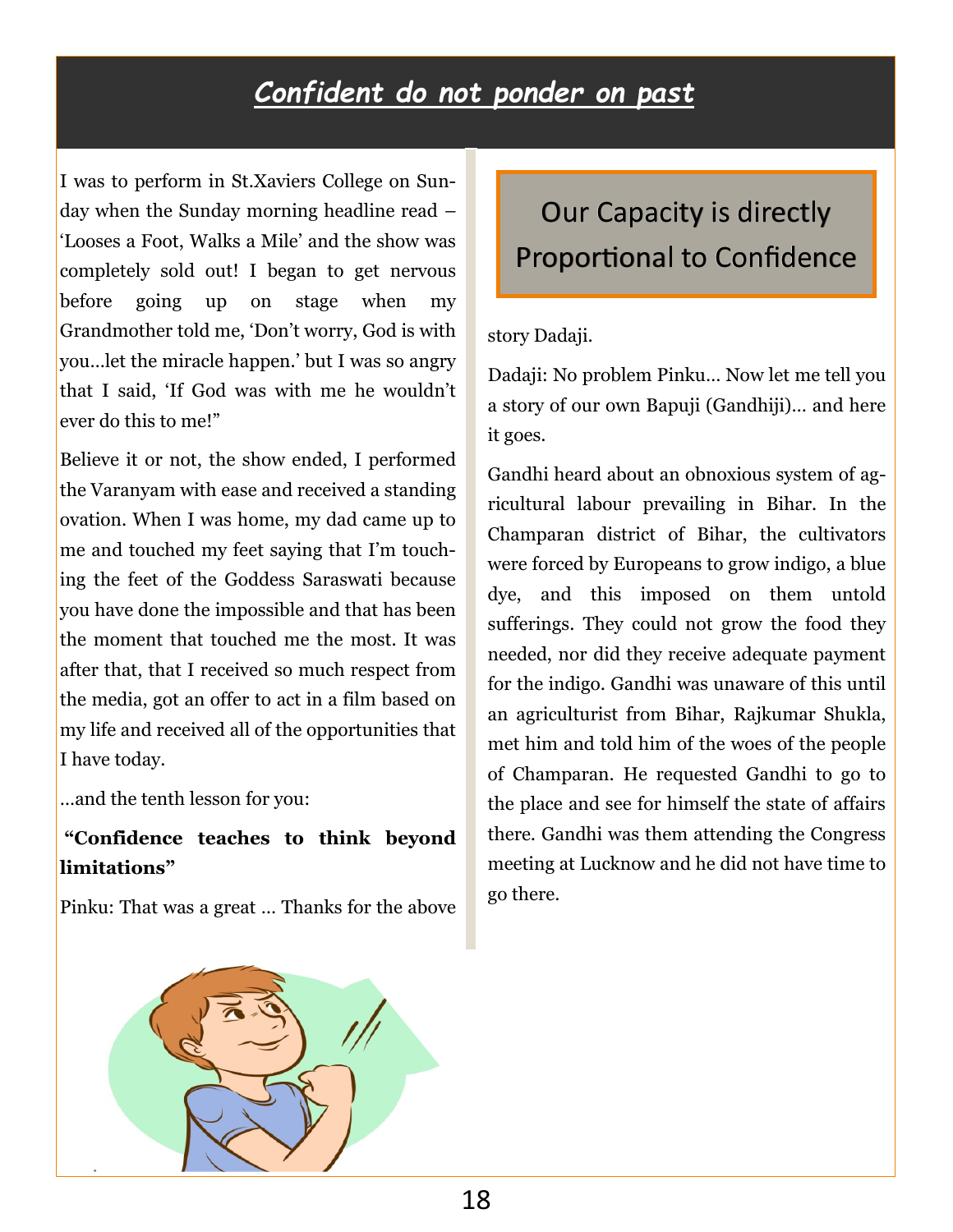## *Confident doesn't know to 'give up'*

Rajkumar Shukla followed him about, begging him to come and help the suffering villagers in Champaran. Gandhi at last promised to visit the place after he had visited Calcutta. When Gandhi was in Calcutta, Rajkumar was there too, to take him to Bihar. Gandhi went to Champaran with Rajkumar early in 1917.

On his arrival the District Magistrate served him with a notice saying g that he was not to remain in the district of Champaran but must leave the place by the first available train. Gandhi disobeyed this order. He was summoned to appear before the court. The magistrate said, 'If you leave the district now and promise not to return, the case against you will be withdrawn. 'This cannot be.' replied Gandhi. 'I came here to render humanitarian and national service. I shall make Champaran my home and work for the suffering people.' A large crowd of peasants was outside the court shouting slogans. The magistrate and the police looked nervous. Then Gandhi said, 'I shall help you to calm these people if I can speak to them.'

Gandhi appeared before the crowd and said, 'You must show your faith in me and in my

## Without your consent, your confidence can't be broken

work by remaining quiet. The magistrate had the right to arrest me, because I disobeyed his order. If I am sent to jail, you must accept that as just. We must work peacefully. And violent act will harm out cause.' The crowd dispersed peacefully. The police stared at Gandhi in admiration as he went inside the court. The Government withdrew the case against Gandhi and allowed him to remain in the district.

Now who do you think is the hero of this story Pinku?

Pinku: Ah! It's so easy to answer "Gandhiji"…

Dadaji: No Pinku, during the story you missed a point that Gandhiji was not so much interested in going to Bihar. It was Rajkumar Shukla who ensured that Gandhiji visited Champaran.

…and the Eleventh lesson for you:

**"Confident person never gives up till the mission is completed."** 

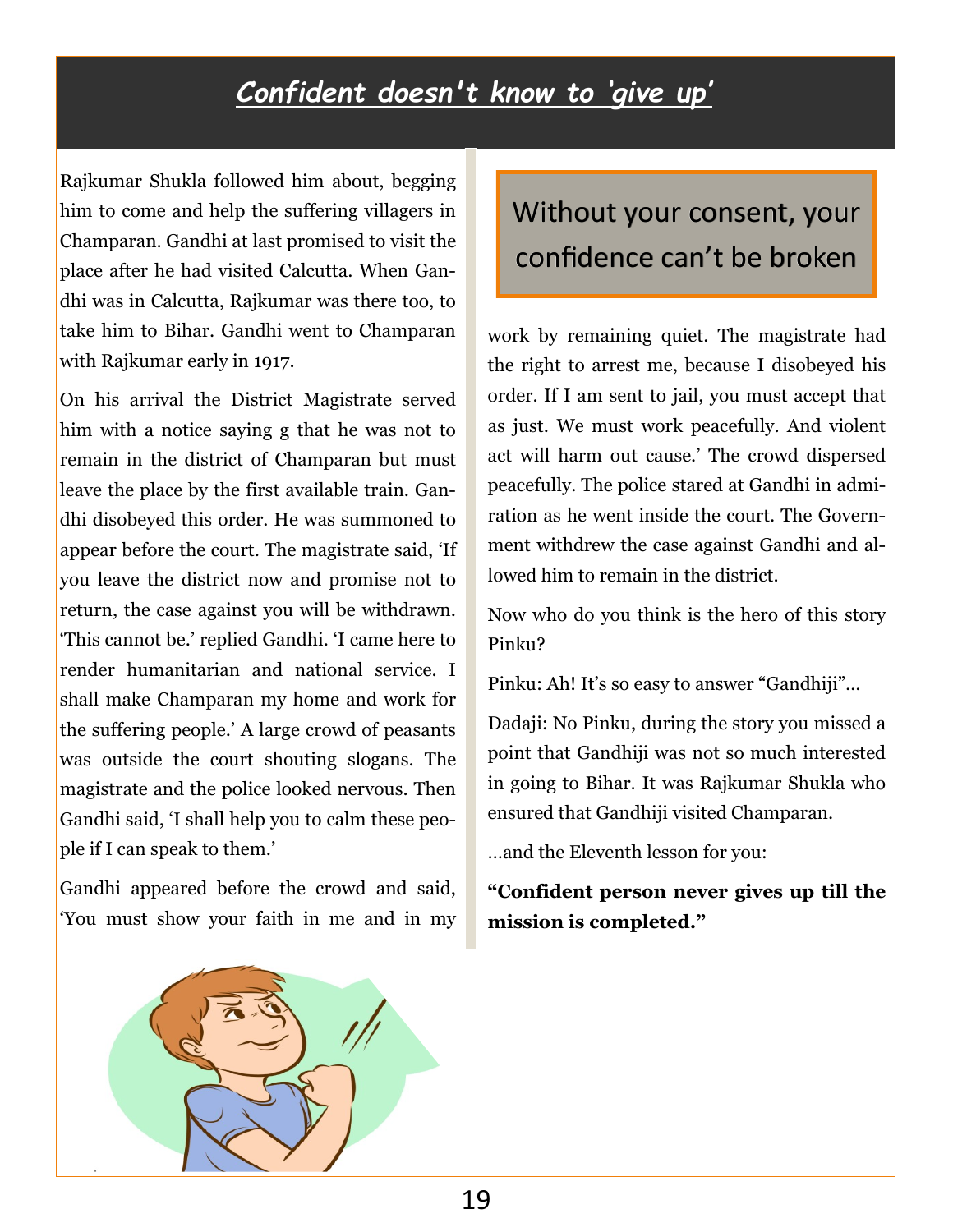## *Confident doesn't care "criticism"*

Pinku: Oh! I did not think so far Dadaji.

Dadaji: No problem Pinku. Now I will tell you about Sania Mirza the greatest Tennis star India has ever produced. But her life was never a bed of roses and the story goes like this:

Sania Mirza's success story has also been besotted by troubles of a different kind – for instance, being a Muslim, the so-called 'upholders' of morality posited that it is a matter of shame for her to wear skirts and expose her legs in front of the whole world, or specifically, in front of strange men. Secondly, her marriage to the Pakistani cricketer Shoaib also drew a lot of flak from the general public. Her decision to marry early was condemned, overlooking the fact that it is only her right to decide such issues.

Additionally, it was rumoured that she would now play for Pakistan, since she had married a Pakistani national. Despite all such baseless, distractive accusations and remarks, Sania has never been bogged down.

She has always concentrated on her game, in a truly professional manner. Also, her own deter-

# Confidence comes from doing same thing repeatedly

mination and grit in the face of all adversity has gained international recognition – she is the UN Women's Goodwill Ambassador for South Asia. Her name also features in one of the fifty heroes of Asia – a list released by Time magazine. She is also 'Brand Ambassador' of Telangana.

…and the Twelfth lesson for you:

#### **"Confident never lose hope in the face of baseless negative criticism"**

Pinku: I too like Sania as a Player.

Dadaji: Oh yeah me too. Let me now tell you a story of Lord Buddha…

Once Buddha was in an assembly when a man walked in looking furious. He thought Buddha was doing something wrong. He was a restless businessman and he had found that his children were spending hours with Buddha when they could have engaged themselves in business at that time, making more and more money.

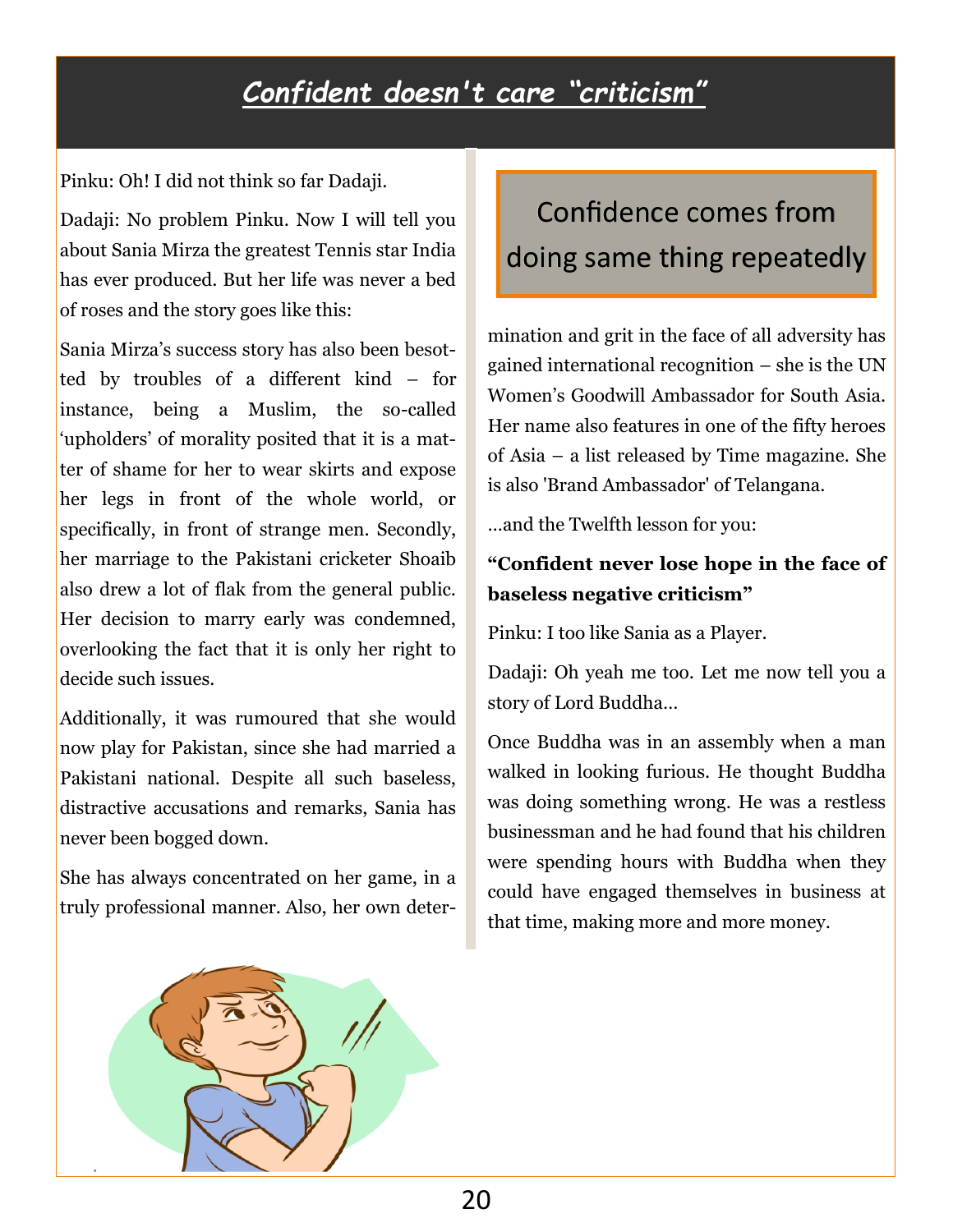#### *Confident responds to problems*

He felt that spending four hours of their day seated next to someone whose eyes were always closed was incredulous. This was what had upset the businessman.

So, with furiousness walked straight up to Buddha looked him the eye and spit. He was so angry; he could not find the words to express them that he merely spit at Buddha. Buddha simply smiled. He showed no anger, though the disciples around him were angry. They would have liked to react but could not because Buddha was there. So, everybody was holding their lips and fists tight. After the businessman spat at Buddha and realized his action was not drawing a reaction, simply walked away in a huff.

Buddha did not react or say anything. He just smiled. And that was enough to shock the angry man. For the first time in his life, the man had met someone who would just smile when he spat on his face. That man could not sleep all night and his whole body underwent such a transformation. He was shivering, shaking. He felt as if the whole world had turned upside down. The next day he went and fell at Buddha's feet and said, please forgive me. I did not

# Feed your confidence to starve your fear

know what I did. To which Buddha replied, "I cannot excuse you!"

Everyone including the man and Buddha's disciples were stunned. Buddha then explained the reason for his statement. He said why I should forgive you when you have done nothing wrong.

The businessman looked a little more surprised and told Buddha that it was he who had wronged him by spitting on him. Buddha simply said, Oh! That person is not there now. If I ever meet that person whom you spat on, I will tell him to excuse you.

…and the Thirteenth lesson for you:

#### **"Confident never react to a problem but respond"**

Pinku: Ah! I understood in any situation don't lose your cool.

Dadaji: Correct Pinku… now let me tell you a story of "Mansoor Ali Khan Pataudi"

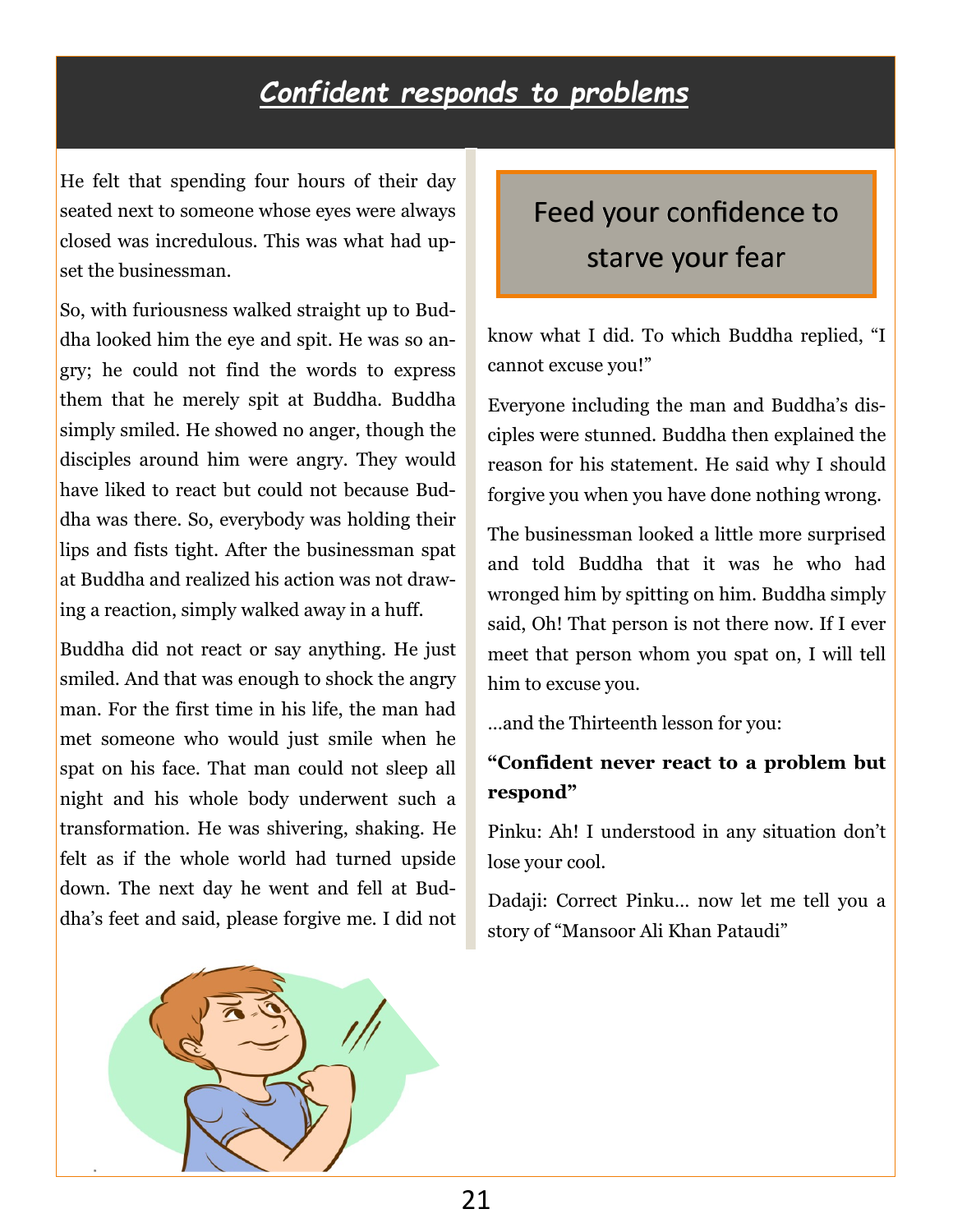#### *Confidence say's "I am unstoppable"*

one of the greatest cricketers India has produced…

Pataudi Jr., as Mansoor came to be known during his cricket career, was a right-handed batsman and a right-arm medium pace bowler. He was a schoolboy batting prodigy at Winchester, relying on his keen eyes to punish the bowling. He captained the school team in 1959, scoring 1,068 runs that season and beating the school record set in 1919 by Douglas Jardine. He also won the public schools rackets championship, with partner Christopher Snell.

He made his first-class debut for Sussex in August 1957, aged 16, and also played for Oxford while he was at university and was the first Indian captain there. On 1 July 1961, he was a passenger in a car which was involved in an accident in Hove. A shard of glass from the broken windscreen penetrated and permanently damaged his right eye. The surgeon named Dr. David St Clair Roberts was called to operate on his eye, and was praised by Pataudi for saving one of his eyes. The damage caused Pataudi to see a doubled image, and it was feared this would end his cricketing



#### career…

But! Pataudi was soon in the nets learning to play with one eye. Despite his eye injury less than 6 months before, he made his Test debut playing against England in Delhi in December 1961. He found it easiest to play with his cap pulled down over his damaged right eye. He scored 103 in the Third Test in Madras, helping India to its first series win against England. He was appointed vice-captain for the tour to the West Indies in 1962. In March 1962, Mansoor became captain of the Indian cricket team after the sitting captain Nari Contractor was ruled out of the Fourth Test in Barbados due to an injury sustained by Contractor batting against Charlie Griffith in a tour match against Barbados. At 21 years and 77 days, he held the world record for the youngest Test captain and the rest is history.

…and the Fourteenth lesson for you:

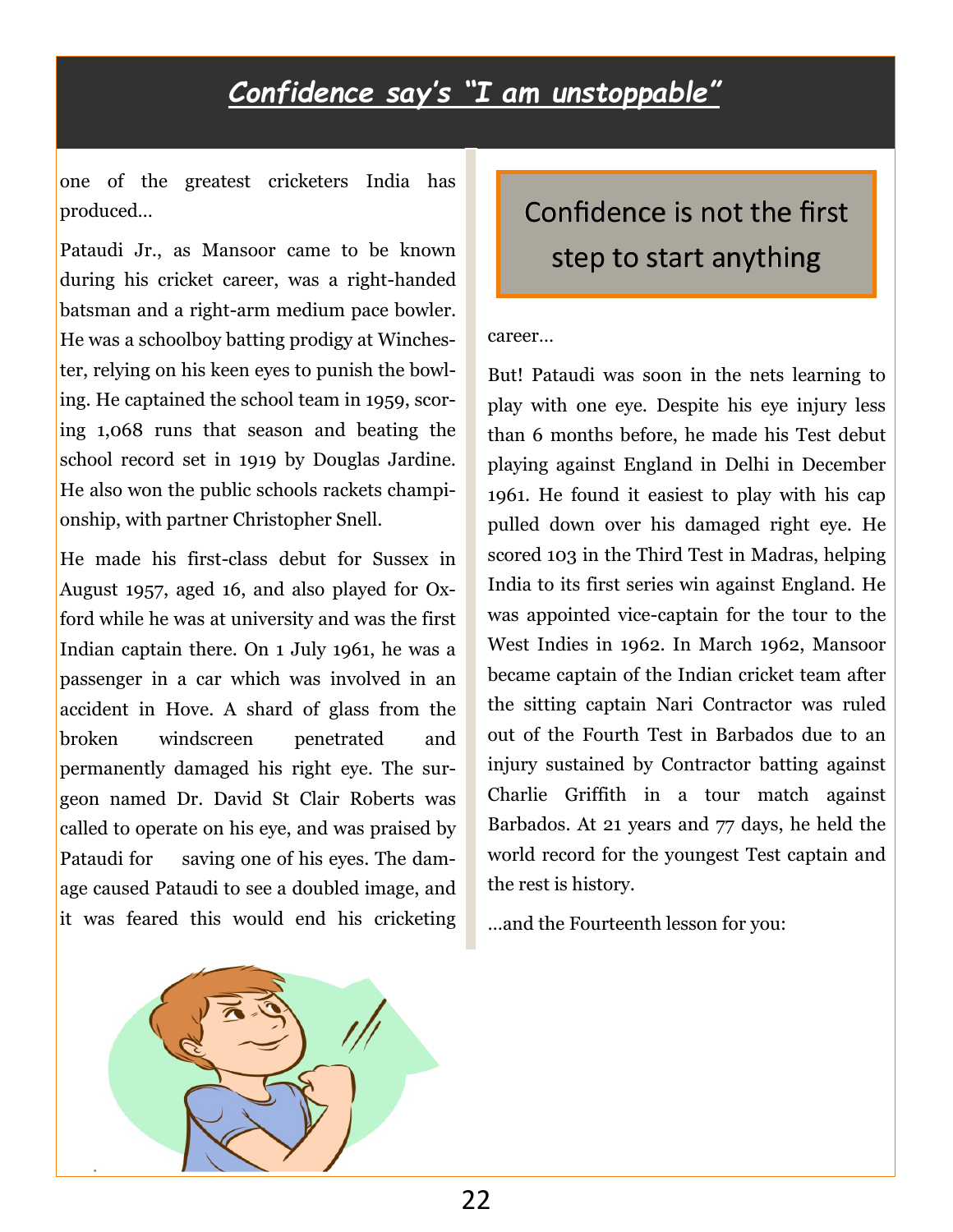## *Confidence say's "I am unstoppable"*

#### **"Confident manage the situation"**

Pinku: Playing with one eye and that too cricket great person he was Dadaji…

Dadaji: Yes my son…

Do you know Pinku eagle knows when a storm is approaching long before it breaks?

The eagle will fly to some high spot and wait for the winds to come.

When the storm hits, it sets its wings so that the wind will pick it up and lift it above the storm. While the storm rages below, the eagle is soaring above it.

The eagle does not escape the storm. It simply uses the storm to lift it higher. It rises on the winds that bring the storm.

…and the Fifteenth lesson for you:

#### **"Confident does not escape the bad situations instead he/she rises above the situation"**

Pinku: Ah! It's similar to balancing my bi-cycle in a windy day.

Dadaji: You can say so Pinku. Now let me tell

# Overconfidence is not confidence

you a story which will pinch your nerve.

The Chernobyl disaster (also referred to as Chernobyl or the Chernobyl accident) was a catastrophic nuclear accident that occurred on 26 April 1986 at the Chernobyl Nuclear Power Plant in the town of Pripyat, in Ukraine which was under the direct jurisdiction of the central authorities of the Soviet Union. An explosion and fire released large quantities of radioactive particles into the atmosphere, which spread over much of the western USSR and Europe.

While many perished, three clean-up volunteers Alexi Ananenko, Valeri Bezpoalov and Boris Baronov willingly met their fate. During the well -documented disaster, a pool of water used for emergencies in case of a break in the cooling pumps or steam pipes became flooded with a highly radioactive liquid that was in danger of blowing up.

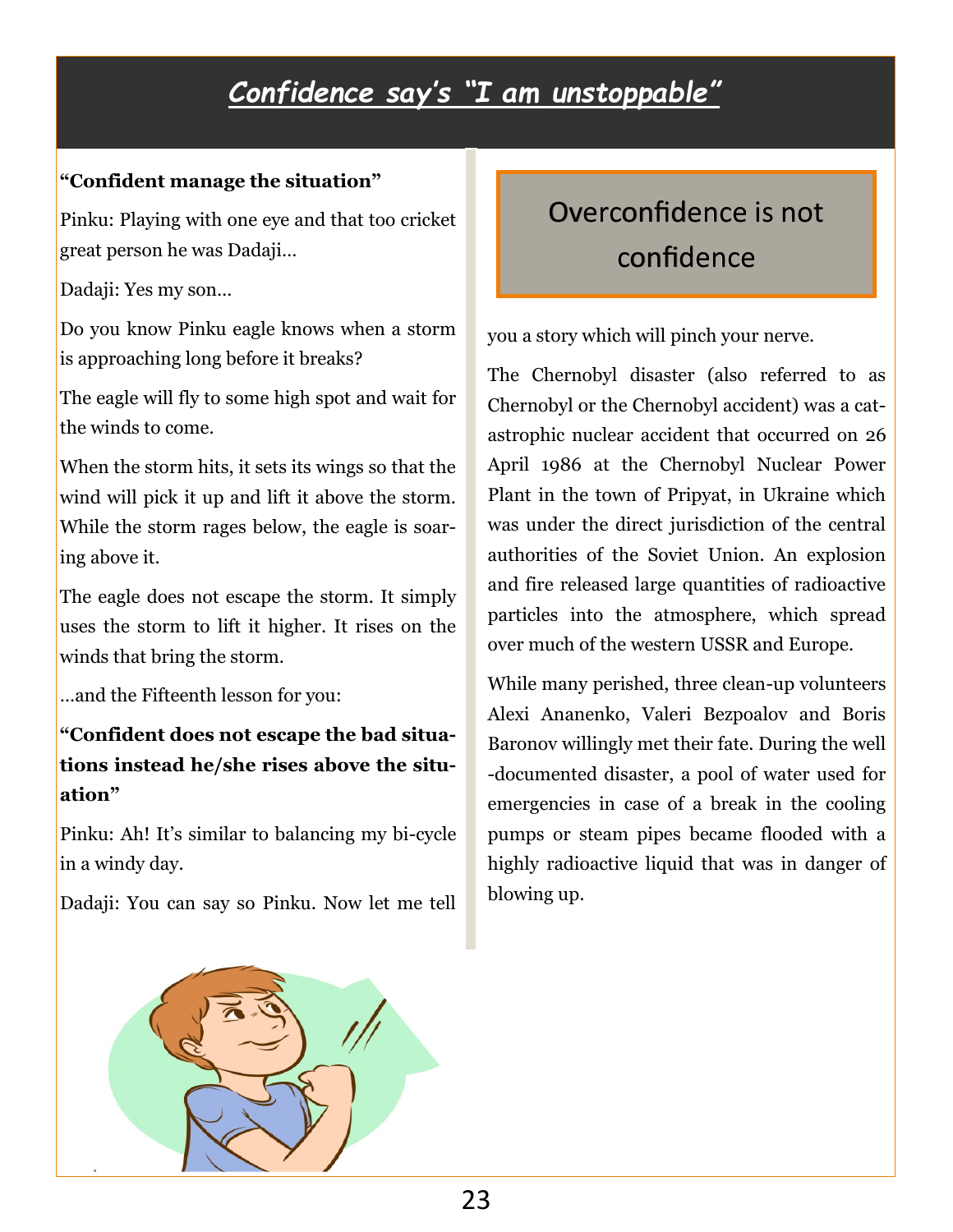## *Confident only can speak truth*

These three men suited up in scuba gear and swam into the radioactive waters of the flooded chamber, knowing full well they would die as a result. They opened up a gate valve, which allowed the contaminated water to drain out. Days after reaching the surface all three men succumbed to radiation poisoning and were buried in lead coffins. If not for the bravery of the "Chernobyl Suicide Squad" a thermal explosion would have taken place resulting in unfathomable disaster.

…and the sixteenth lesson for you:

#### **"Confident concentrate on tasks and even willing to sacrifice oneself to save thousand others"**

Pinku: So courageous were they Dadaji… what is the difference between courage and confidence Dadaji?

Dadaji: If confidence is a bus then the wheels of the bus is Courage Pinku…Now I will tell you an interesting story which goes like this.

In 2004 Victor Yushchenko stood for the presidency of the Ukraine. Vehemently opposed by the ruling party Yushchenko's face was

# Confidence is not something that is lost in a situation

disfigured and he almost lost his life when he was mysteriously poisoned. This was not enough to deter him from standing for the presidency. On the day of the election Yushchenko was comfortably in the lead. The ruling party, not to be denied, tampered with the results.

The state-run television station reported "ladies and gentlemen, we announce that the challenger Victor Yushchenko has been decisively defeated."

In the lower right-hand corner of the screen a woman by the name of Natalia Dmitruk was providing a translation service for the deaf community. As the news presenter regurgitated the lies of the regime, Natalia Dmitruk refused to translate them. "I'm addressing all the deaf citizens of Ukraine" she signed. "They are lying and I'm ashamed to translate those lies. Yushchenko is our president."

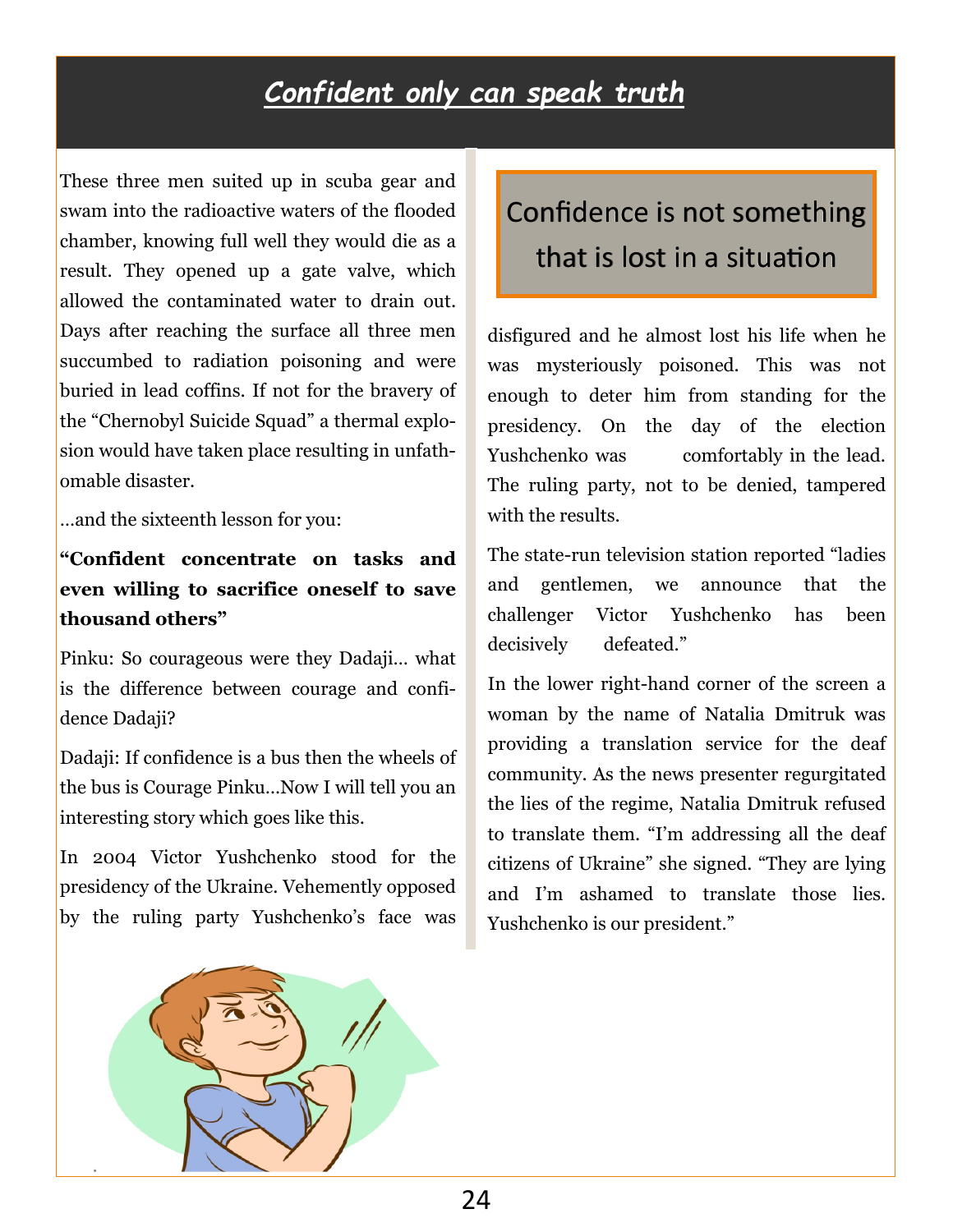## *Confident is never defeated*

The deaf community sprang into gear. They text messaged their friends about the fraudulent result and as news spread of Dmitruk's act of defiance increasing numbers of journalists were inspired to likewise tell the truth. Over the coming weeks the "Orange Revolution" occurred as a million people wearing orange made their way to the capital city of Kiev demanding a new election. The government was forced to meet their demands, a new election was held and Victor Yushchenko became president.

…and the seventeenth lesson for you:

#### **"One confident small voice can start a revolution"**

**Pinku: Ah! Great story Dadaji…** Natalia Dmitruk even though I cannot pronounce the name properly I will remember this story for years to come.

Dadaji: Now let me tell you a story of an athelete whose confidence showed winning is not important finishing the race is… and here goes the story…

John Stephen Akhwari was a marathon runner who represented Tanzania in the marathon in

# Inhale Confidence Exhale Doubt

1968. He didn't win a medal. In fact, he came nowhere near. But, in defeat and in pain, he came to represent something much more profound and enduring than many sportsmen achieve in illustrious careers. Akhwari was never likely to win the marathon, but his chances were wrecked when, perhaps because of the effects of the high altitude, he succumbed to cramps that slowed his progress. If that was painful, then worse was to come after he was involved in a melee of athletes jockeying for position. Akhwari fell to the ground, gashing his knee and also causing a dislocation. He also smashed his shoulder against the pavement. Most observers, seeing his injuries, assumed he would pull out and go to hospital. Instead, he received medical attention and returned to the track to continue his race. His pace, of course, was now much lower, but his resolve to complete the event remained intact.

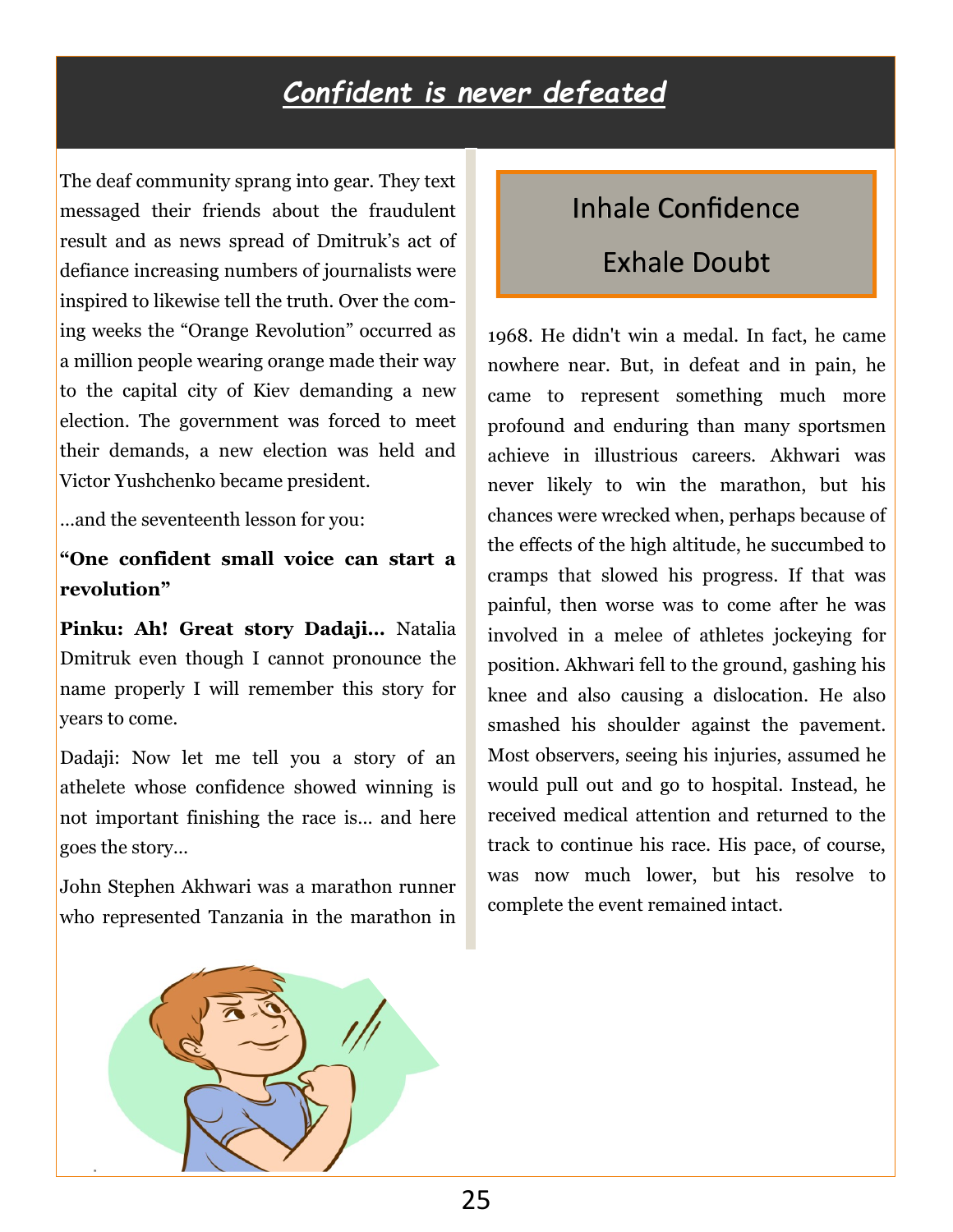## *Confident is never defeated*

Eighteen of the 75 starters had pulled out; he did now wish to add to that number. And so, more than an hour after the winner, Akhwari crossed the line in last place, cheered home by a few thousand spectators who had remained in the stadium after the sun went down. By the time he reached the stadium, he was limping and the bandage around his leg was flapping in the breeze He was asked why he had carried on, and his response has gone down in sporting history. "My country did not send me 5,000 miles to start the race," he said. "They sent me 5,000 miles to finish the race."

…and the eighteenth lesson for you:

#### **"Confident strive to finish the race they started not bothering pain and suffering."**

Pinku: So the learning for me I will also write examinations and attempt all questions.

Dadaji: Very good Pinku… let's move on… another story for your Pinku:

Long ago, there was a battle about to take place. One of the generals was talking about tactics with his team of officers. An officer interrupted

# Believing self is only the first step of confidence

him and explained that he thought that the strategy was a waste of time. "The gods have already decided who will win." he proclaimed.

"Are you suggesting that fate has decided the result in advance?" The general asked.

"Yes, I Am." the officer responded.

The general took a coin out of his pocket and said, "So if I toss this coin and it comes up heads, we win, but if it's tails we lose. Is that how fate works?"

"Pretty much." said the officer.

The general tossed the coin and it came up heads.

"See, the gods have decided. We can't lose now!"

They went to their troops with the good news and the soldiers marched into battle with renewed enthusiasm.

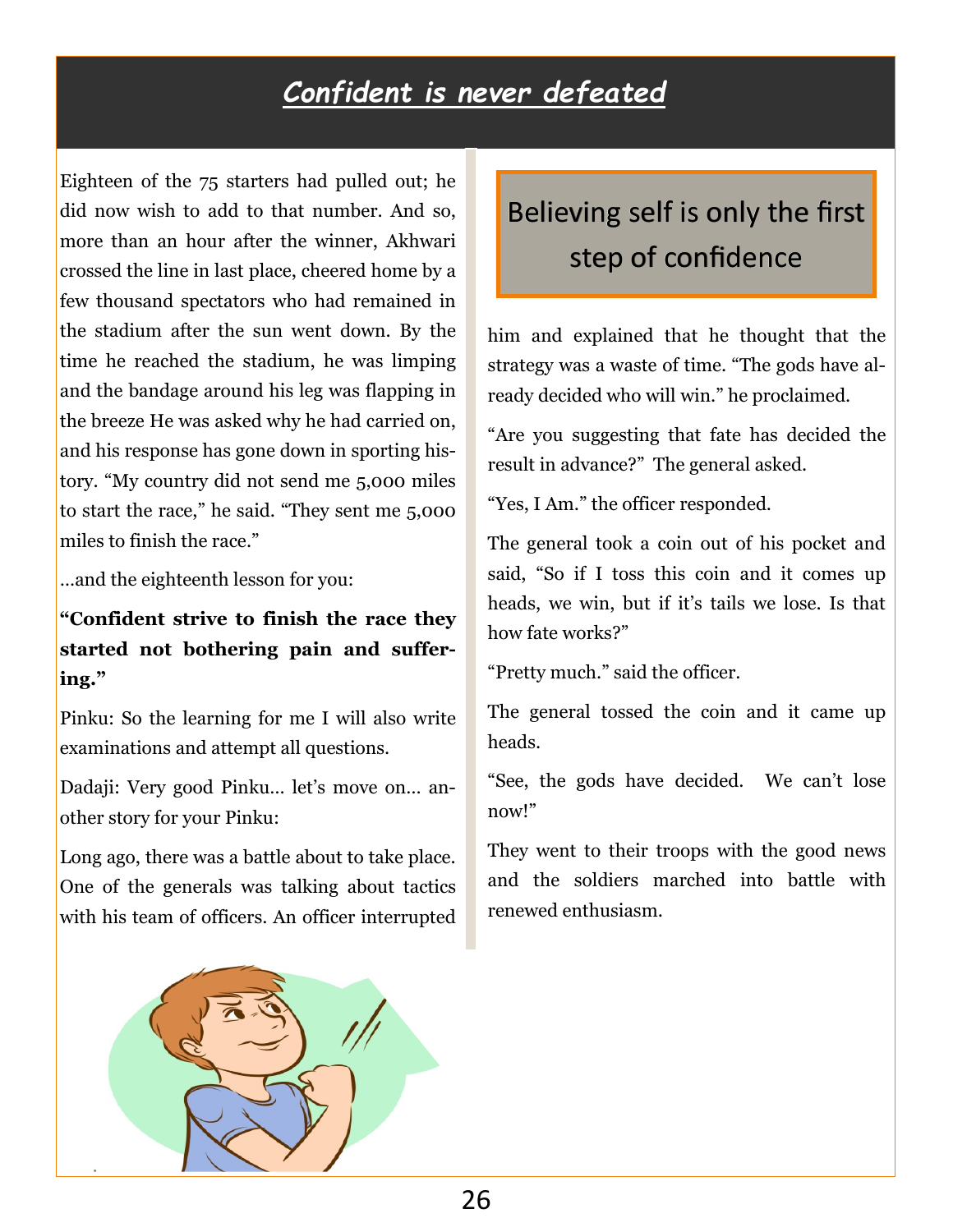## *Confident are visionaries*

After a glorious victory, the officers met in the general's tent to celebrate.

"Do you believe in fate now?" asked the General.

Officer nodded "Yes I do"

The General smiled, reached into his pocket and pulled out the coin. It was heads on both sides. The general said:

"I still don't believe in fate, but self-belief. When the soldiers thought that we couldn't lose, I knew that we couldn't lose."

…and the Nineteenth lesson for you:

#### **"Confident never believe in luck/fate but their deeds and their men"**

Pinku: Ha ha ha… This was a similar story of Jai and Veeru of Sholay where Amitabh had a similar coin.

Dadaji: Yes Pinku… but the moral is more important for you… Never believe in your luck while writing examinations… be confident of what you have read and what you know.

Pinku: Sure Dadaji…

# Preparation and practice are the next steps of confidence

Dadaji: Now I will tell you a true story of hope and confidence… and here it goes:

In 1883, a creative engineer named John Roebling was inspired by an idea to build a spectacular bridge connecting New York with the Long Island. However bridge building experts throughout the world thought that this was an impossible feat and told Roebling to forget the idea. It just could not be done. It was not practical.

It had never been done before. Roebling could not ignore the vision he had in his mind of this bridge. He thought about it all the time and he knew deep in his heart that it could be done. He just had to share the dream with someone else.

After much discussion and persuasion he managed to convince his son Washington, an up and coming engineer, that the bridge in fact could be built.

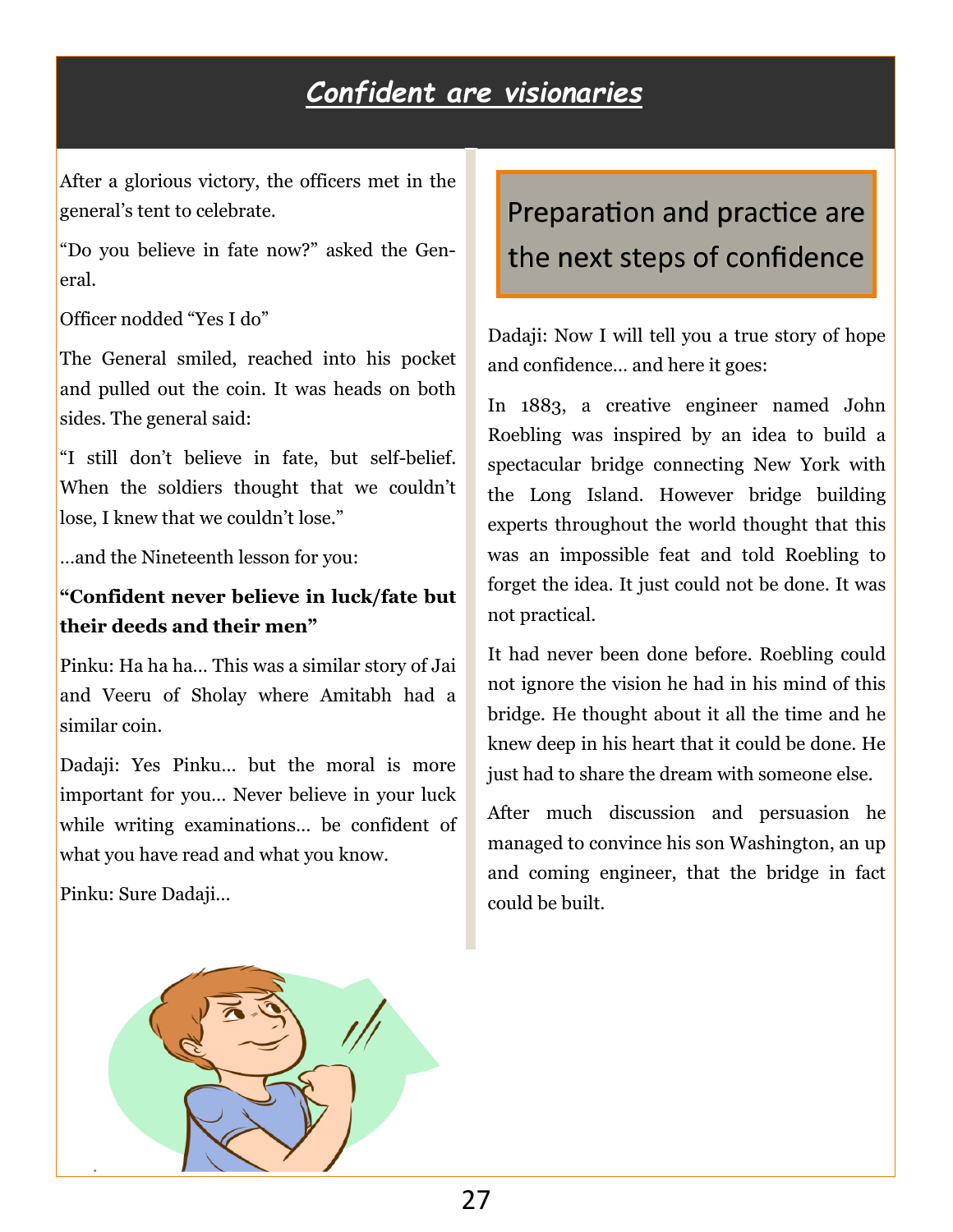## *Confident make there way anyway*

Working together for the first time, the father and son developed concepts of how it could be accomplished and how the obstacles could be overcome. With great excitement and inspiration, and the headiness of a wild challenge before them, they hired their crew and began to build their dream bridge.

The project started well, but when it was only a few months underway a tragic accident on the site took the life of John Roebling.

Washington was also injured and left with a certain amount of brain damage, which resulted in him not being able to talk or walk. "We told them so."

"Crazy men and their crazy dreams." "It's foolish to chase wild visions."Everyone had a negative comment to make and felt that the project should be scrapped since the Roeblings were the only ones who knew how the bridge could be built.

In spite of his handicap Washington was never discouraged and still had a burning desire to complete the bridge and his mind was still as sharp as ever. He tried to inspire and pass on

# Confidence defines the Percent of Courage

his enthusiasm to some of his friends, but they were too daunted by the task.

As he lay on his bed in his hospital room, with the sunlight streaming through the windows, a gentle breeze blew the flimsy white curtains apart and he was able to see the sky and the tops of the trees outside for just a moment.

It seemed that there was a message for him not to give up. Suddenly an idea hit him. All he could do was move one finger and he decided to make the best use of it. By moving this, he slowly developed a code of communication with his wife.

He touched his wife's arm with that finger, indicating to her that he wanted her to call the engineers again. Then he used the same method of tapping her arm to tell the engineers what to do. It seemed foolish but the project was under way again.

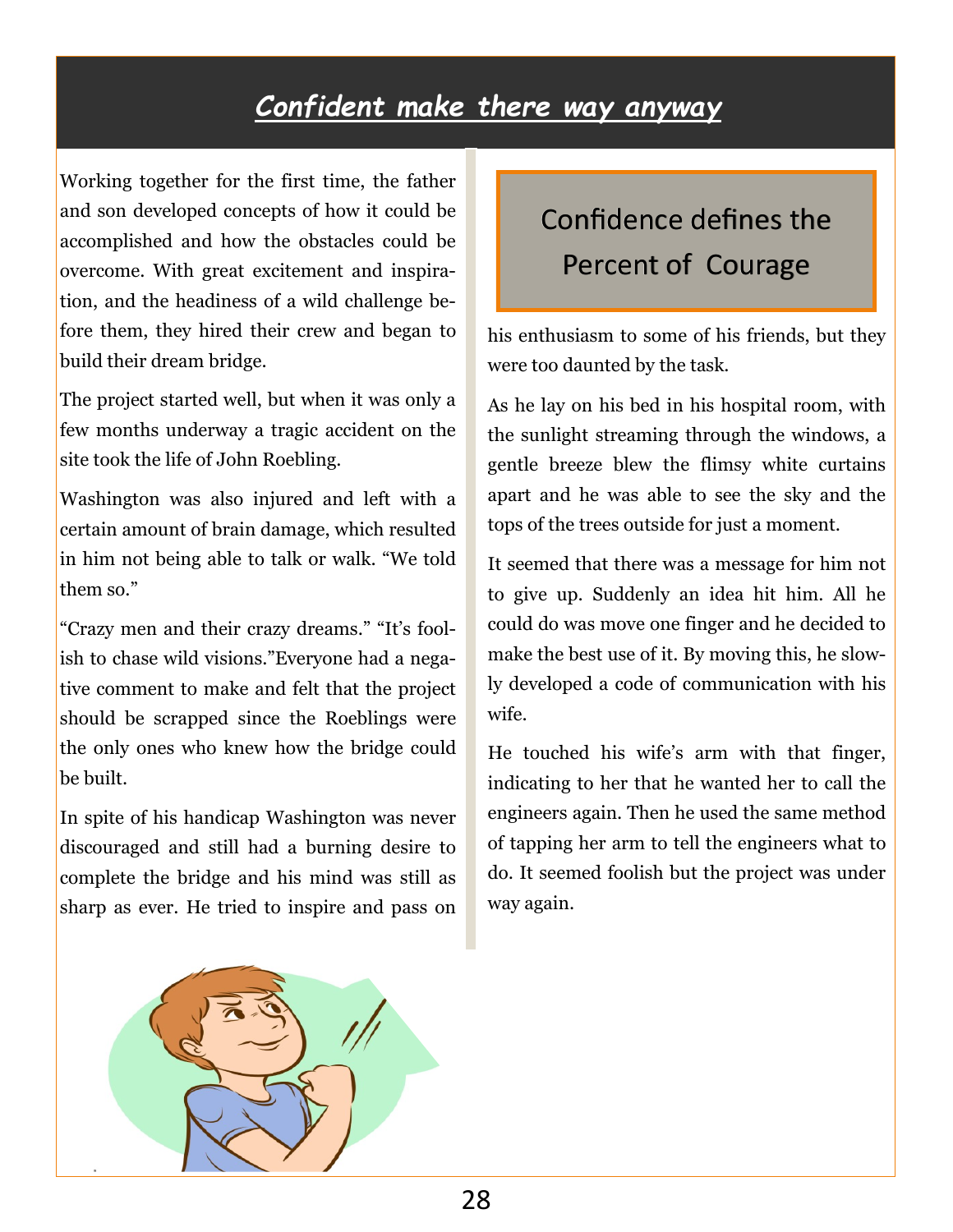#### *Confident prepare well before the problem arise*

For 13 years Washington tapped out his instructions with his finger on his wife's arm, until the bridge was finally completed. Today the spectacular Brooklyn Bridge stands in all its glory as a tribute to the triumph of one man's indomitable spirit and his determination not to be defeated by circumstances.

It is also a tribute to the engineers and their team work, and to their faith in a man who was considered mad by half the world.

It stands too as a tangible monument to the love and devotion of his wife who for 13 long years patiently decoded the messages of her husband and told the engineers what to do.

…and the twentieth lesson for you:

#### **"Confident are those who never let their dreams die."**

Pinku: Dadaji very few have such a spirit I think… Hats off to both John and Washington Roebling.

Dadaji: Yes true Pinku… Now let me tell you a story which was a world problem…

Pinku: And what was that Dadaji?

# Confidence builds up with small success leading to bigger one

Dadaji: Y2K bug, also called Year 2000 bug or Millennium Bug.

A problem in the coding of computerized system that was projected to create havoc in computers and computer networks around the world at the beginning of the year 2000 (in metric measurements K stands for thousand).

After more than a year of international alarm, feverish preparations, and programming corrections, few major failures occurred in the transition from December 31, 1999, to January 1, 2000.

Until the 1990s, many computer programs (especially those written in the early days of computers) were designed to abbreviate fourdigit years as two digits in order to save memory space. These computers could recognize "98" as "1998" but would be unable to recognize "00" as "2000," perhaps interpreting it to mean 1900.

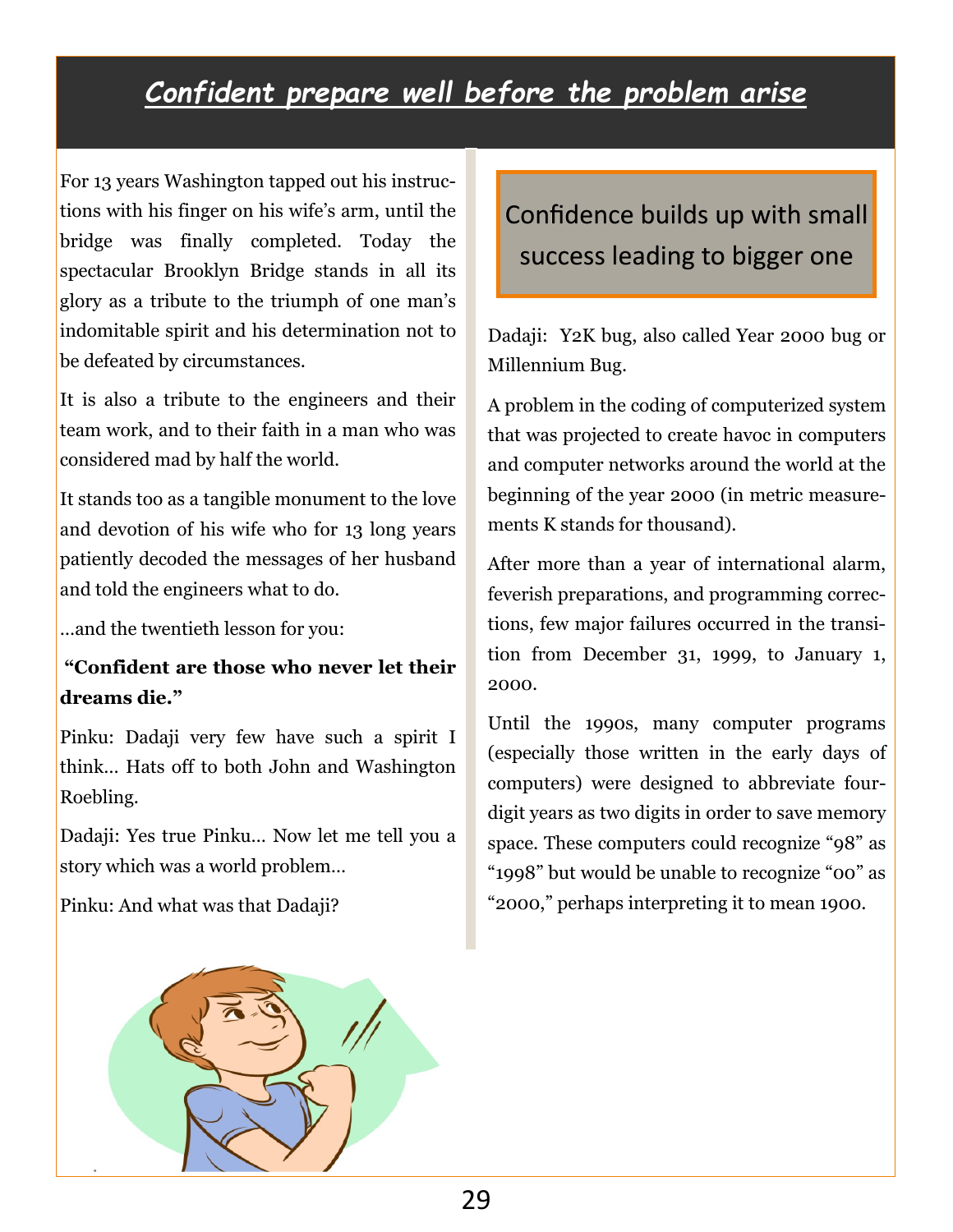## *Confident do not mind burning midnight oil*

Many feared that when the clocks struck midnight on January 1, 2000, many affected computers would be using an incorrect date and thus fail to operate properly unless the computers' software was repaired or replaced before that date.

Other computer programs that projected budgets or debts into the future could begin malfunctioning in 1999 when they made projections into 2000. In addition, some computer software did not take into account that the year 2000 was a leap year. And even before the dawn of 2000, it was feared that some computers might fail on September 9, 1999 (9/9/99), because early programmers often used a series of 9s to indicate the end of a program.

An estimated \$300 billion was spent (almost half in the United States) to upgrade computers and application programs to be Y2K-compliant. As the first day of January 2000 dawned and it became apparent that computerized systems were intact, reports of relief filled the news media.

Pinku the whole world was not sure what would happen in the dawn of 01/01/2000. However,

# Confident do not wait until everything is just right

there were consolidated efforts that were done in the whole world.

It is known that very large pool of competent and able engineers and technocrats never lost hope and confidence, worked hours together to create small patches of code in the programs to rectify the problem.

…and the twenty first lesson for you:

#### **"Encounter the problem head on is what confident do"**

Pinku: Dadaji so many people must have burnt their midnight oil to accomplish this. Absolutely appreciative.

Dadaji: Yes Pinku… Now I will tell you a story of student and master and here it goes:

A 10-year-old boy decided to study judo despite the fact that he had lost his left arm in a devastating car accident. The boy began lessons with an old Japanese judo master.

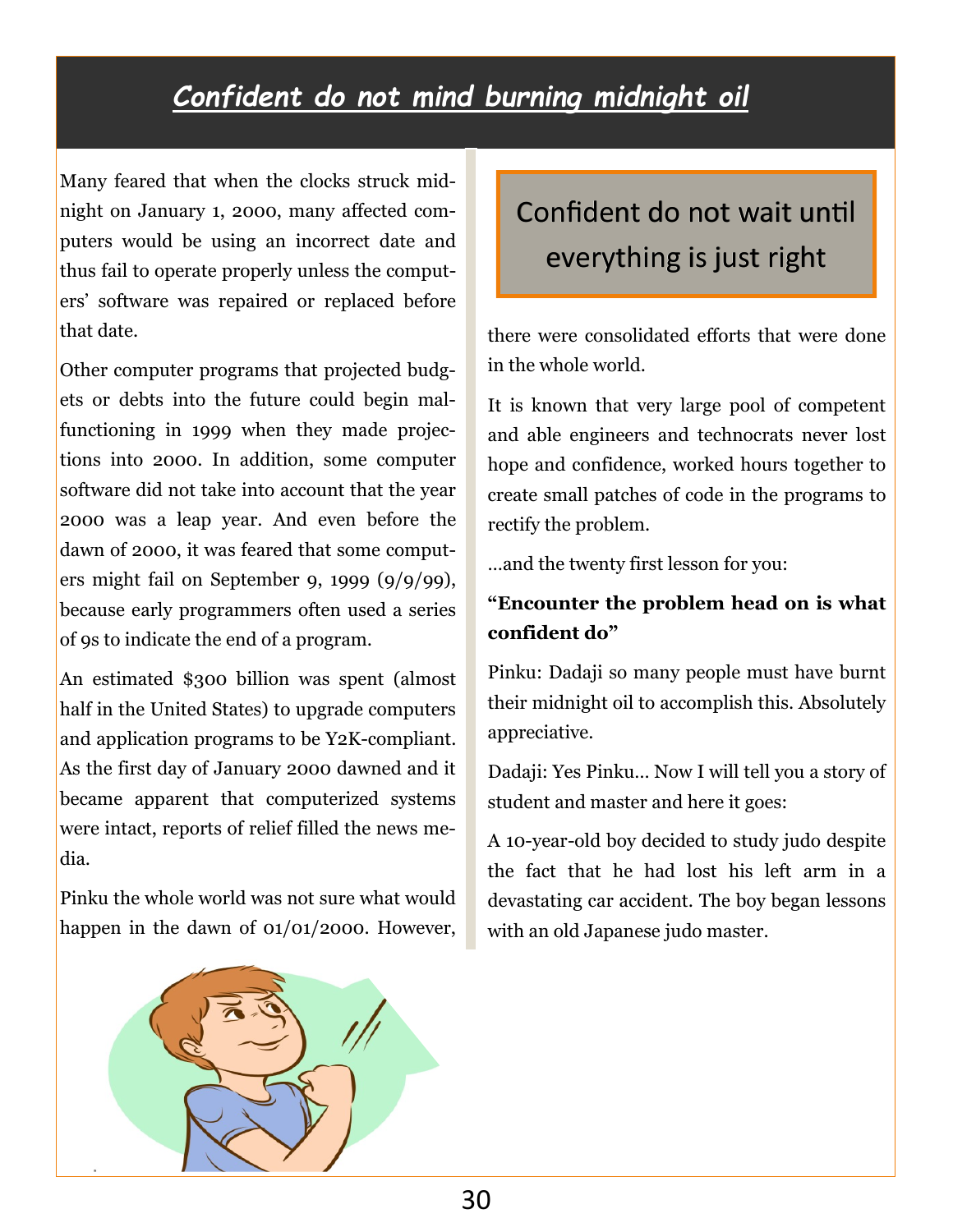## *Confident need to learn only one move*

The boy was doing well, so he couldn't understand why, after three months of training the master had taught him only one move. "Sensei,"(Teacher in Japanese) the boy finally said, "Shouldn't I be learning more moves?" "This is the only move you know, but this is the only move you'll ever need to know," the sensei replied.

Not quite understanding, but believing in his teacher, the boy kept training. Several months later, the sensei took the boy to his first tournament. Surprising himself, the boy easily won his first two matches. The third match proved to be more difficult, but after some time, his opponent became impatient and charged; the boy deftly used his one move to win the match. Still amazed by his success, the boy was now in the finals.

This time, his opponent was bigger, stronger, and more experienced. For a while, the boy appeared to be overmatched. Concerned that the boy might get hurt, the referee called a timeout. He was about to stop the match when the sensei intervened. "No," the sensei insisted, "Let him continue." Soon after the match

# To be yourself is the biggest measure of confidence

resumed, his opponent made a critical mistake: he dropped his guard. Instantly, the boy used his move to pin him. The boy had won the match and the tournament.

He was the champion. On the way home, the boy and sensei reviewed every move in each and every match. Then the boy summoned the courage to ask what was really on his mind.

"Sensei, how did I win the tournament with only one move?"

"You won for two reasons," the sensei answered. "First, you've almost mastered one of the most difficult throws in all of judo. And second, the only known defense for that move is for your opponent to grab your left arm."

The boy's biggest weakness had become his biggest strength.

…and the twenty second lesson for you:

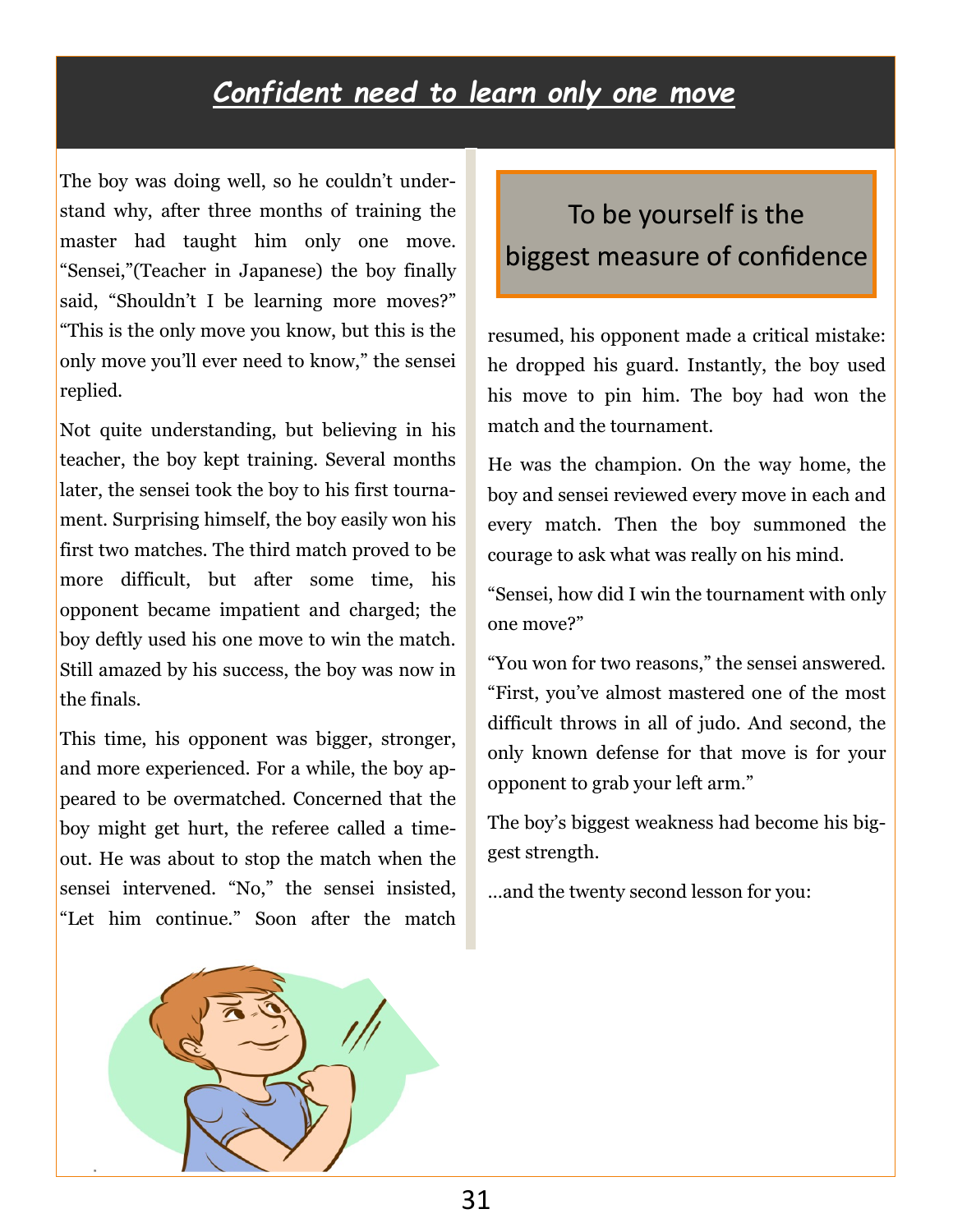# *Confident fight till they win*

#### **"Confident teachers/coaches know how to convert weakness into strengths"**

Pinku: Ah! We always cry on our weakness. I now understand if we work on our weakness soon it will become our greatest strength.

Dadaji: Yes Pinku… That's absolutely correct. Now let me tell you a story of Kargil War. The tiger hill was captured by Pakistan. Our hero helped snatch our position back by doing what he could and got himself Param Veer Chakra at the age of 19 posthumously.

Grenadier Yogender Singh Yadav was part of the leading team of a Ghatak Platoon tasked to capture Tiger Hill on the night of 3/4 July 1999. The approach to the top was steep, snowbound and rocky.

Grenadier Yogender Singh Yadav, volunteered to lead and fix the rope for his team to climb up. On seeing the team, the enemy opened intense automatic, grenade, rocket and artillery fire killing the Commander and two of his colleagues and the platoon was stalled. Realizing the gravity of the situation, Grenadier Yogender Singh Yadav crawled up to the enemy position

# Confidence is to do something remarkable

to silence it and in the process sustained multiple bullet injuries. Unmindful of his injuries and in the hail of enemy bullets, Grenadier Yogender Singh Yadav continued climbing towards the enemy positions, lobbed grenades, continued firing from his weapons and killed four enemy soldiers in close combat and silenced the automatic fire. Despite multiple bullet injuries, he refused to be evacuated and continued the charge. Inspired by his gallant act, the platoon charged on the other positions with renewed punch and captured Tiger Hill Top.

…and the twenty third lesson for you:

#### **"Inhale confidence, exhale doubt"**

Pinku: So Brave are our soldieres Dadaji that they care country more than themselves. Hatts off to your bravery Shri Yogender Sigh ji. May you leave long...

Dadaji: Yes Pinku… truly gallantry.

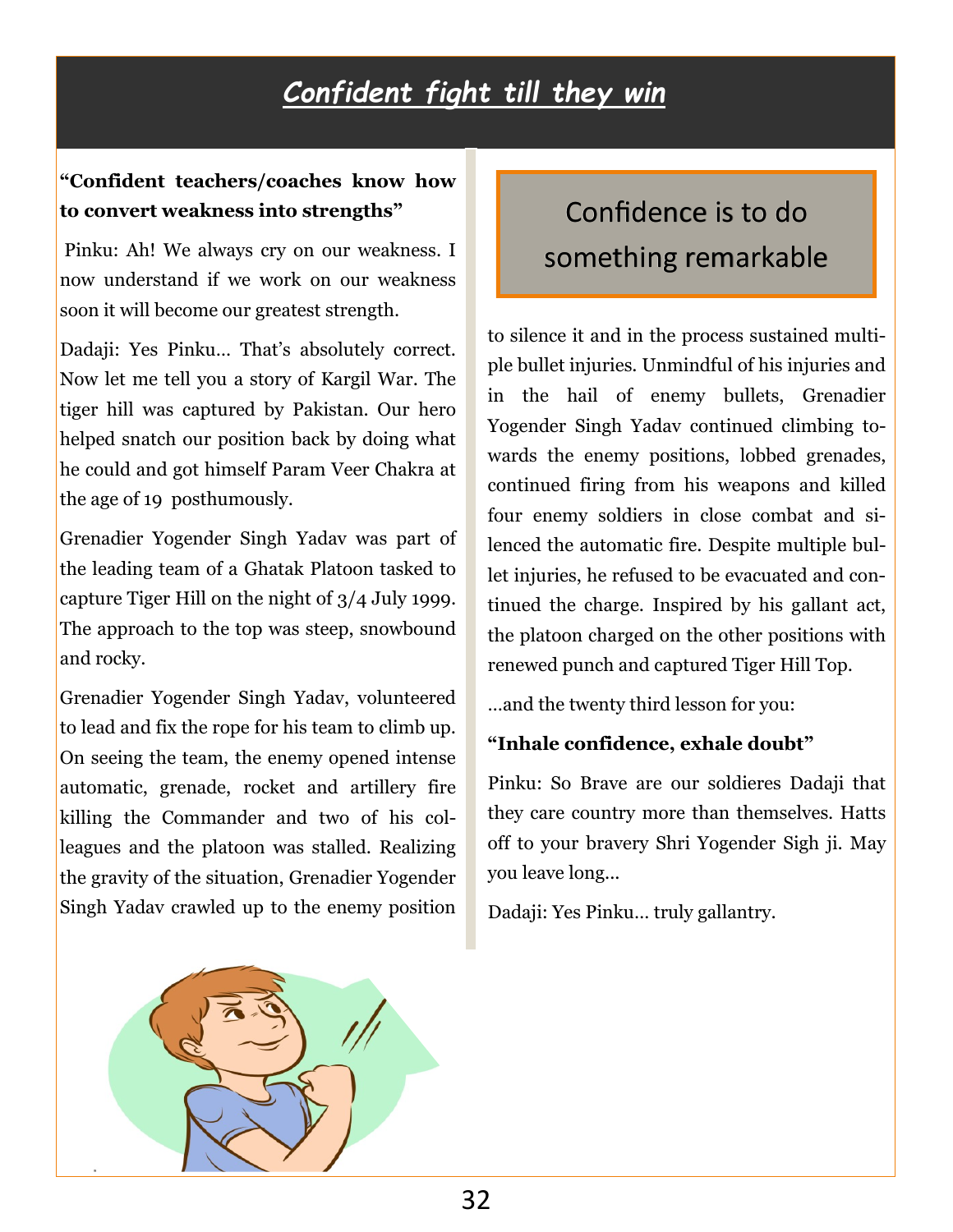## *Confident can learn on own*

Now let me tell you a story of a brave boy from Mahabharata whose confidence levels even shaked the mighty Drona the guru of Pandava's and Kauravas.

Long ago there lived the Pandavas and the Kauravas, the princes of Hastinapura. All the princes were taught archery by Sage Dronacharya. The Pandava prince, Arjuna was Drona's favourite student. Eklavya, a poor commoner boy also wanted to be Drona's student but Drona refused to teach him.

Eklavya was a determined boy. Under a tree Eklavya installed a clay idol of Dronacharya that he worshiped as his Guru...and started practicing archery.

One day, as it happened, Acharya Drona and Arjuna were passing near the hut of Eklavya. It was pleasant and peaceful afternoon and people were taking rest. But the tranquility and silence was broken by constant barking of a dog. Eklavya did not like this, and therefore, he shut the mouth of the dog with an arrow! Dronacharya and Arjuna were surprised to see the dog with his mouth sealed with an arrow!

# Your confidence is related to your value in the market

Dronacharya was amazed and knew this archer must be exceptionally skilled. It took no time for Dronacharya to understand the situation. He realized that Eklavya was superior to Arjuna in some respects. But, Dronacharya had already declared Arjuna to be the best archer on the earth.

They could finally trace Ekalavya. Dronacharya went to Eklavya and said, "O young man, who has taught you such wonderful skills in archery! Who is your Guru?"

Seeing the Guru in front of him, the boy Eklavya was more that overjoyed and said, "Why, O Gurudev, this all is your grace! I worship you as my Guru. Look you are there in that image!" Dronacharya was pleased with the dedication of Eklavya, and said, "I bless you my son. But as is customary, won't you give me my fees - Guru-Dakshina!"

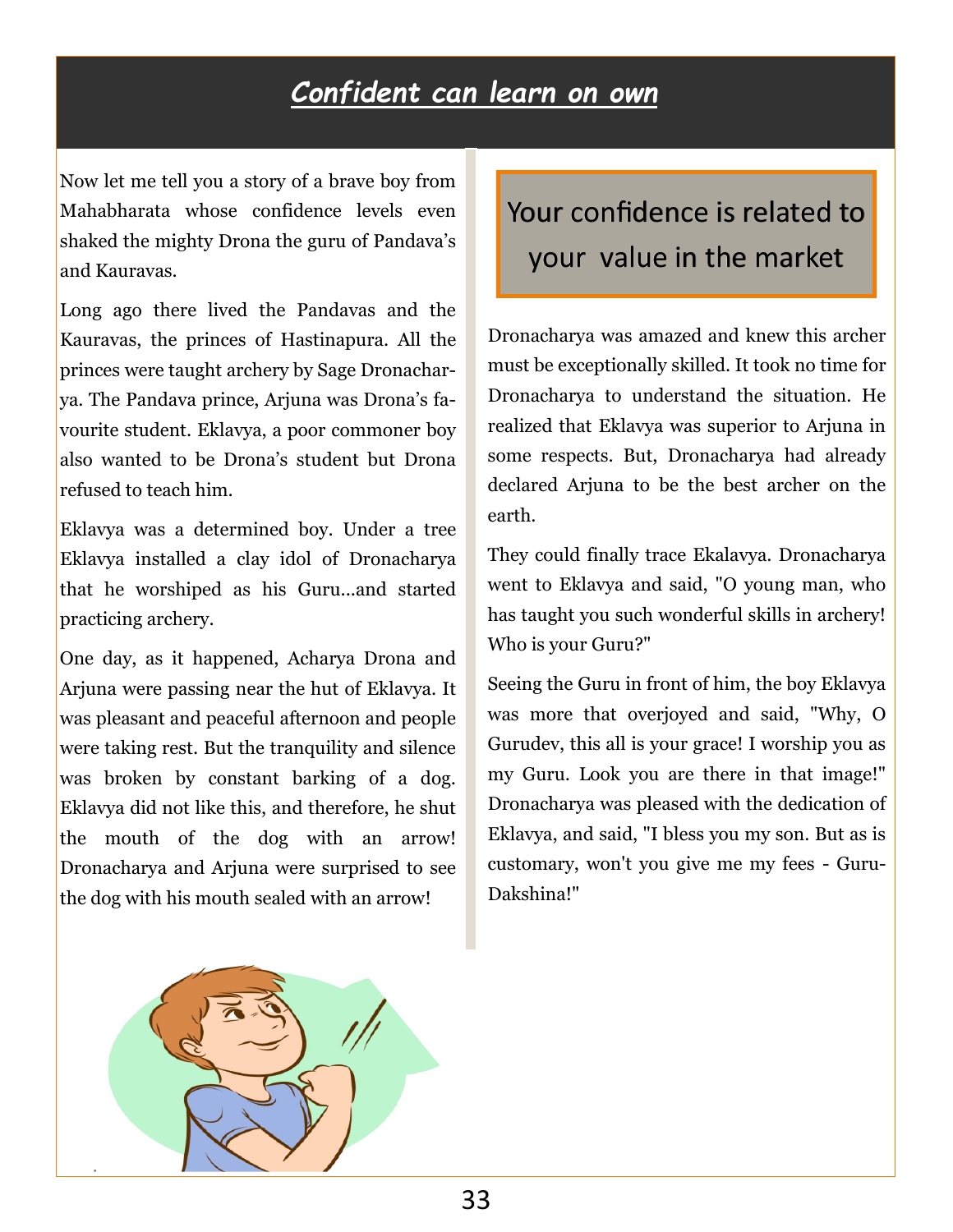## *Confident are determined*

Eklavya was overwhelmed to see Dronacharya had accepted him as his disciple! Out he said, "O Honourable Teacher, whatever you ask, this humble disciple of yours will try his utmost to offer you as Guru-Dakshina! I am blessed."

And now comes a very touching and pathetic incidence in Mahabharata.

Guru Drona said, "O Eklavya, I am pleased with your respect for Guru. I want the thumb of your right hand as my fees- Guru-Dakshina."

The trees and atmosphere around stood still for a minute! Even Arjuna was stunned on listening to the unusual and almost cruel demand of his Guru. To ask for the thumb of an archer was equivalent to almost kill him! How could Dronacharya demand such a heavy prize from one disciple to protect the honour of the other! But Eklavya had no such remorse. Unruffled and with due humility, cheerfully and without protest, he cut his right thumb and placed at the feet of Dronacharya. Gods in the heaven silently praised the greatness of Eklavya's sacrifice.

Pinku: Praise for Eklavya… I like the story Dadaji.

# Experience and insights define your confidence

Dadaji: You should…! See how Eklavya was so determined to learn archery…

…and the twenty fourth lesson for you:

**"Confidence is the courage to learn and excel even when people say "you are unacceptable" for all their other stupid reasons."**

Kalpana Chawla was born in India's Karnal district of Haryana. Her parents had seen great hardships and were in dire straits during partition but had struggled to pull themselves up. However, they were able to provide good education to Kalpana and her two siblings.

From her earliest childhood, she and her brother shared an interest in flying. Her interest in flight was inspired by J. R. D. Tata, India's first pilot. To pursue her dream of flying airplanes she was the only girl at that time to join the aeronautical engineering stream at the Punjab Engineering College.

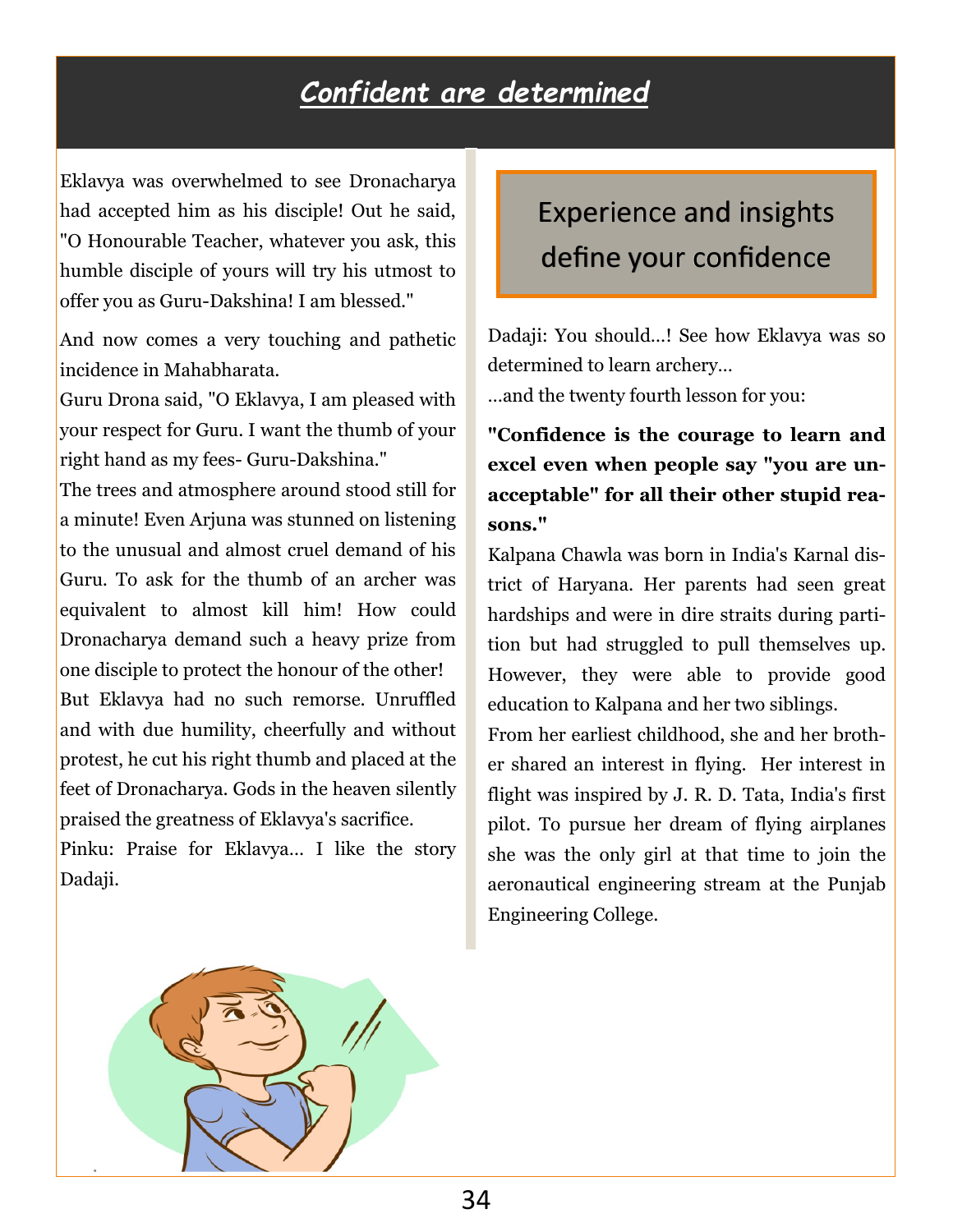## *Confident are clear-minded*

She fought and overcame opposition from her parents and migrated to USA for further studies. Here, she joined the University of Texas to pursue her Masters and later, University of Boulder, Colorado for her doctorate. This was admirable, since few children at such a young age are so clear-minded about their ambitions. Furthermore, even fewer have the will to pursue them with such single-minded dedication that Kalpana did.

In 1994, Chawla began her career as an astronaut with NASA. In 1997, she went on her maiden sortie in the space shuttle STS - 87 Columbia as a mission specialist. She got embroiled in an unfortunate controversy. She was blamed for letting go of a science satellite during an experiment that had to be retrieved later. But upon subsequent investigations, she was honourably absolved of these charges. This was underscored when she was chosen for the second time round, for the next Columbia mission STS- 107 as a flight engineer and mission specialist.

In all she logged 30 days, 14 hours and 54 minutes in space.

# Confidence is not free, you need to earn it

For the second mission, she had carried with her CDs of her favourite artistes like Abida Parveen, Pt. Ravi Shankar and Deep Purple, among others. She planned to autograph them in space and gift it as mementoes to these artistes. But that was not to be. Sixteen minutes short of the scheduled landing, Kalpana Chawla became one with the cosmos she so loved. Chawla died in the Space Shuttle Columbia disaster which occurred on February 1, 2003, when the Space Shuttle disintegrated over Texas during re-entry into the Earth's atmosphere, with the death of all seven crew members.

Pinku: So! Sad Dadaji..

Dadaji: Yes my son… But she did what she always wanted to do.

…and the twenty fifth lesson for you:

**"Confident knows that the path from dreams to success does exist."** 

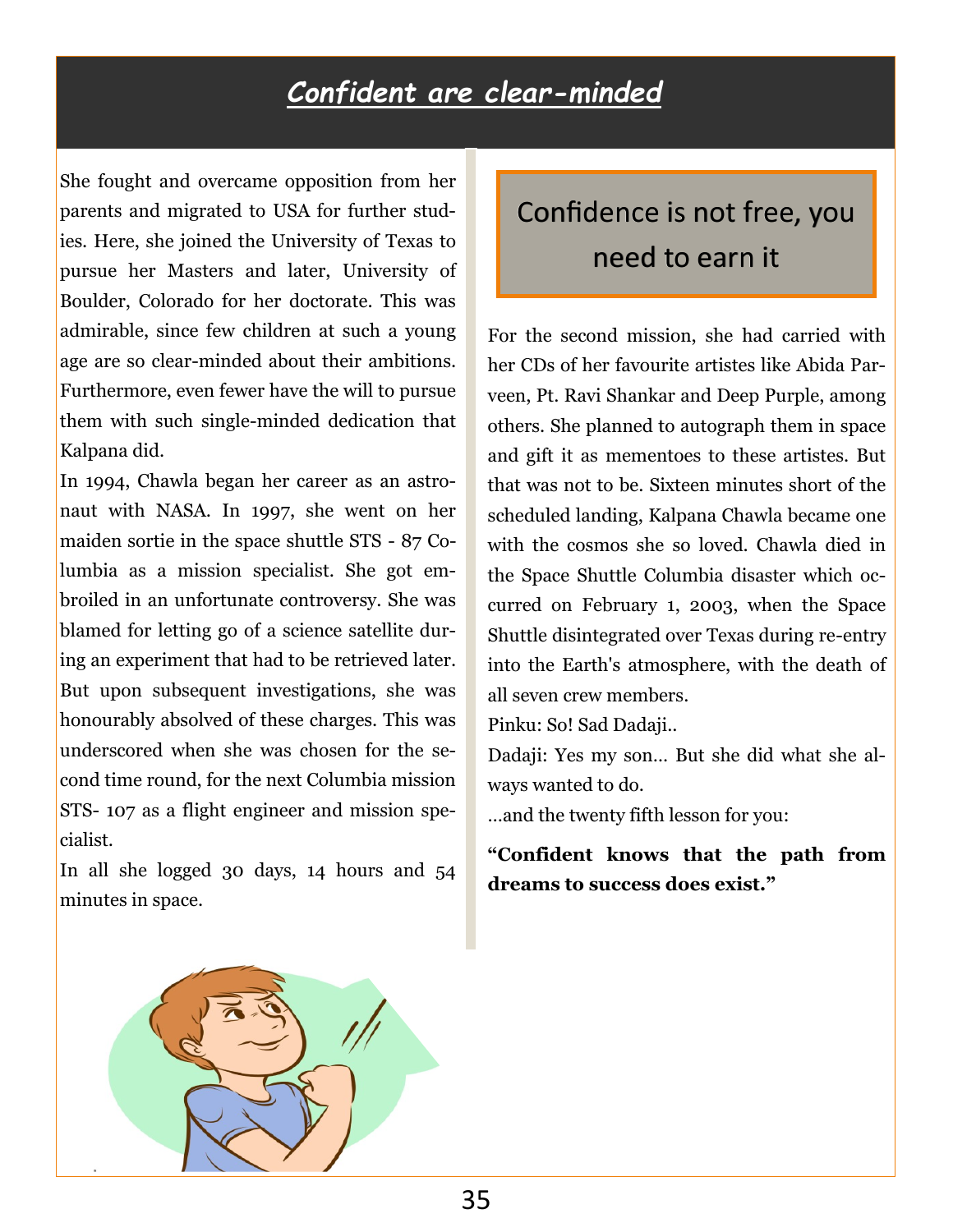## *Confident are hard-working*

Let me now tell you a short conversation that will define confidence for you and here it goes:

Once a bird asked a Bee, after a continuous hard-work, you prepare the honey.

But a man steals the honey. Do you not feel sad?

Then the Bee replied: Never… Because a man can only steal my honey not the art of making honey..!!

…and the twenty sixth lesson for you:

#### **"Confident rely on their skills"**

Pinku: Short and sweet story that was Dadaji… Appreciate it.

Dadaji: Thank you Pinku… Now let me tell you a story of courage… a story of making selection… a story of confidence… and here it goes.

In October 1999, Dr Munjed Al Muderis was a talented young surgeon working at the Saddam Hussein Medical Centre in Baghdad when the military broke in with busloads of army deserters to have their ears amputated by the surgeons.

The head of surgery refused to take part in such a barbaric act and was promptly taken outside and shot. In all of the confusion, Dr Muderis

# Man wrestling challenges understands confidence

managed to hide in a cubicle in the women's toilets. After the carnage was over, Dr Muderis knew that he would be a wanted man and couldn't return to his home, so he found a way to escape the country and a few weeks later he found himself on a leaky boat with 150 other asylum seekers making his way towards the shores of Australia.

He ended up in one of Australia's detention centers that are used to process asylum seekers in remote Western Australia.

He was assigned a number and, like everyone else in these facilities, treated inhumanely while his application was processed. A year later he was finally granted asylum and given the freedom to live and work in Australia.

Dr Muderis got to work and has gone on to become one of the Australia's greatest orthopaedic surgeons, specializing in a process called osseointegration, that enables him to give his patients, many of them Australian and British

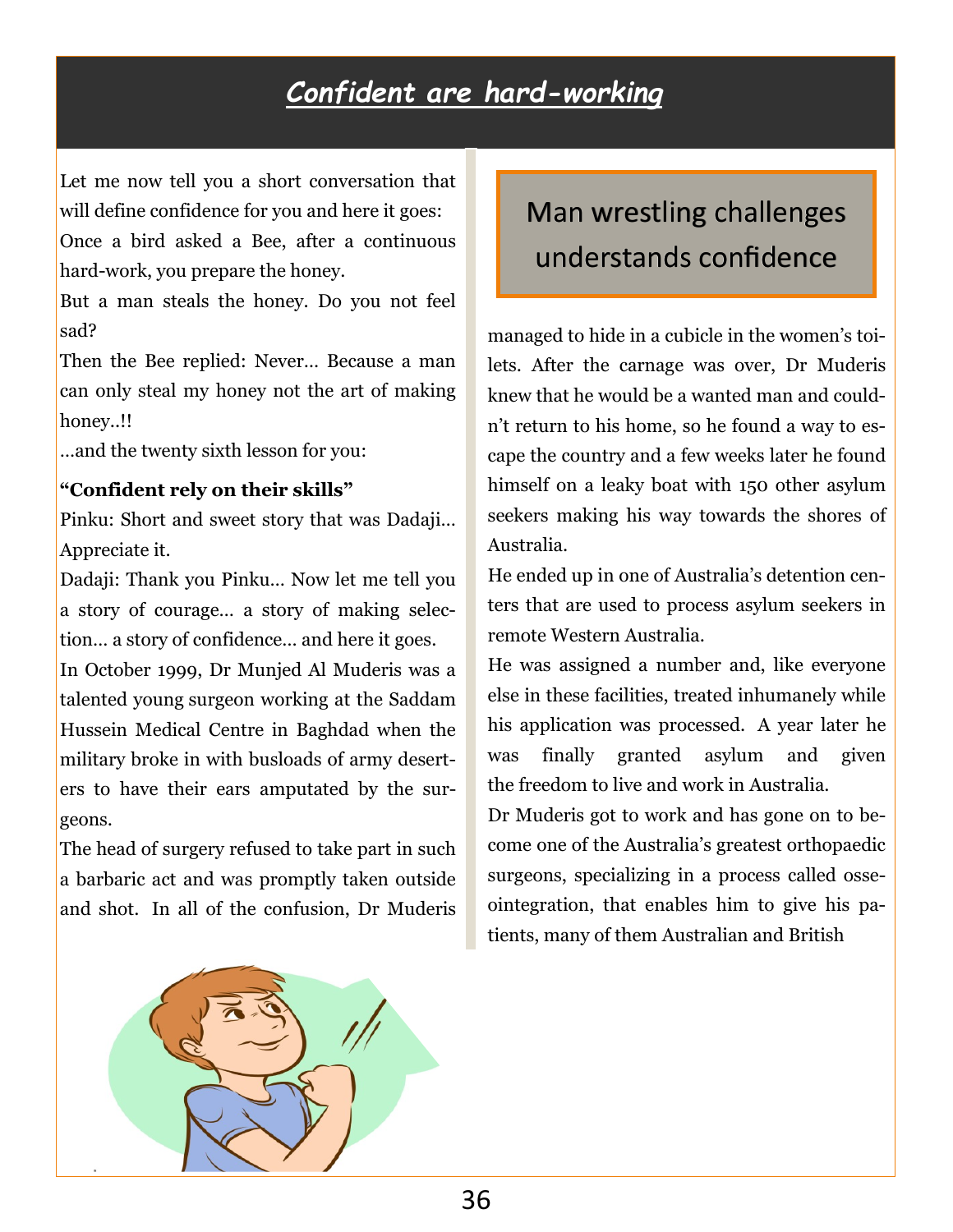#### *Confident can swim an ocean across*

soldiers who have lost legs in Afghanistan and Iraq, the ability to walk again with new prosthetic limbs.

It's been an extraordinary journey and Australia is extremely fortunate to have such a remarkably resilient and resourceful surgeon using his talents to make a positive difference in the world.

It would have been easy for Dr Muderis to go along with the army in Baghdad.

It would have been easy for Dr Muderis to lose hope in the detention centre.

It would have been easy for Dr Muderis to define himself as a refugee, instead of as a surgeon.

But he didn't choose easy, he chose greatness. …and the twenty seventh lesson for you:

"Confident never compromise their greatness" Pinku: Very True Dadaji… Bad days for the confident stay short. They pave their ways anyway. Dadaji: Yes correct Pinku. And you know there are also people in the world who do not want to leave their comfort zone and usually forget what they are made and born for. The story goes like this:

# A feeling of Wow! increases confidence manifolds

Penny the little penguin was hatched in a small burrow.For the first few weeks of her life, all that she knew was the small, dark space that she called home.

Then her mum looked at her and said, "It's time Penny."

"Time for what mum?"

"It's time to go out there, to swim in the ocean and catch fish." her mum replied with a smile.

"But I'm scared," said Penny, "I've heard that there are seals and foxes and sharks that want to eat me, and what if I can't catch fish? I like it in here, it's safe and warm and it's all that I know. Why can't I stay here forever?"

"Because you're a penguin, Penny. We don't hatch to stay hidden in burrows forever. We hatch to swim, to chase, to live. Yes, it's risky being a penguin, but that's who you are and that's how you are meant to live."

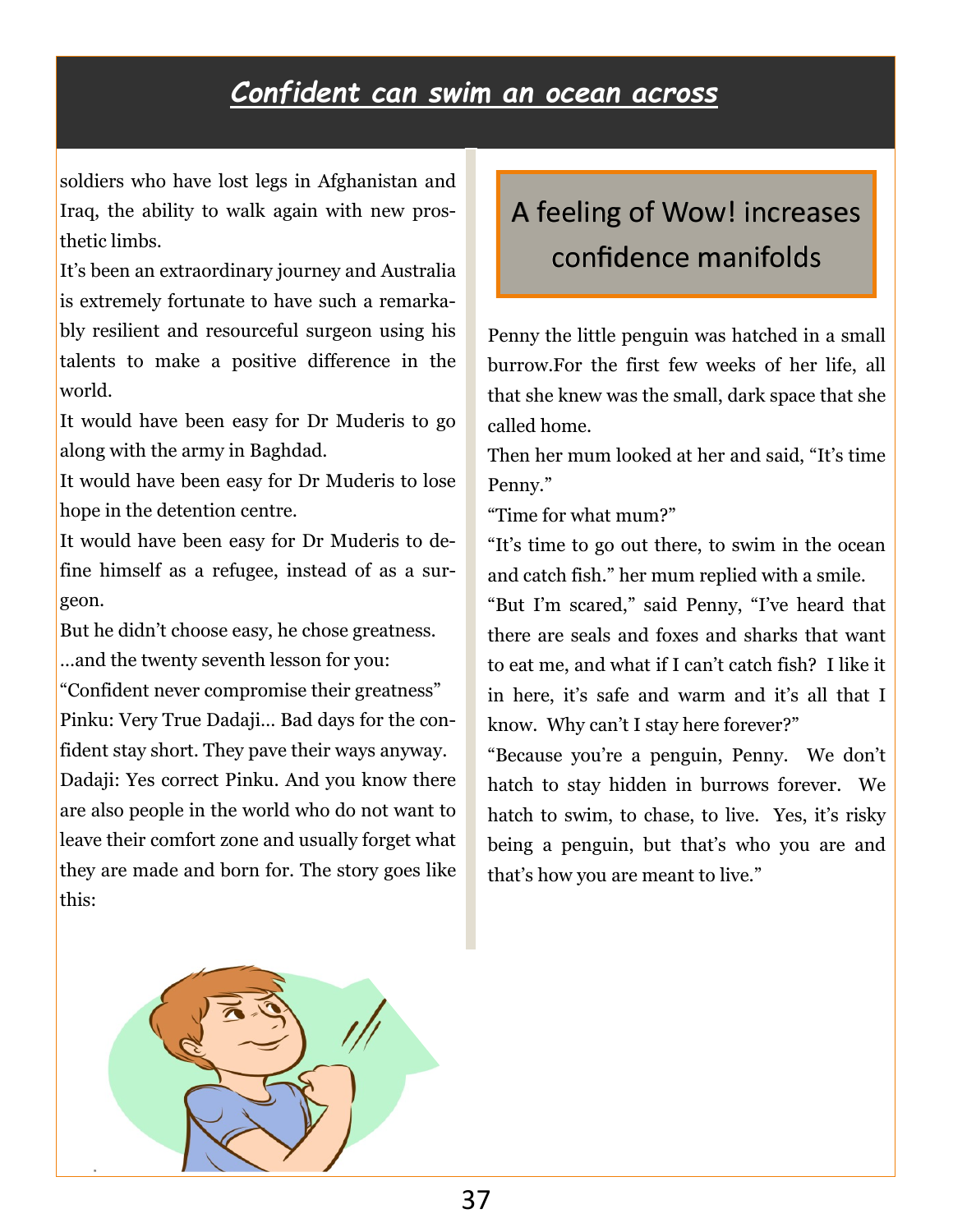#### *Confident can swim an ocean across*

Penny hesitated for a moment and waddled towards the entrance of her burrow.

Her eyes blinked as she stepped into the sunshine for the first time.

She looked at her little flippers and waved them around.

And she took her first steps into the ocean and swam.

And she felt truly alive!

…and the twenty eight lesson for you:

**"Confidence does not come being in comfort zone. Confidence comes when you realize the purpose for what you are being made and born for"** 

Pinku: But how will I know Dadaji what is my purpose?

Dadaji: That's not hard to realize. Actually you already know what you want to be. It's only your inability to come out of comfort zone and start what you want to be…

Do you know Pinku?

- $\Rightarrow$  When starting a business, making the first dollar is the hardest.
- $\Rightarrow$  When trying to sell products, the first phone call is the hardest.

# Confidence is the secret code of living happy

- $\Rightarrow$  When trying to lose weight, the first kilogram is the hardest.
- $\Rightarrow$  When writing a book, the first page is the hardest.

Every one struggles for their first step. Once you overcome the first challenge, rest all become easy. Hence, elders always encourage younger to try and try and try…

Your first confident step will make your walk for the rest of the life.

Pinku: How true Dadaji…

Dadaji: Also remember Pinku

There are people who won't appreciate your best work.

They may criticize it.

They may reject it.

They may laugh at it.

They may not understand it.

They may not find it helpful at the time.

**But don't let that stop you.**

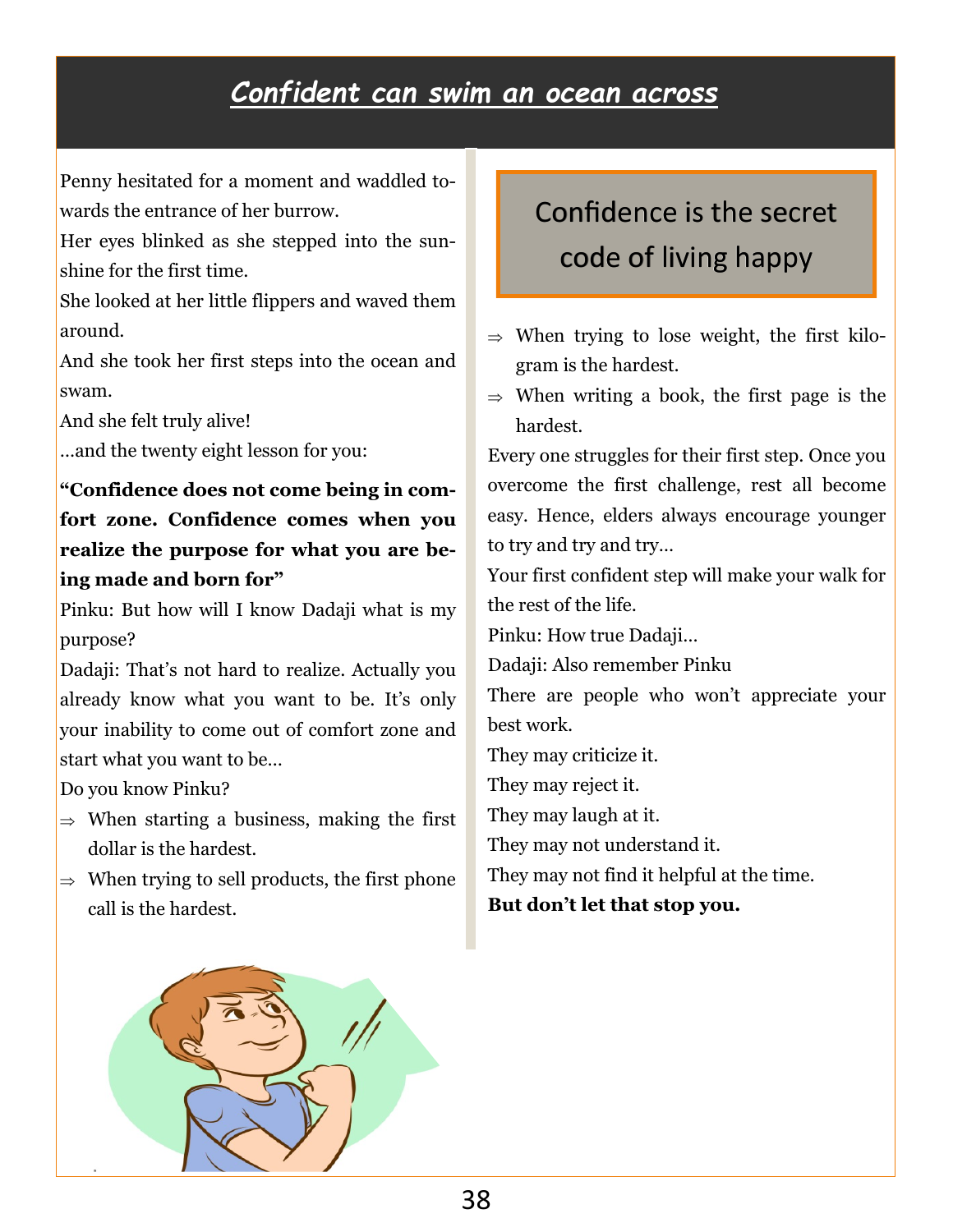#### *Confident knows what they want to achieve*

Let me tell you a story around this Pinku.

Wolfgang Amadeus Mozart, born January 27, 1756, was a very determined and serious child. His love of music came from his father, who was the assistant choir director to the Archbishop of Salzburg. When he was younger, he and his sister, Anna, performed regularly for royalty and religious echelons.

In 1773, Mozart's father tried to get him an appointment to the Imperial court in Vienna. The appointment was refused and he failed to keep his position as a court musician.

That failure didn't stop the musical genius from composing. He went home and created some of his most famous pieces, including the opera Il ré pastore and Credo Mass, which is technically entitled Mass in C Major.

He met another failure when he performed The Marriage of Figaro at Theatre An Per Wien. The Archduke Ferdinand of Austria was quoted as saying:

"Far too noisy, my dear Mozart. Far too many notes."

And finally, between 1788 and 1791, Mozart was met with his biggest flop. His last three compositions were considered massive failures.

# You can only shutdown your confidence no one else

He died tragically in 1791 at the young age of 35. Though the man was met with many rejections, he left behind a legacy full of musical genius that no one can dispute. His failures only spurred him to create more. And his failures definitely lead to success!

…and the twenty ninth lesson for you:

**"Confident follow their passion and not bother for criticism"**

Pinku: Who doesn't know Mozart… you told so correct "Should we really bother criticism?"

Dadaji: Pinku did you see the Hindi Movie "Manjhi"?

Pinku: Yes I did Dadaji… I know how single handedly built road between Mountain.

Dadaji: Exactly…do you know it was based on a true story…

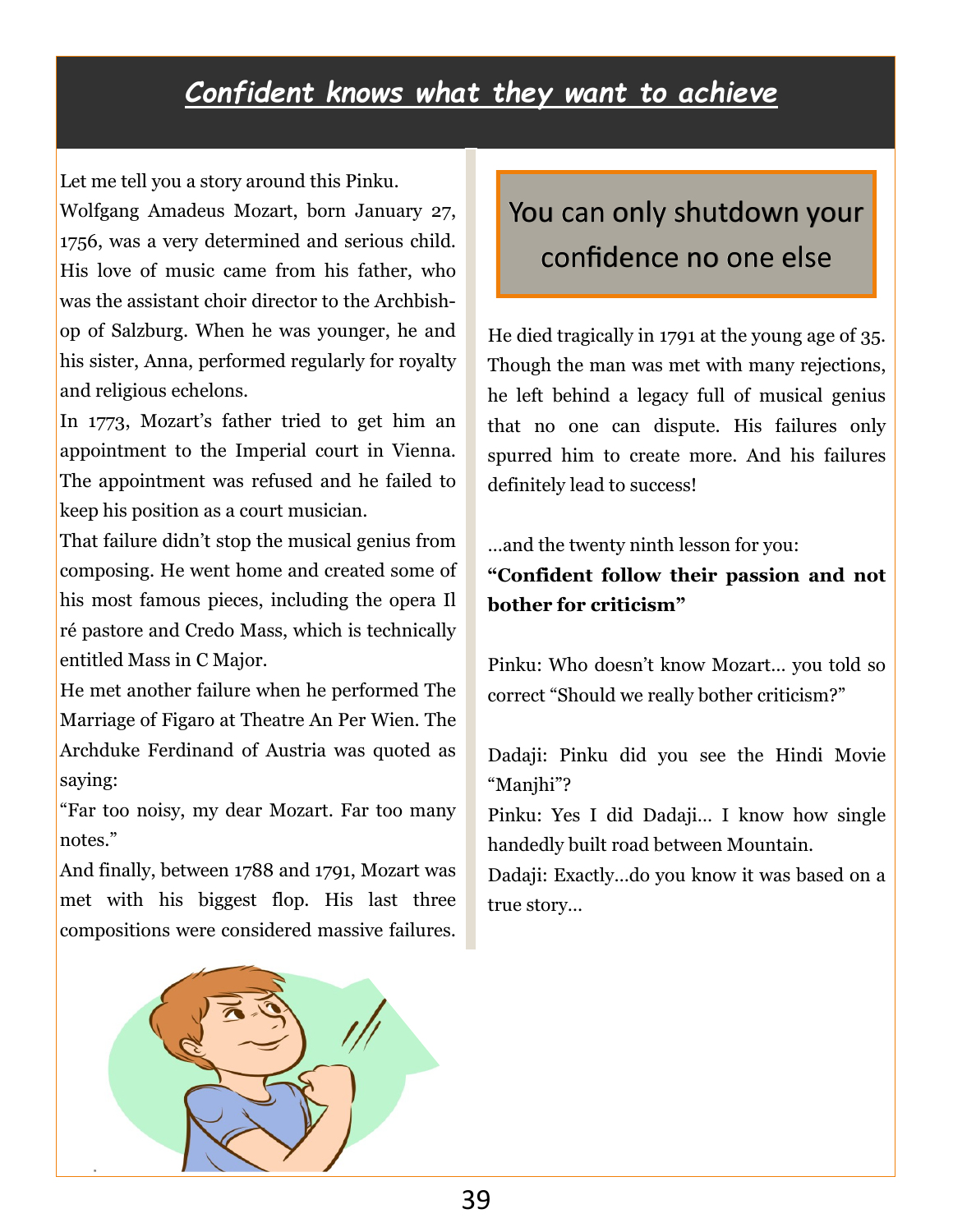#### *Confident do not bother mountains*

Dashrath Manjhi was, in many ways, a very unassuming man.

A poor labourer from the Bihar region of India, tragedy struck when his wife died due to a lack of medical treatment. Between his town and the nearest doctor was a mountain that made the trip 70 kilometres long and she was unable to receive necessary treatment for an accident before succumbing to her injuries.

Broken-hearted, but determined not to allow others from his village suffer the same fate, Dashrath spent the next 22 years of his life on a single-minded purpose.

Armed with a hammer, chisel, shovel and wheelbarrow, he worked day and night to single -handedly carve a 360 foot road through the mountain that could be accessed by bicycle and motorbike, dramatically increasing access to schools, markets and medical facilities for his village and 60 others.

Pinku truly I tell you, if you have faith as small as a mustard seed, you can say to the mountain, 'Move from here to there,' and it will move.

…and the thirtieth lesson for you:



# Confidence works 24/7 you just need to realize this

#### **"Confident have faith even to move mountains"**

Pinku: I remember the last scene Dadaji where the road made by him was named "Dashrath Manjhi Road". I also remember the title of the movie "The Mountain Man"

Dadaji: Yes Pinku… his story is so inspirational. His suthra/means of life was simple.

How many grains of sand does it take to make a beach?

How many drops of water does it take to make a lake?

How many blades of grass does it take to make a meadow?

How many small pebbles does it take to make a mountain?

How many stars does it take to make a night sky?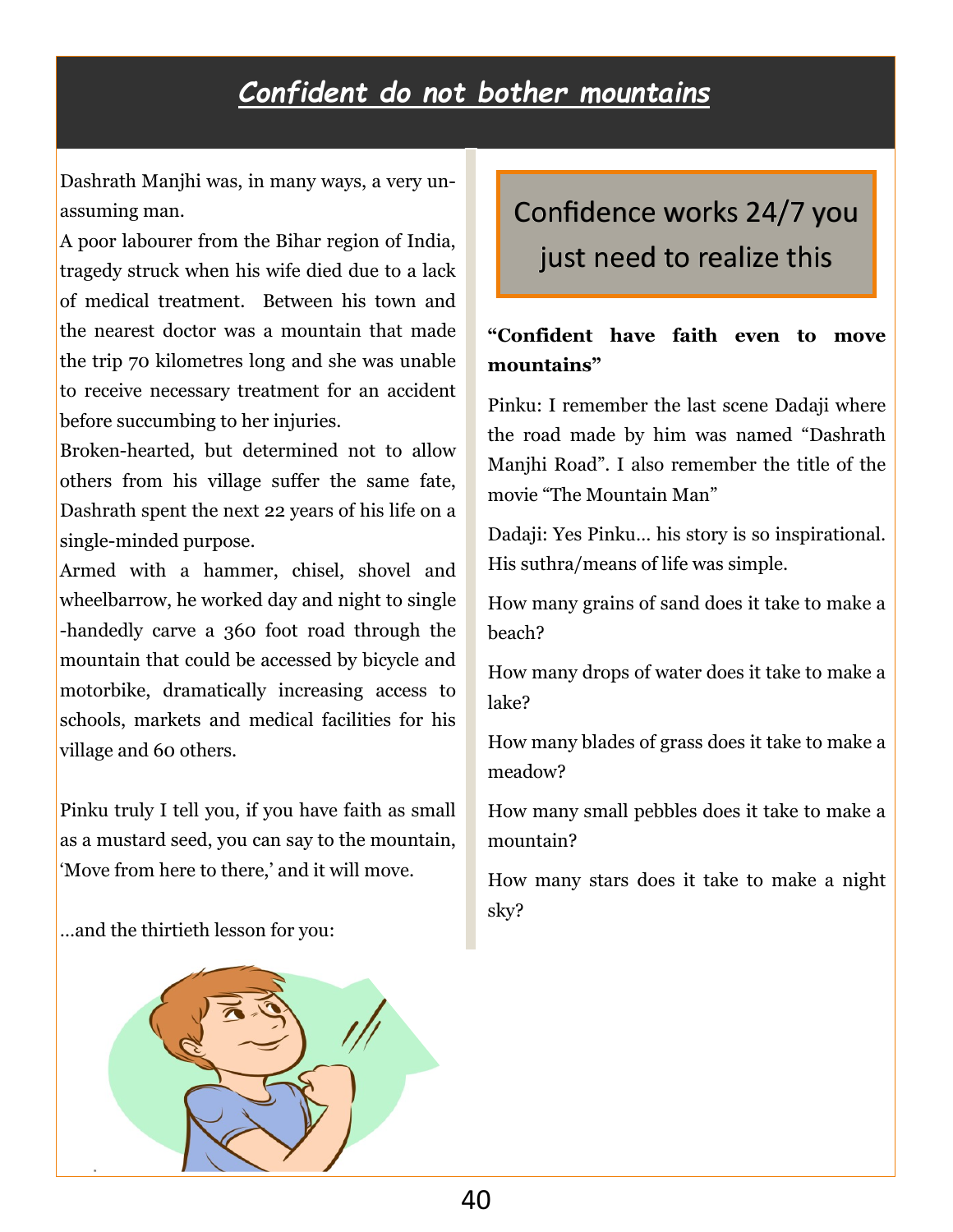# *Confident can fly over troubles*

How many raindrops does it take to make a storm?

How many letters does it take to make a timeless novel?

How many trees does it take to make a forest?

How many small actions does it take to become successful?

I don't exactly know.

But I'm going to keep trying until I find out.

Pinku: Correct Dadaji if we start something there will be a day when the task will end. We only need to be confident each time to fulfill the task.

Dadaji: Exactly Pinku… Now let me tell you a short story as it goes:

Once upon a time, a small bird named Tasoo lived in a vast jungle. One hot summer day, a terrible wildfire erupted and the flames devoured many trees and animals living in the jungle. Other birds flew high into the sky and far away to safety, but Tasoo couldn't bear to leave her precious jungle home to burn. Day and night, she flew with all her might back and

# Confidence will surprise you; how did you do it?

forth to the river, filling her tiny beak with water to drop on the raging fires.

Tasoo's rare heart of courage and unshakable determination moved the heavenly gods to shed tears, and a great rain poured down upon the jungle, extinguishing the flames.

…and the thirty first lesson for you:

#### **"The smallest actions of confident determined spirit can bring in a big difference to the world"**

Pinku: If each of could do what we can do, something great will result. Oh Dadaji, you have taught me a great lesson.

Dadaji: Never mind Pinku… You see Pinku, Tasoo believed something so strong that she never for a while thought that her efforts will go waste. Usually one's believes are influenced by several others around us.

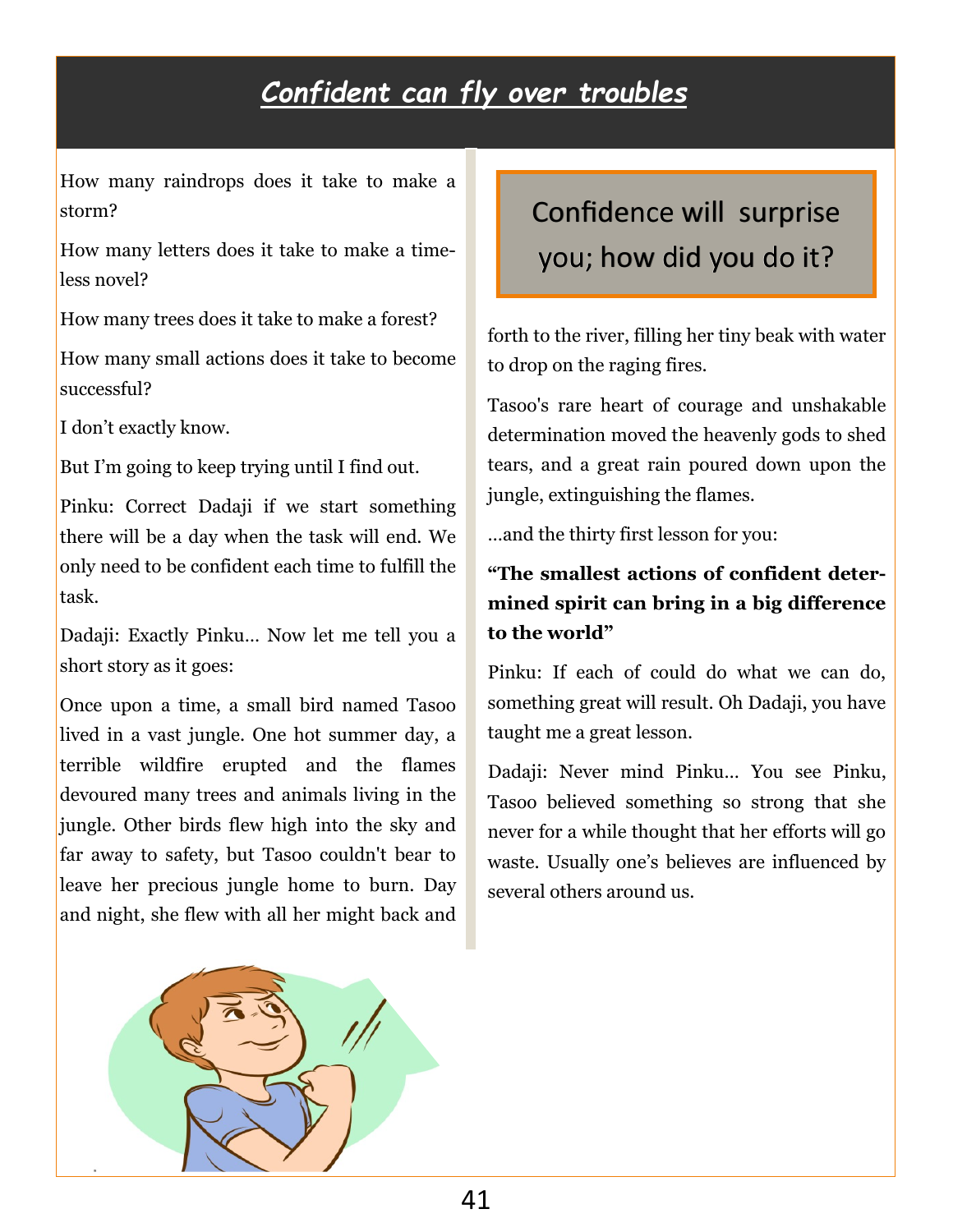## *Confident don't mind rejections*

If someone say's you are not a good performer, usually we start believing it under influence. We undermine our own strengths.

Now why do you think a bird sitting on a tree is never afraid of the branch breaking Pinku.

Pinku: I know Dadaji, as her trust is not on branch but on its own wings.

Dadaji: Exactly Pinku… your trust should be on your "self belief" and not on what others belief of you. Now let me tell you a story of co founder of WhatsApp.

Jan Koum, co-founder of one of the most viral messaging app WhatsApp, had to overcome many hardships to succeed in life. He was born in Keiv but eventually migrated to US with his mother. To make ends meet, once he had to do menial jobs like mopping and sweeping in a grocery store! In his early teens, he lost his father and mother.

Joining Ernst & Young and meeting Brian Acton at Yahoo (other WhatsApp co-founder), was the beginning of an illustrious venture. Surprisingly, they both got rejected from Facebook in the year 2009 incidentally; Koum purchased

# Smile at your confidence and it will smile back

an iPhone and over the course of time with the help of Acton, devised an interoperable easy-touse mobile app which helps us exchange IMs effortlessly.

On February 2014, with a staggering user base of over 400 million, the app was acquired by Mark Zuckerberg's Facebook for a record deal of \$22 billion! What a remarkable path to success!

Did you observe some strange thing in this story Pinku…

Pinku: No Dadaji…

Dadaji: Rejections should not deter us. Once we come up with something which has the power to change the world, world will accept us.

…and the thirty second lesson for you:

**"There's no point on dwelling on rejection. Confident go on and on and on… still they reach where they want to reach"**

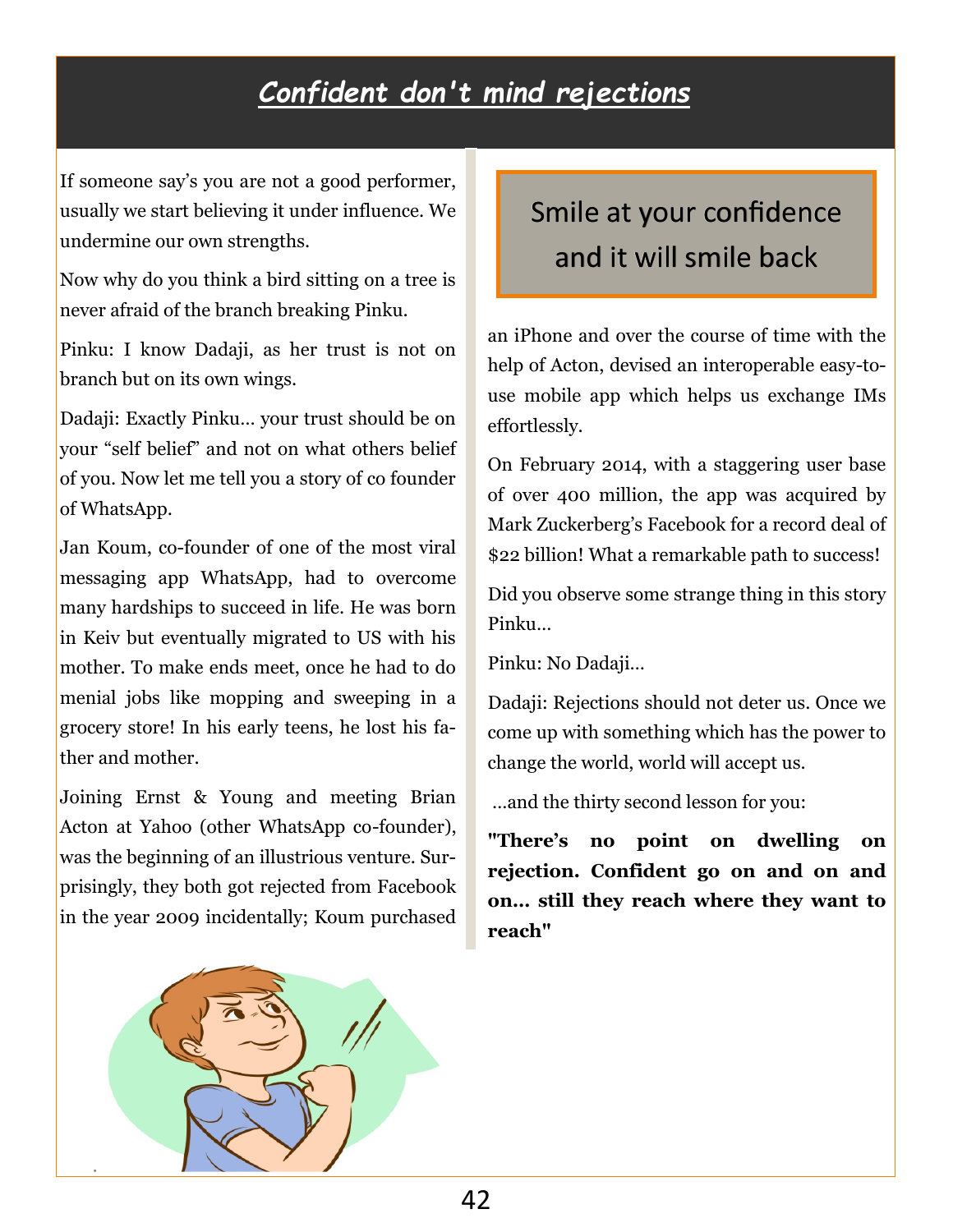# *Confident believe self*

There is a flip side of confidence also Pinku… Confidence may not always bring success. But, one thing is sure that it gives you power to change any challenge. There are so many people out there who will tell you that you "Cant". What confidence in you tells them "Watch me" "It's me" "I am coming".

Pinku: So true Dadaji… I will also try my best in whatever I would from this moment.

Dadaji: Pinku, success and circumstances is immaterial for those who know that their skills will be recognized one day. One such artist I remember was Naushad Sahab the great music composer of my time. Let me tell you a small incident of Naushad Sahab

Born Naushad Ali on Christmas day in 1919, he spent several nights on the footpath after moving to Mumbai in the late 1930s to try his luck as a musician.

The composer, who hailed from Lucknow, had cried when his film Baiju Bawra was premiered at Mumbai's Broadway theatre. When the late producer Vijay Bhat asked him why he was crying, Naushad told him he was sleeping on

# No one in this world is an expert without confidence

the footpath opposite the theatre when he had dreamt of seeing his music brought to life here. 'It took me 16 long years to cross that footpath,' he had said.

It was sheer self-belief and confidence that made him cross the footpath and let me tell you it is not so easy for anyone to do this.

…and the thirty third lesson for you:

#### **"Self confidence dissolves all obstacles"**

Pinku: It's so good to learn how people struggle and come to flair. Naushad Sahab followed his dreams and got success.

Dadaji: Yes Pinku… Now let me tell a story of another Indian Legend.

India went in to the 1983 World Cup without expectations. They had won only one match, against East Africa, in the previous two editions, losing even to Sri Lanka, who were yet to be granted Test status.

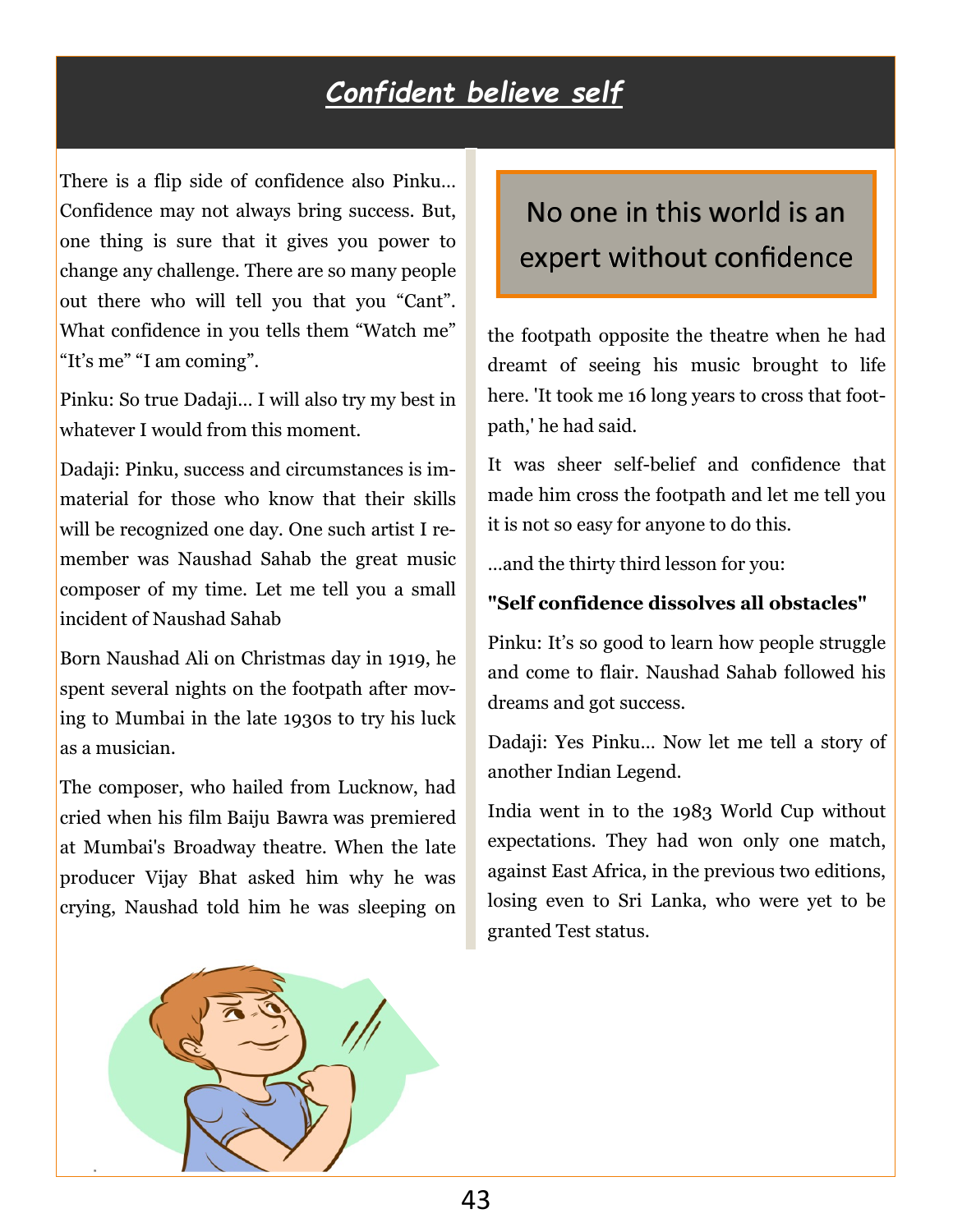#### *Confident steer the team to victory*

He was 24. Few thought, least of all his teammates, he was fit to be captain. He had been pitch-forked in to the job only four months earlier when India lost a Test series to Pakistan and Sunil Gavaskar had to pay the price. He was gauche, strategically naïve, and was still trying to come to terms with his sudden elevation.

But it was him who kept India's chin up. Against Zimbabwe in the league stage, he bailed India out with a majestic, back-to-wall 175. Never mind that it was against the World Cup debutants, that innings at Tunbridge Wells stands the test of time. It came on a lively pitch that Zimbabwe's bowlers exploited, and against hopeless odds. His team having been reduced to 9 for 4 when he walked in and it soon became 17 for 5. Though his runs came off a mere 138 balls, it was a controlled and calculated innings. Not until reaching his hundred in the 49th did he let himself go, as 75 runs came from his bat in the next 11 overs.

If not for this innings of his, India would not have reached the finals. Can you guess who he was Pinku?

# Inspire others and in process you sow confidence

Pinku: I know him Dadaji the captain of 1983 world cup Kapil Dev.

Dadaji: Yes correct Pinku…He then steered Indian team to win the world cup that year "Our first world cup". In Kapil's own words "When we started playing, it was only for passion as we didn't think about any awards".

…and the thirty fourth lesson for you:

#### **"Passion drives Self-confidence"**

Pinku: Thanks Dadaji for enlightening me. I now have the confidence not only to prepare well for the examinations but pass with good marks.

Dadaji: Good Pinku… Don't ever let anyone to dull your sparkle.